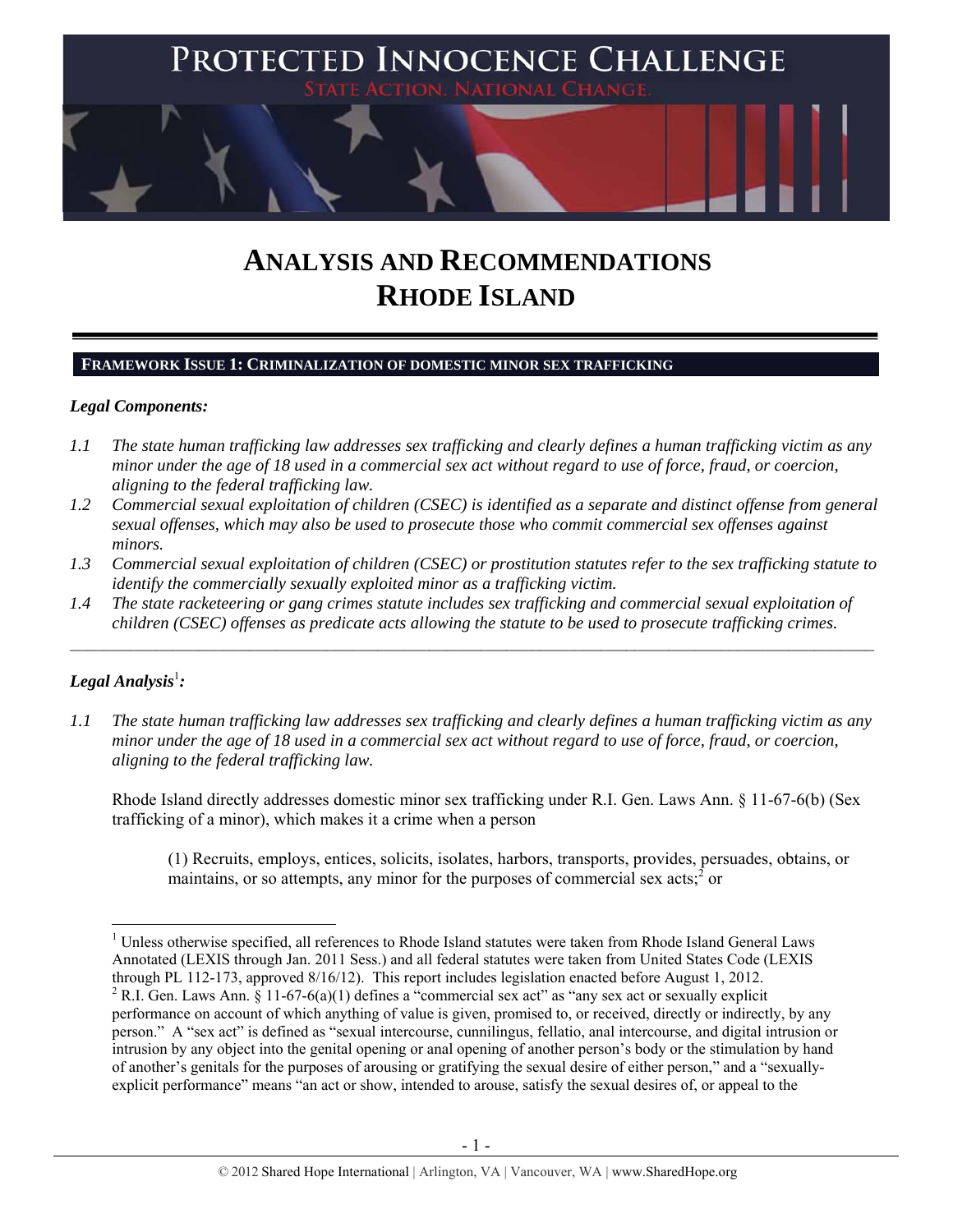(2) Sells or purchases a minor for the purposes of commercial sex acts; or (3) Benefits, financially or by receiving anything of value, from participation in a venture which has engaged in an act described in subdivision  $(1)$  or  $(2)$ .<sup>3</sup>

Under the provisions of R.I. Gen. Laws Ann.  $\S$  11-67-6, there is no requirement to show that the minor<sup>4</sup> was forced, coerced, or deceived into committing the commercial sex act.

An offender who "commit[s] sex trafficking of a minor, shall be guilty of a felony" punishable by imprisonment up to 40 years, a fine not to exceed \$40,000, or both.<sup>5</sup> R.I. Gen. Laws Ann. § 11-67-6(c). In addition, pursuant to R.I. Gen. Laws Ann. § 11-67-6(d), anyone who "[o]bstructs, or attempts to obstruct, or in any way interferes with or prevents the enforcement of this section shall be guilty of a felony" punishable by imprisonment up to 20 years, a fine not to exceed \$20,000, or both.

*1.2 Commercial sexual exploitation of children (CSEC) is identified as a separate and distinct offense from general sexual offenses, which may also be used to prosecute those who commit commercial sex offenses against minors.*

Four laws treat CSEC as distinct crimes in Rhode Island:

- 1. R.I. Gen. Laws Ann. § 11-9-1(c) (Exploitation for commercial or immoral purposes) makes it illegal for a person to "exhibit, use, employ or . . . in any manner or under pretense so exhibit, use, or employ any child under the age of eighteen (18) years to any person for the purpose of prostitution or for any other lewd or indecent act." A violation of R.I. Gen. Laws Ann. § 11-9-1(c) is punishable by imprisonment up to 20 years, a fine not to exceed \$20,000, or both. R.I. Gen. Laws Ann. § 11-9-1(c).
- 2. R.I. Gen. Laws Ann. § 11-9-1(b) (Exploitation for commercial or immoral purposes) makes it illegal to

in any manner or under any pretense sell, distribute, let out or otherwise permit any child under eighteen (18) years of age to be used in any book, magazine, pamphlet, or other publication, or in any motion picture film, photograph or pictorial representation, in a setting which taken as a whole suggests to the average person that the child has engaged in, or is about to engage in any sexual act, which shall include, but not be limited to, sodomy, oral copulation, sexual intercourse, masturbation, or bestiality . . . .

<sup>&</sup>lt;u> 1989 - Johann Stoff, fransk politik (d. 1989)</u> prurient interests of patrons or viewers, whether public or private, live, photographed, recorded, or videotaped." R.I. Gen. Laws Ann. § 11-67-6(a)(4), (5).

 $3$  R.I. Gen. Laws Ann. § 11-67-6(b) does not expressly state that the specified conduct constitutes "sex trafficking of a minor;" however, this report assumes such conduct is considered "sex trafficking" under R.I. Gen. Laws Ann.  $§ 11-67-6(c).$ 

<sup>4</sup> R.I. Gen. Laws Ann. § 11-67-6(a)(2) provides that a minor includes all persons under 18.

<sup>&</sup>lt;sup>5</sup> Enhanced penalties apply to "habitual criminals" under R.I. Gen. Laws Ann. § 12-19-21 (Habitual criminals). A "habitual criminal" is defined in R.I. Gen. Laws Ann. § 12-19-21(a) as "any person who has been previously convicted in this or any other state of two (2) or more felony offenses arising from separate and distinct incidents and sentenced on two (2) or more occasions to serve a term in prison [who] is, after the convictions and sentences, convicted in this state of any offense punished by imprisonment for more than one year." A hearing must be held after the conviction of the most recent offense to determine if the person is a habitual criminal. R.I. Gen. Laws Ann. § 12-19-21(b). A finding that a person is a habitual criminal subjects that person to imprisonment up to 25 years, "in addition to any sentence imposed for the offense of which he or she was last convicted." R.I. Gen. Laws Ann. § 12- 19-21(a). Rhode Island law also provides that "[a]s a part of or in lieu of the sentences otherwise provided by law," unless a statute specifies to the contrary, the court may sentence a person to conditional or unconditional probation, supervised probation, intensive supervision probation, community confinement, a minimum security facility, a fine, or any combination of those already listed. R.I. Gen. Laws Ann. § 12-19-23.2(a).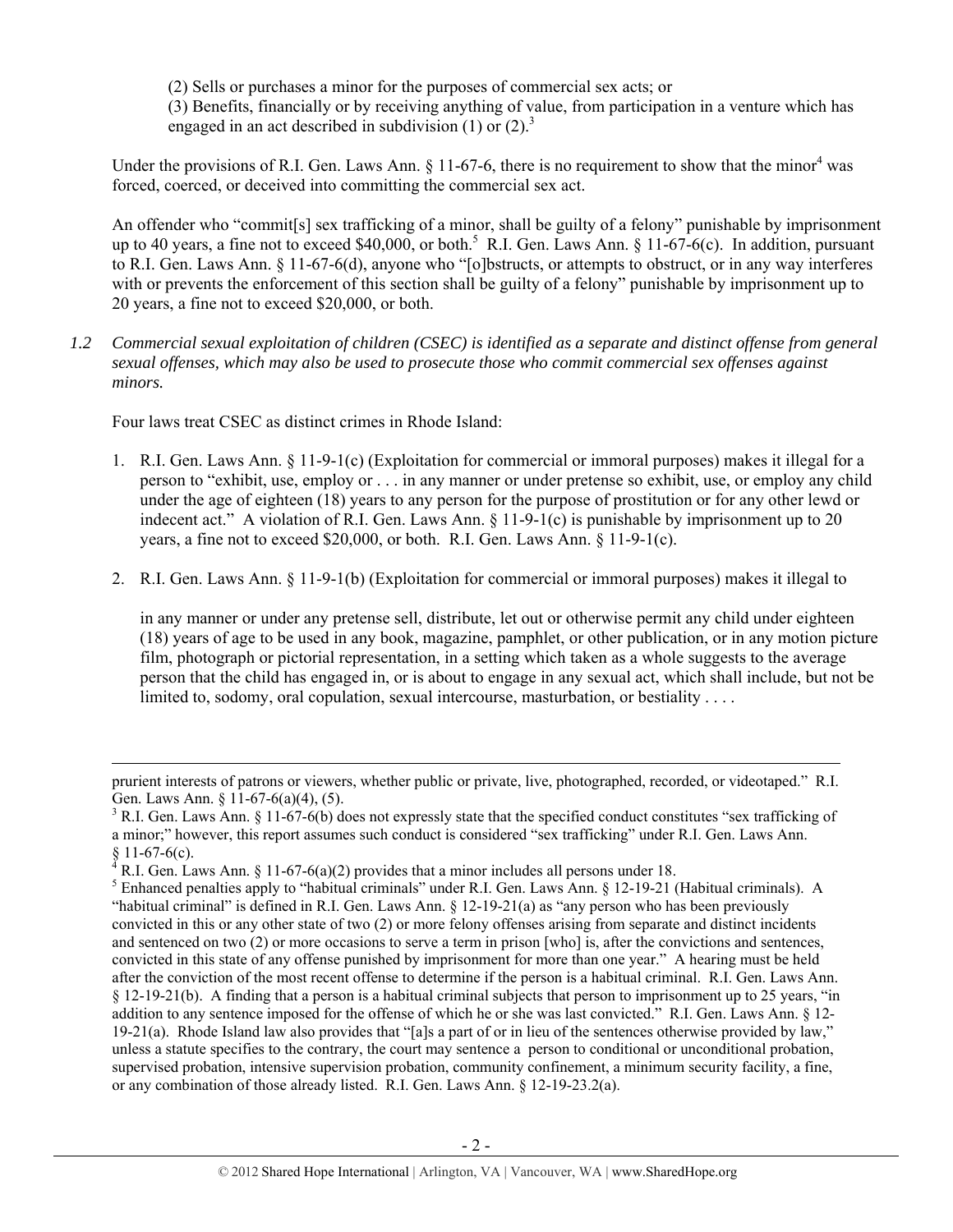A first violation of R.I. Gen. Laws Ann. § 11-9-1(b) is punishable by imprisonment up to 10 years, a fine not to exceed \$10,000, or both, while a subsequent violation is punishable by imprisonment up to 15 years. a fine not to exceed \$15,000, or both. R.I. Gen. Laws Ann. § 11-9-1(b).

- 3. R.I. Gen. Laws Ann. § 11-9-2 (Employment of children for unlawful purposes) makes it illegal for a person to "take, receive, hire, employ, exhibit, or have in custody, or . . . cause to be taken, hired, employed, exhibited, or held in custody, any child under the age of sixteen (16) years, for any of the purposes prohibited in § 11-9-1 [Exploitation for commercial or immoral purposes]." A violation of R.I. Gen. Laws Ann. § 11-9-2 is a misdemeanor punishable "for every such offense in the manner provided in that section." R.I. Gen. Laws Ann. § 11-9-2.
- 4. R.I. Gen. Laws Ann. § 11-37-8.8(a) (Indecent solicitation of a child) provides that "[a] person is guilty of indecent solicitation of a child if he or she knowingly solicits<sup>6</sup> another person under eighteen (18) years of age or one whom he or she believes is a person under eighteen (18) years of age for the purpose of engaging in an act of prostitution." A violation is punishable by imprisonment of at least 5 years. R.I. Gen. Laws Ann. § 11-37-8.9.

Several other laws, although not expressly commercial in nature, also may be applicable in cases involving the commercial sexual exploitation of a child:

- 1. R.I. Gen. Laws Ann. § 11-37-6 (Third degree sexual assault) states, "A person is guilty of third degree sexual assault if he or she is over the age of eighteen (18) years and engaged in sexual penetration with another person over the age of fourteen (14) years and under the age of consent, sixteen (16) years." A violation is punishable by imprisonment up to 5 years. R.I. Gen. Laws Ann. § 11-37-7.
- 2. R.I. Gen. Laws Ann. § 11-37-8.1 (First degree child molestation sexual assault) states, "A person is guilty of first degree child molestation sexual assault if he or she engages in sexual penetration with a person fourteen  $(14)$  years of age or under." A violation is punishable by imprisonment between 25 years to life.<sup>7</sup> R.I. Gen. Laws Ann. § 11-37-8.2.8
- 3. R.I. Gen. Laws Ann. § 11-37-8.3 (Second degree child molestation sexual assault) states, "A person is guilty of a second degree child molestation sexual assault if he or she engages in sexual contact<sup>9</sup> with

<sup>&</sup>lt;sup>6</sup> R.I. Gen. Laws Ann. § 11-37-8.8(b) defines "solicit" and "solicitation" as "to command, authorize, urge, incite, request, or advise another to perform an act by any means including, but not limited to, in person, over the phone, in writing, by computer, through the Internet, or by advertisement of any kind."

 $<sup>7</sup>$  Additionally, a person who commits first degree child molestation assault against a child 12 or under after January</sup> 1, 2007 "shall be electronically monitored via an active global positioning system for life and, as a condition of parole and probation, and for the duration of any period of his or her probation following his or her parole shall attend a sex offender treatment program to address his or her criminally offensive behavior." R.I. Gen. Laws Ann. § 11-37-8.2.1(b)(1). The same requirements may apply if a person commits the offense against a child 14 or under if that person has previously been convicted of first or second degree child molestation sexual assault. R.I. Gen. Laws Ann. § 11-37-8.2.1(b)(2), (g).

 $8$  Pursuant to R.I. Gen. Laws Ann.  $\S$  11-37-10 (Subsequent offenses),

If a person is convicted of a second or subsequent offense under the provisions of  $\S$ § 11-37-2 (First degree sexual assault), 11-37-4 (Second degree sexual assault), 11-37-8 (Indecent solicitation of a child), 11-37- 8.1 (First degree child molestation sexual assault), and 11-37-8.3 (Second degree child molestation sexual assault), the sentence imposed under these sections for the second or subsequent offenses shall not be less than twice the minimum number of years of sentence for the most recent offense. 9

<sup>&</sup>lt;sup>9</sup> R.I. Gen. Laws Ann. § 11-37-1(7) defines "sexual contact" as "the intentional touching of the victim's or accused's intimate parts, clothed or unclothed, if that intentional touching can be reasonably construed as intended by the accused to be for the purpose of sexual arousal, gratification, or assault."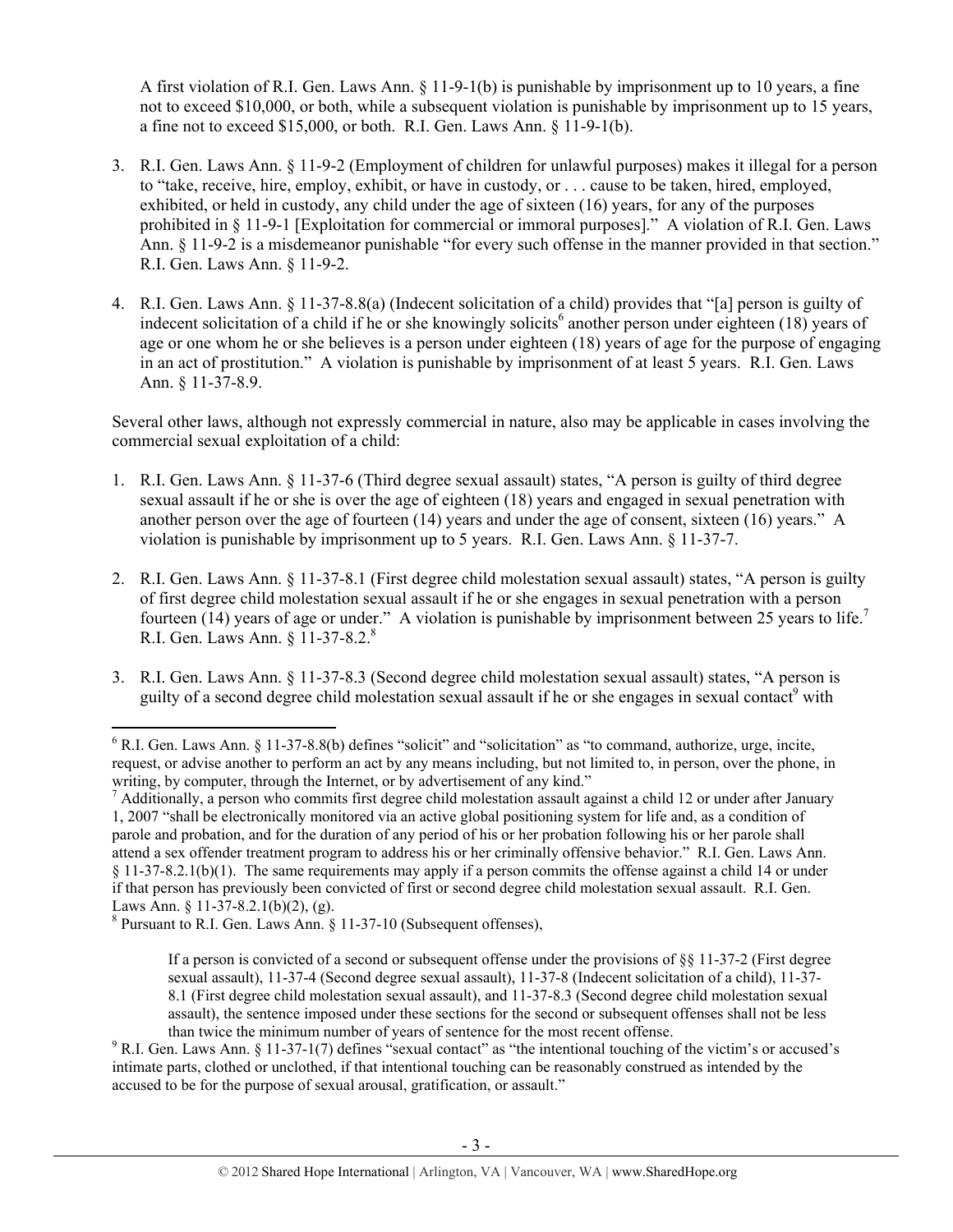another person fourteen (14) years of age or under." A violation is punishable by imprisonment between 6– 30 years.10 R.I. Gen. Laws Ann. § 11-37-8.4.

*1.3 Commercial sexual exploitation of children (CSEC) or prostitution statutes refer to the sex trafficking statute to identify the commercially sexually exploited minor as a trafficking victim.* 

Neither the CSEC statutes nor the sexual offenses identified in Section 1.2 refer to R.I. Gen. Laws Ann. § 11- 67-6 (Sex trafficking of a minor). Similarly, Rhode Island's prostitution offense R.I. Gen. Laws Ann. § 11-34.1- 2 (Prostitution) does not refer to the human trafficking law when the person charged is a minor.

- 1.3.1 Recommendation: Amend R.I. Gen. Laws Ann. § 11-34.1-2 (Prostitution) when the person charged is a minor, § 11-9-1 (Exploitation for commercial or immoral purposes), § 11-9-2 (Employment of children for unlawful purposes), and § 11-37-8.8(a) (Indecent solicitation of a child) to refer to R.I. Gen. Laws Ann. § 11-67-6 (Sex trafficking of a minor) to clarify the status of persons under 18 involved in commercial sexual activity as trafficking victims.
- *1.4 The state racketeering or gang crimes statute includes sex trafficking and commercial sexual exploitation of children (CSEC) offenses as predicate acts allowing the statute to be used to prosecute trafficking crimes.*

Rhode Island's laws regarding racketeering activity also may be used to prosecute traffickers. R.I. Gen. Laws Ann. § 7-15-2(a)–(c) (Prohibited activities) states,

(a) It is unlawful for any person who has knowingly received any income derived directly or indirectly from a racketeering activity or through collection of an unlawful debt, to directly or indirectly use or invest any part of that income, or the proceeds of that income in the acquisition of an interest in, or the establishment or operation of any enterprise. $^{11}$ 

(b) It is unlawful for any person through a racketeering activity or through collection of an unlawful debt to directly or indirectly acquire or maintain any interest in or control of any enterprise. (c) It is unlawful for any person employed by or associated with any enterprise to conduct or participate in the conduct of the affairs of the enterprise through racketeering activity or collection of an unlawful debt.

R.I. Gen. Laws Ann. § 7-15-1(c) (Definitions) defines "racketeering activity" to include "any act or threat involving . . . prostitution, or . . . child exploitations for commercial or immoral purposes in violation of § 11-9- 1(b) or (c) [Exploitation for commercial or immoral purposes] or § 11-9-1.1 [Child nudity prohibited in publications]."

A violation of R.I. Gen. Laws Ann. § 7-15-2 is punishable by imprisonment up to 10 years, a fine not to exceed \$10,000, or both. R.I. Gen. Laws Ann. § 7-15-3(a). Additionally, a conviction subject the offender to asset forfeiture. Pursuant to R.I. Gen. Laws Ann. § 7-15-3(a), an offender forfeits all of the following:

(1) Any property acquired or maintained in violation of this chapter [Racketeer influenced and corrupt organizations];

(2) Any property constituting, or derived from, any proceeds which were obtained directly or indirectly from the commission of an offense in violation of this chapter;

<sup>&</sup>lt;sup>10</sup> *See supra* note 8.<br><sup>11</sup> R.I. Gen. Laws Ann. § 7-15-1(a) defines an "enterprise" as "any sole proprietorship, partnership, corporation, association, or other legal entity, and any union or group of individuals associated for a particular purpose although not a legal entity."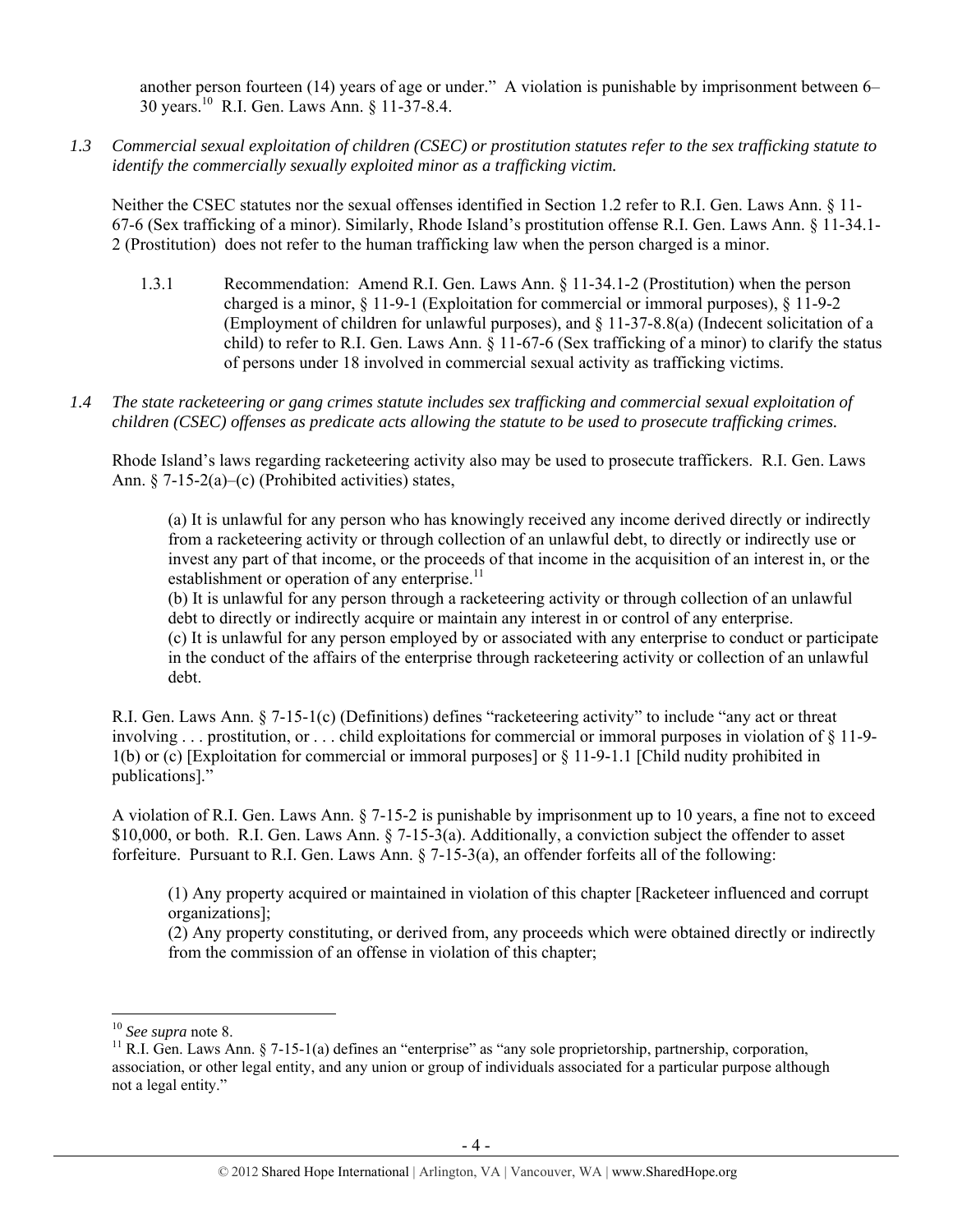(3) Any: (i) interest in; (ii) security of; (iii) claim against; or (iv) property or contractual right of any kind affording a source of influence over; any enterprise that the person has established, participated in, operated, controlled, or conducted in violation of this chapter; provided that the value of the property forfeited shall not exceed the sum of the money invested in violation [sic] of § 7-15-2(a) plus the appreciated value of the money.

1.4.1 Recommendation: Amend R.I. Gen. Laws Ann. § 7-15-1(c) (Definitions) to include the following offenses within the definition of racketeering activity: R.I. Gen. Laws Ann. § 11-67-6(b) (Sex trafficking of a minor), § 11-9-2 (Employment of children for unlawful purposes), and § 11-37-8.8(a) (Indecent solicitation of a child)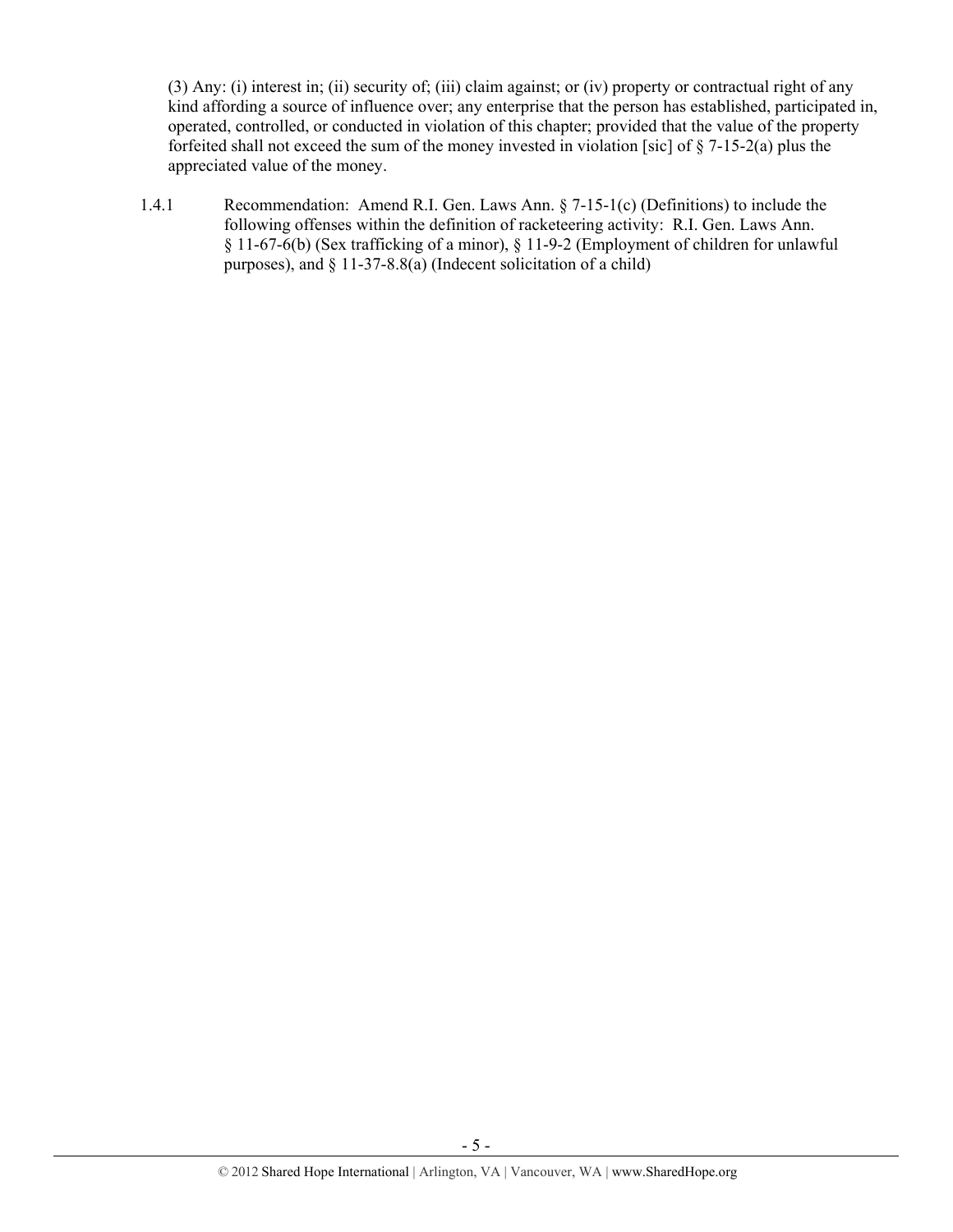#### **FRAMEWORK ISSUE 2: CRIMINAL PROVISIONS ADDRESSING DEMAND**

#### *Legal Components:*

- *2.1 The state sex trafficking law can be applied to buyers of commercial sex acts with a victim of domestic minor sex trafficking.*
- *2.2 Buyers of commercial sex acts with a minor can be prosecuted under commercial sexual exploitation of children (CSEC) laws.*
- *2.3 Solicitation of prostitution laws differentiate between buying sex acts with an adult and buying sex acts with a minor under 18.*
- *2.4 Penalties for buyers of commercial sex acts with minors are as high as federal penalties.*
- *2.5 Using the Internet to lure, entice, or purchase, or attempt to lure, entice, or purchase commercial sex acts with a minor is a separate crime or results in an enhanced penalty for buyers.*
- *2.6 No age mistake defense is permitted for a buyer of commercial sex acts with any minor under 18.*
- *2.7 Base penalties for buying sex acts with a minor under 18 are sufficiently high and not reduced for older minors.*
- *2.8 Financial penalties for buyers of commercial sex acts with minors are sufficiently high to make it difficult for buyers to hide the crime.*
- *2.9 Buying and possessing child pornography carries penalties as high as similar federal offenses.*
- *2.10 Convicted buyers of commercial sex acts with minors and child pornography are required to register as sex offenders*.

 $\_$ 

## *Legal Analysis:*

*2.1 The state sex trafficking law can be applied to buyers of commercial sex acts with a victim of domestic minor sex trafficking.*

R.I. Gen. Laws Ann. § 11-67-6(b)(2) (Sex trafficking of a minor), applies to buyers of sex with domestic minor sex trafficking victims. That section expressly makes it a crime when a person "purchases a minor for the purposes of commercial sex acts." A buyer of sex with a minor will be guilty without regard to whether the victim was forced, deceived, or coerced into committing the commercial sex  $act<sup>12</sup>$ . A violation is punishable by imprisonment up to 40 years, a fine not to exceed \$40,000, or both. R.I. Gen. Laws Ann. § 11-67-6(c).

*2.2 Buyers of commercial sex acts with a minor can be prosecuted under commercial sexual exploitation of children (CSEC) laws.* 

The CSEC offense under R.I. Gen. Laws Ann. § 11-37-8.8(a) (Indecent solicitation of a child) applies to buyers by making it illegal for a person to solicit<sup>13</sup> a child "or one whom he or she believes is a person under eighteen (18) years of age for the purpose of engaging in an act of prostitution." R.I. Gen. Laws Ann. § 11-37-8.9.

Several sex offenses may also apply to buyers of sex with minors.<sup>14</sup>

<sup>&</sup>lt;sup>12</sup> *See supra* Section 1.1 for a full description of the substantive provisions of R.I. Gen. Laws Ann. § 11-67-6.<br><sup>13</sup> *See* definition of "solicit" *supra* note 6.<br><sup>14</sup> *See supra* Section 1.2.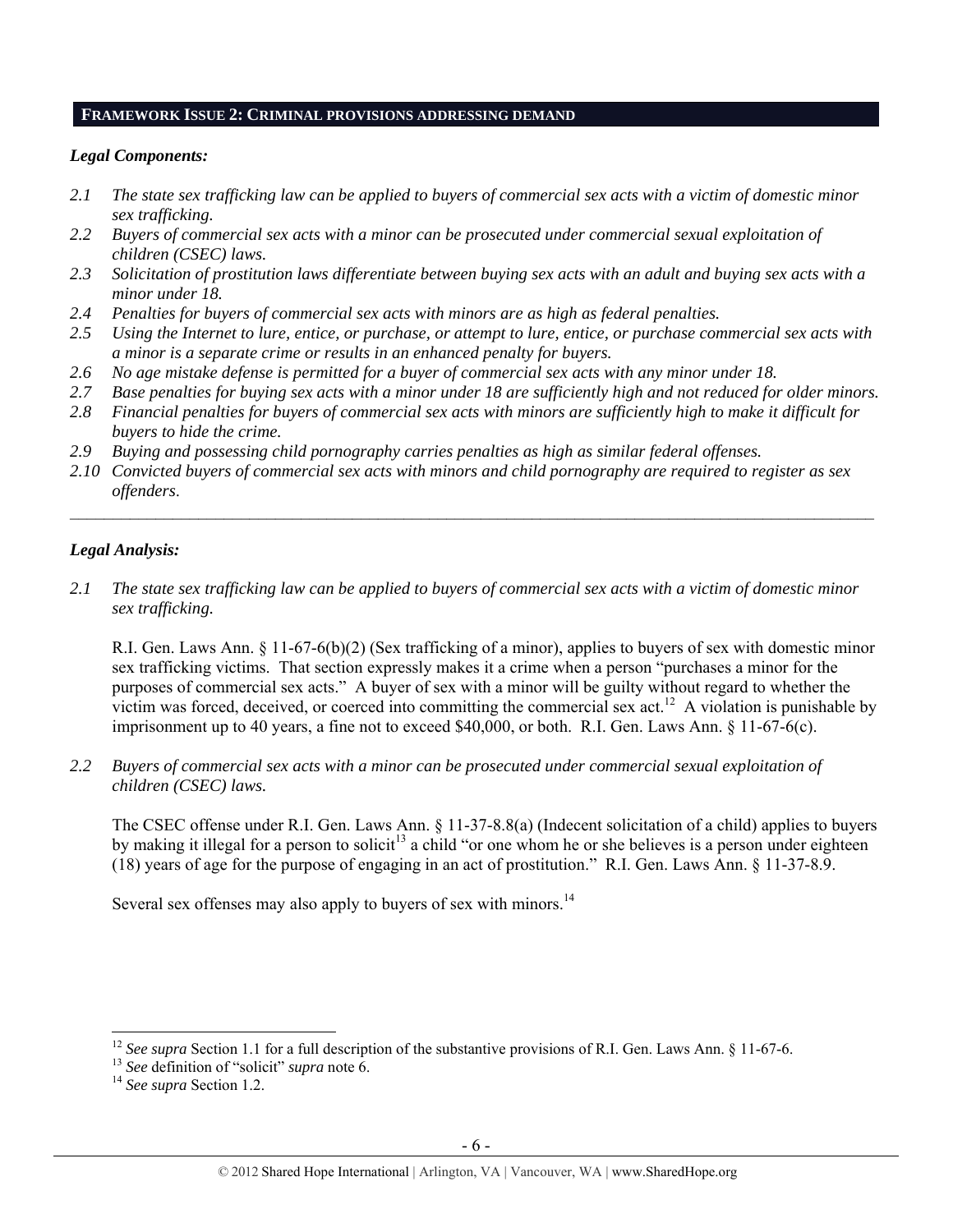# *2.3 Solicitation of prostitution laws differentiate between buying sex acts with an adult and buying sex acts with a minor under 18.*

Rhode Island law differentiates between buying sex with an adult and buying sex with a minor. R.I. Gen. Laws Ann. § 11-37-8.8(a) (Indecent solicitation of a child) applies where a buyer "solicits" a child under 18 for prostitution purposes.15 A conviction of solicitation is punishable by imprisonment for at least 5 years.

In contrast, Rhode Island's age-neutral solicitation statute, R.I. Gen. Laws Ann. § 11-34.1-3(a) (Procurement of sexual conduct for a fee) is punishable by imprisonment up to 1 year, a fine of \$250–\$1,000, or both, but a subsequent violation is punishable by imprisonment up to 1 year, a fine of \$500–\$1,000, or both. R.I. Gen. Laws Ann. § 11-34.1-3(a), (b). Additionally, R.I. Gen. Laws Ann. § 11-34.1-6(a) (Soliciting from motor vehicles for indecent purposes—Forfeiture of motor vehicle) may apply regardless of the age of the person solicited, and makes it "unlawful for any person, while an operator or passenger in a motor vehicle to stop, or attempt to stop another vehicle or pedestrian, or to engage or attempt to engage persons in another vehicle or pedestrians in conversation, for the purposes of prostitution or other indecent act, or to patronize, induce, or otherwise secure another person to commit any commercial sexual activity." A violation is punishable by imprisonment up to 6 months, a fine of \$500–\$1,000, or both, but a subsequent conviction is punishable by imprisonment up to 1 year and a fine of \$750–\$1,000. The fine for a subsequent conviction may not be suspended. R.I. Gen. Laws Ann. § 11-34.1-6(a), (b).

# *2.4 Penalties for buyers of commercial sex acts with minors are as high as federal penalties.*

A violation of R.I. Gen. Laws Ann. § 11-67-6(b)(2) (Sex trafficking of a minor) is punishable by imprisonment up to 40 years, a fine not to exceed \$40,000, or both. R.I. Gen. Laws Ann. § 11-67-6(c). A conviction for violating a R.I. Gen. Laws Ann. § 11-37-8.8(a) (Indecent solicitation of a child) is punishable by imprisonment of at least 5 years. R.I. Gen. Laws Ann. § 11-37-8.9.

In comparison, if the victim is under the age of 14, a conviction under the Trafficking Victims Protection Act  $(TVPA)$ ,<sup>16</sup> for child sex trafficking is punishable by 15 years to life imprisonment and a fine not to exceed \$250,000. 18 U.S.C. §§ 1591(b)(1), 3559(a)(1), 3571(b)(3). If the victim is between the ages of 14–17, a conviction is punishable by 10 years to life imprisonment and a fine not to exceed \$250,000. 18 U.S.C. §§ 1591(b)(2), 3559(a)(1), 3571(b)(3). A conviction is punishable by mandatory life imprisonment, however, if the buyer has a prior conviction for a federal sex offense<sup>17</sup> against a minor. 18 U.S.C. § 3559(e)(1). To the

<sup>&</sup>lt;sup>15</sup> *See supra* Section 1.2 for a full description of the substantive provisions of R.I. Gen. Laws Ann. § 11-37-8.8(a), § 11-9-1, and § 11-9-2.

<sup>&</sup>lt;sup>16</sup> Trafficking Victims Protection Act (TVPA) of 2000, Pub. L. No. 106-386, 114 Stat. 1464, 1466 (codified in scattered sections of 18 and 22 U.S.C.).

<sup>&</sup>lt;sup>17</sup> Pursuant to 18 U.S.C. § 3559(e)(2), "federal sex offense" is defined as

an offense under section 1591 [18 USCS § 1591] (relating to sex trafficking of children), 2241 [18 USCS § 2241] (relating to aggravated sexual abuse), 2242 [18 USCS § 2242] (relating to sexual abuse),  $2244(a)(1)$  [18 USCS  $\S 2244(a)(1)$ ] (relating to abusive sexual contact), 2245 [18 USCS  $\S 2245$ ] (relating to sexual abuse resulting in death), 2251 [18 USCS § 2251] (relating to sexual exploitation of children), 2251A [18 USCS § 2251A] (relating to selling or buying of children), 2422(b) [18 USCS § 2422(b)] (relating to coercion and enticement of a minor into prostitution), or 2423(a) [18 USCS  $\S$  2423(a)] (relating to transportation of minors).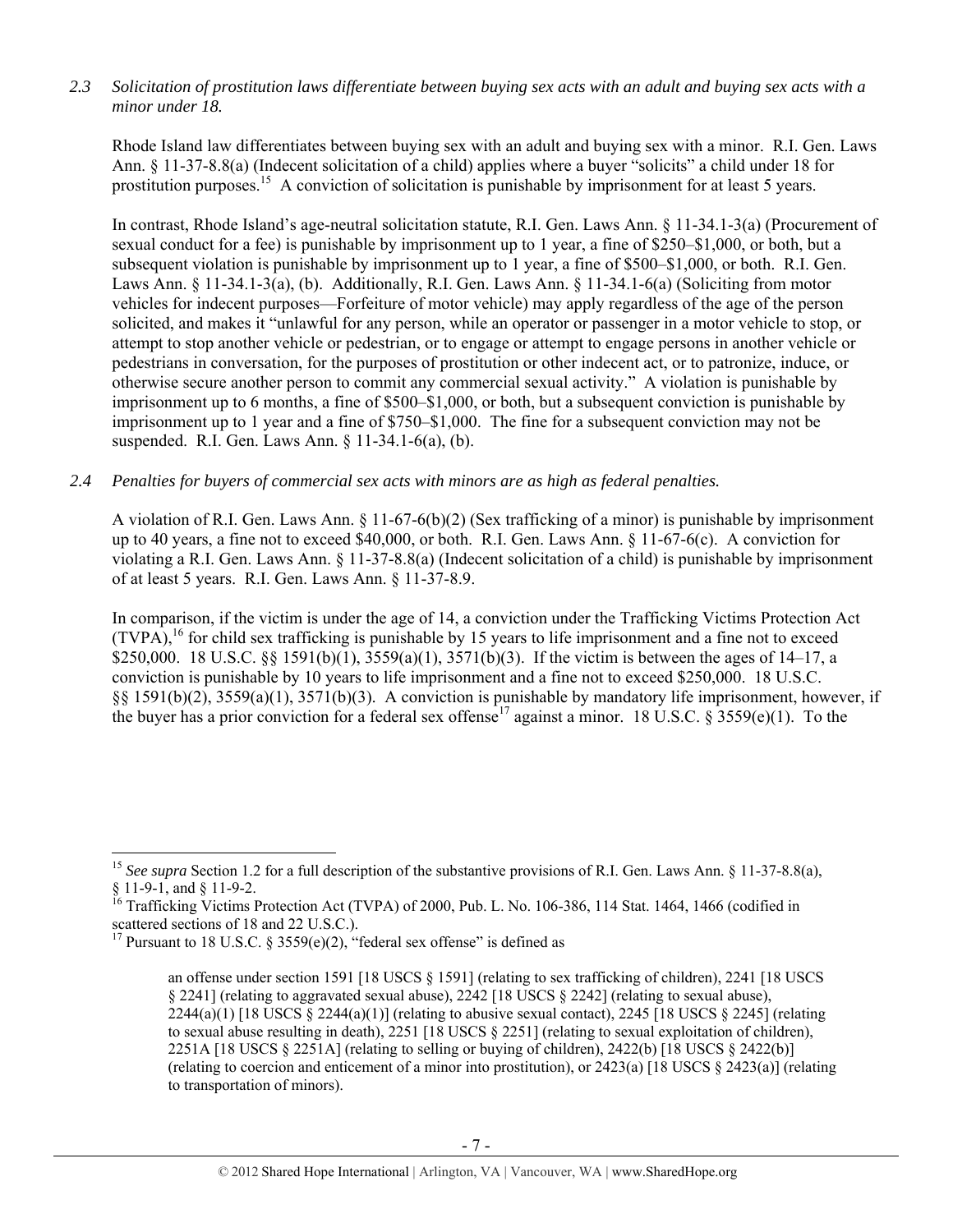extent buyers can be prosecuted under other federal CSEC laws,  $^{18}$  a conviction is punishable by penalties ranging from a fine not to exceed \$250,000 to life imprisonment and a fine not to exceed \$250,000.<sup>19</sup>

*2.5 Using the Internet to lure, entice, or purchase, or attempt to lure, entice, or purchase commercial sex acts with a minor is a separate crime or results in an enhanced penalty for buyers.* 

R.I. Gen. Laws Ann. § 11-37-8.8(a) (Indecent solicitation of a child) makes it a crime when a person "knowingly solicits another person under eighteen (18) years of age or one whom he or she believes is a person under eighteen (18) years of age for the purpose of engaging in an act of prostitution.<sup> $20$ </sup> This statute applies when a buyer solicits a child "by any means including, but not limited to, in person, over the phone, in writing, by computer, through the Internet, or by advertisement of any kind." A conviction for solicitation is punishable by imprisonment of at least 5 years, and there is no separate or heightened penalty for using the Internet as opposed to any other communication method. R.I. Gen. Laws Ann. §§ 11-37-8.8, 11-37-8.9.

2.5.1 Recommendation: Amend R.I. Gen. Laws Ann. § 11-37-8.8(a) (Indecent solicitation of a child) to provide a heightened penalty when the Internet is used in commission of the offense.

# *2.6 No age mistake defense is permitted for a buyer of commercial sex acts with any minor under 18.*

R.I. Gen. Laws Ann. § 11-9-1(c) (Exploitation for commercial or immoral purposes), § 11-9-2 (Employment of children for unlawful purposes), and  $\S$  11-37-8.8(a) (Indecent solicitation of a child) are silent regarding the availability of the mistake of age defense. However, R.I. Gen. Laws Ann. § 11-67-6(e) (Sex trafficking of a minor) states, "In a prosecution under this section, the government need not prove that the defendant knew the victim's age."

- 2.6.1 Recommendation: Amend Rhode Island's CSEC laws to expressly provide that the mistake of age defense is not available to a buyer of commercial sex with a minor under 18.
- *2.7 Base penalties for buying sex acts with a minor under 18 are sufficiently high and not reduced for older minors.*

Rhode Island's sex trafficking and CSEC laws protect all minors under 18 and do not stagger penalties based on the age of the minor. A conviction under R.I. Gen. Laws Ann.  $\S$  11-67-6(b)(2) (Sex trafficking of a minor) is punishable by imprisonment up to 40 years, a fine not to exceed \$40,000, or both, regardless of the minor's age. R.I. Gen. Laws Ann. § 11-67-6(a)(2), (b)(2), (c). Similarly, a conviction under R.I. Gen. Laws Ann. § 11-37- 8.8(a) (Indecent solicitation of a child) is punishable by imprisonment of at least 5 years regardless of the minor's age. R.I. Gen. Laws Ann. §§ 11-9-1(c), 11-37-8.9.

<sup>18 18</sup> U.S.C. §§ 2251A(b) (Selling or buying of children), 2251(a) (Sexual exploitation of children), 2423(a) (Transportation of a minor with intent for minor to engage in criminal sexual activity), 2422(a) (Coercion and enticement),  $2252(a)(2)$ ,  $(a)(4)$  (Certain activities relating to material involving the sexual exploitation of minors). <sup>19</sup> 18 U.S.C. §§ 2251A(b) (conviction punishable by imprisonment for 30 years to life and a fine), 22 (conviction punishable by imprisonment for 15–30 years and a fine), 2423(a) (conviction punishable by imprisonment for 10 years to life and a fine), 2422(a) (conviction punishable by a fine, imprisonment up to 20 years, or both),  $2252(a)(2)$ , (4) (stating that a conviction under subsection (a)(2) is punishable by imprisonment for 5–20 years and a fine, while a conviction under subsection (a)(4) is punishable by imprisonment up to 10 years, a fine, or both); *see also* 18 U.S.C. §§ 3559(a)(1) (classifying all of the above listed offenses as felonies), 3571(b)(3) (providing a fine up to \$250,000 for any felony conviction).

<sup>20</sup> *See supra* Section 1.2 for a full description of the substantive provisions of R.I. Gen. Laws Ann. § 11-37-8.8(a) and the definition of "solicit" provided in R.I. Gen. Laws Ann. § 11-37-8.8(b).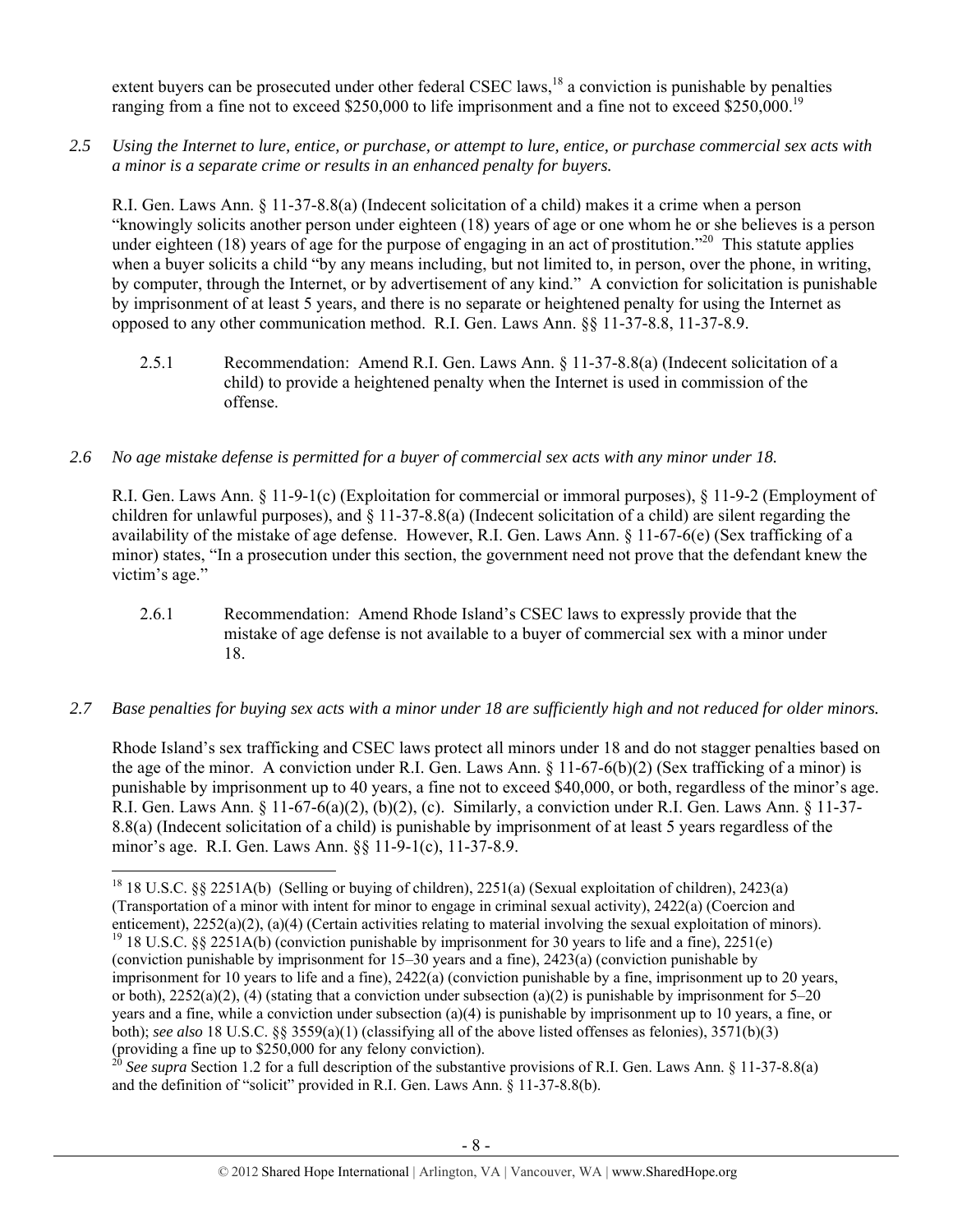# *2.8 Financial penalties for buyers of commercial sex acts with minors are sufficiently high to make it difficult for buyers to hide the crime.*

Specifically, a buyer convicted of violating R.I. Gen. Laws Ann. § 11-67-6(b)(2) (Sex trafficking of a minor) may be required to pay a fine up to \$40,000. R.I. Gen. Laws Ann. § 11-67-6(c). A buyer convicted of violating either R.I. Gen. Laws Ann. § 11-9-1(c) (Exploitation for commercial or immoral purposes) or R.I. Gen. Laws Ann. § 11-9-2 (Employment of children for unlawful purposes) may be ordered to pay a fine up to \$20,000, while a buyer convicted of violating R.I. Gen. Laws Ann. § 11-9-1.3(a)(4) (Child pornography prohibited) may have to pay a fine up to \$5,000. R.I. Gen. Laws Ann. §§ 11-9-1(c), 11-9-2, 11-9-1.3(b)(2). Notably, no fine is imposed upon a buyer convicted of violating R.I. Gen. Laws Ann. § 11-37-8.8(a) (Indecent solicitation of a child). R.I. Gen. Laws Ann. § 11-37-8.9.

R.I. Gen. Laws Ann. § 11-34.1-6(c) (Soliciting from motor vehicles for indecent purposes—Forfeiture of motor vehicle), Rhode Island's age-neutral solicitation from motor vehicles statute, provides for the discretionary, criminal forfeiture of any motor vehicle used by a buyer in committing the crime upon a buyer's subsequent conviction. Forfeiture is within the court's discretion and proceeds go to the victims of crimes identity fund. R.I. Gen. Laws Ann. § 11-34.1-6(c). No forfeiture provisions, however, apply for violations of R.I. Gen. Laws Ann. § 11-37-8.8(a) (Indecent solicitation of a child), § 11-9-1(c) (Exploitation for commercial or immoral purposes), § 11-9-2 (Employment of children for unlawful purposes), § 11-9-1.3 (Child pornography prohibited), or § 11-67-6 (Sex trafficking of a child). R.I. Gen. Laws Ann. §§ 11-34.1-6(c), 11-37-8.8, 11-37- 8.9, 11-9-1(c), 11-9-2, 11-9-1.3(b)(2), 11-67-5 (providing forfeiture for violating § 11-67-2 and § 11-67-3, but not § 11-67-6).

Buyers are subject to mandatory criminal asset forfeiture<sup>21</sup> following a conviction for involuntary servitude or trafficking of persons. R.I. Gen. Laws Ann. § 11-67-5 (Forfeitures) requires the forfeiture of "any profits or proceeds and any interest or property . . . acquired or maintained in violation of" R.I. Gen. Laws Ann. § 11-67-2 (Involuntary servitude) or § 11-67-3 (Trafficking of persons for forced labor or commercial sexual activity). R.I. Gen. Laws Ann. § 11-67-3 makes it a crime when a person

(a) Recruits, entices, harbors, transports, provides, or obtains by any means, or attempts to recruit, entice, harbor, transport[,] provide, or obtain by any means, another person, intending or knowing that the person will be subjected to forced labor in order to commit a commercial sexual activity; or (b) Benefits, financially or by receiving anything of value, from knowing participation in a venture which has engaged in an act described in violation of  $\frac{8}{11-67-2}$ , or 11-67-3...

No specific seizure procedure is authorized under this statute. "All monies forfeited and the sale proceeds of all other property forfeited and seized under this section shall be deposited in the general fund." R.I. Gen. Laws §  $11-67-5(d)$ .

Restitution is mandatory for buyers who violate R.I. Gen. Laws Ann. § 11-67-2 (Involuntary servitude) or § 11- 67-3 (Trafficking of persons for forced labor or commercial sexual activity) pursuant to R.I. Gen. Laws Ann. § 11-67-4 (Restitution), which states,

In addition to any other amount of loss identified, the court shall order restitution including the greater of:

 <sup>21</sup> For additional information on asset forfeiture laws and procedures, see http://www.sharedhope.org/wpcontent/uploads/2012/11/SHIStateAssetForfeitureLawsChart.pdf.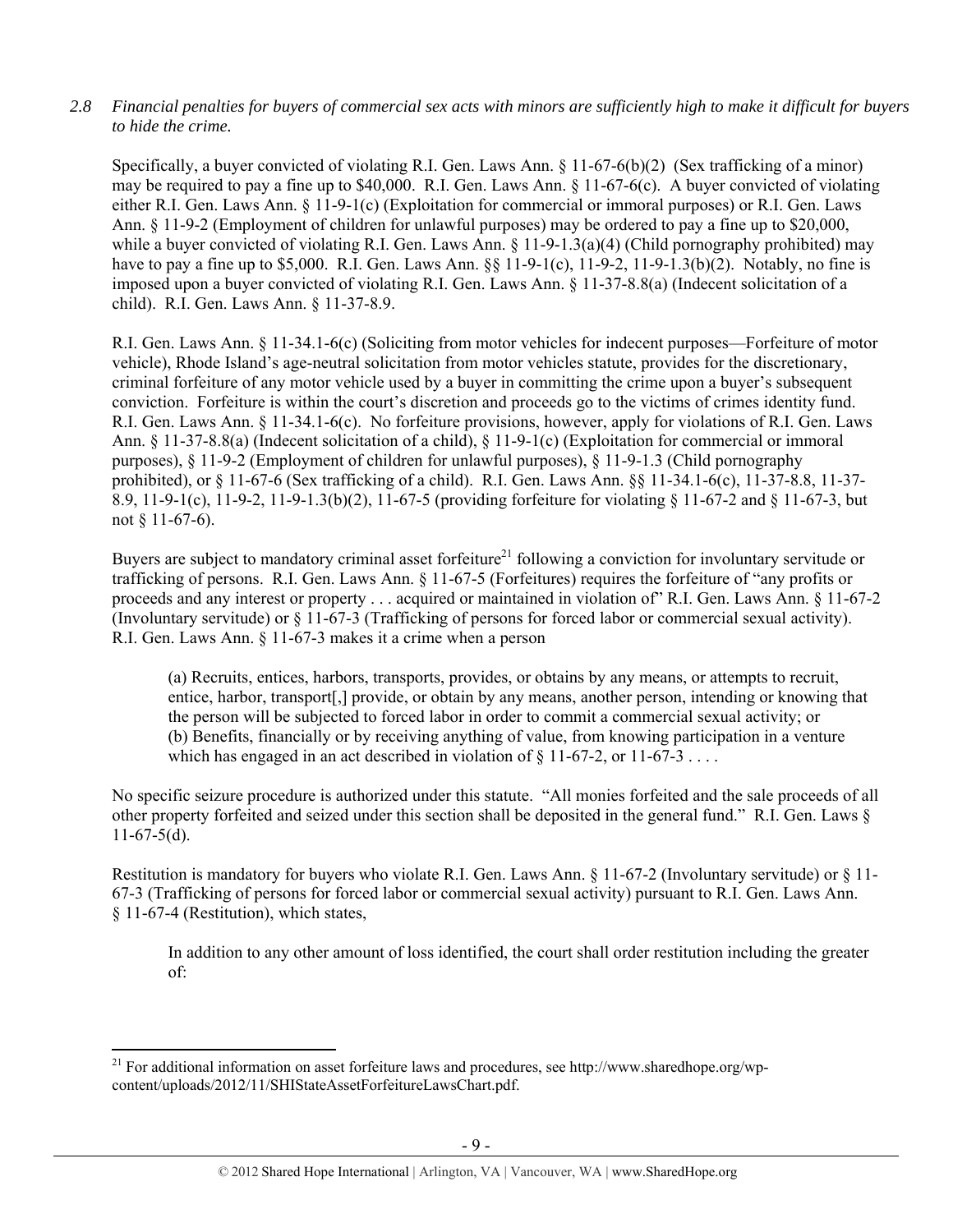(a) The gross income or value to the defendant of the victim's labor or commercial sexual activity;<sup>22</sup> or

(b) The value of the victim's labor as guaranteed under the minimum wage law and overtime provisions of the Fair Labor Standards Act (FLSA) or the minimum wage law, whichever is greater.

Buyers who commit other crimes are subject to discretionary orders of restitution. R.I. Gen. Laws Ann. § 12- 19-32 (Restitution) provides that "[i]n addition to or in lieu of any non-mandatory sanction imposed as part of a sentence or as a condition of probation, a judge at the time of sentencing may order restitution which may be in the form of monetary payment or some type of community restitution," and if the court orders a buyer to make restitution, R.I. Gen. Laws Ann. § 12-28-5.1 (Restitution) provides that "a civil judgment shall automatically be entered by the trial court against the defendant on behalf of the victim for that amount."

# *2.9 Buying and possessing child pornography carries penalties as high as similar federal offenses.*

R.I. Gen. Laws Ann. § 11-9-1.3(a)(4) (Child pornography prohibited) makes it illegal for a person to "[k]nowingly possess any book, magazine, periodical, film, videotape, computer disk, computer file or any other material that contains an image of child pornography." R.I. Gen. Laws Ann. § 11-9-1.3(c)(1) defines "child pornography" as

any visual depiction, including any photograph, film, video, picture, or computer or computer-generated image or picture, whether made or produced by electronic, mechanical, or other means, of sexually explicit conduct where:

(i) The production of such visual depiction involves the use of a minor engaging in sexually explicit  $\text{conduct:}^{23}$ 

(ii) Such visual depiction is a digital image, computer image, or computer-generated image of a minor engaging in sexually explicit conduct; or

(iii) Such visual depiction has been created, adapted, or modified to display an identifiable minor  $24$ engaging in sexually explicit conduct.

(i) Means a person:

<sup>&</sup>lt;sup>22</sup> A "victim," for purposes of R.I. Gen. Laws Ann. § 11-67-4 (Restitution), is defined in R.I. Gen. Laws Ann. § 11-67-1(8) (Definitions) as "a person subject to the practices set forth in § 11-67-2 [Involuntary servitude] or 11-67-3 [Trafficking of persons for forced labor or commercial sexual activity]." Because several of the practices set forth in R.I. Gen. Laws Ann. § 11-67-3 are similar to those criminalized under R.I. Gen. Laws Ann. § 11-67-6(b) (Sex trafficking of a minor), it is possible that a sex trafficked child could be considered a "victim" under R.I. Gen. Laws Ann. § 11-67-1(8) to the extent that the conduct prohibited by § 11-67-6 is also prohibited by § 11-67-3. <sup>23</sup> R.I. Gen. Laws Ann. § 11-9-1.3(c)(6) defines "sexually explicit conduct" as

<sup>(</sup>i) Graphic sexual intercourse, including genital-genital, oral-genital, anal-genital, or oral-anal, or lascivious sexual intercourse where the genitals, or pubic area of any person is exhibited;

<sup>(</sup>ii) Bestiality; (iii) Masturbation;

<sup>(</sup>iv) Sadistic or masochistic abuse; or

<sup>&</sup>lt;sup>24</sup> R.I. Gen. Laws Ann. § 11-9-1.3(c)(4) defines an "identifiable minor" as the following:

<sup>(</sup>A)(I) Who was a minor at the time the visual depiction was created, adapted, or modified; or

<sup>(</sup>II) Whose image as a minor was used in creating, adapting, or modifying the visual depiction; and (ii) Who is recognizable as an actual person by the person's face, likeness, or other distinguishing characteristic, such as a unique birthmark or other recognizable feature; and

<sup>(</sup>B) Shall not be construed to require proof of the actual identity of the identifiable minor.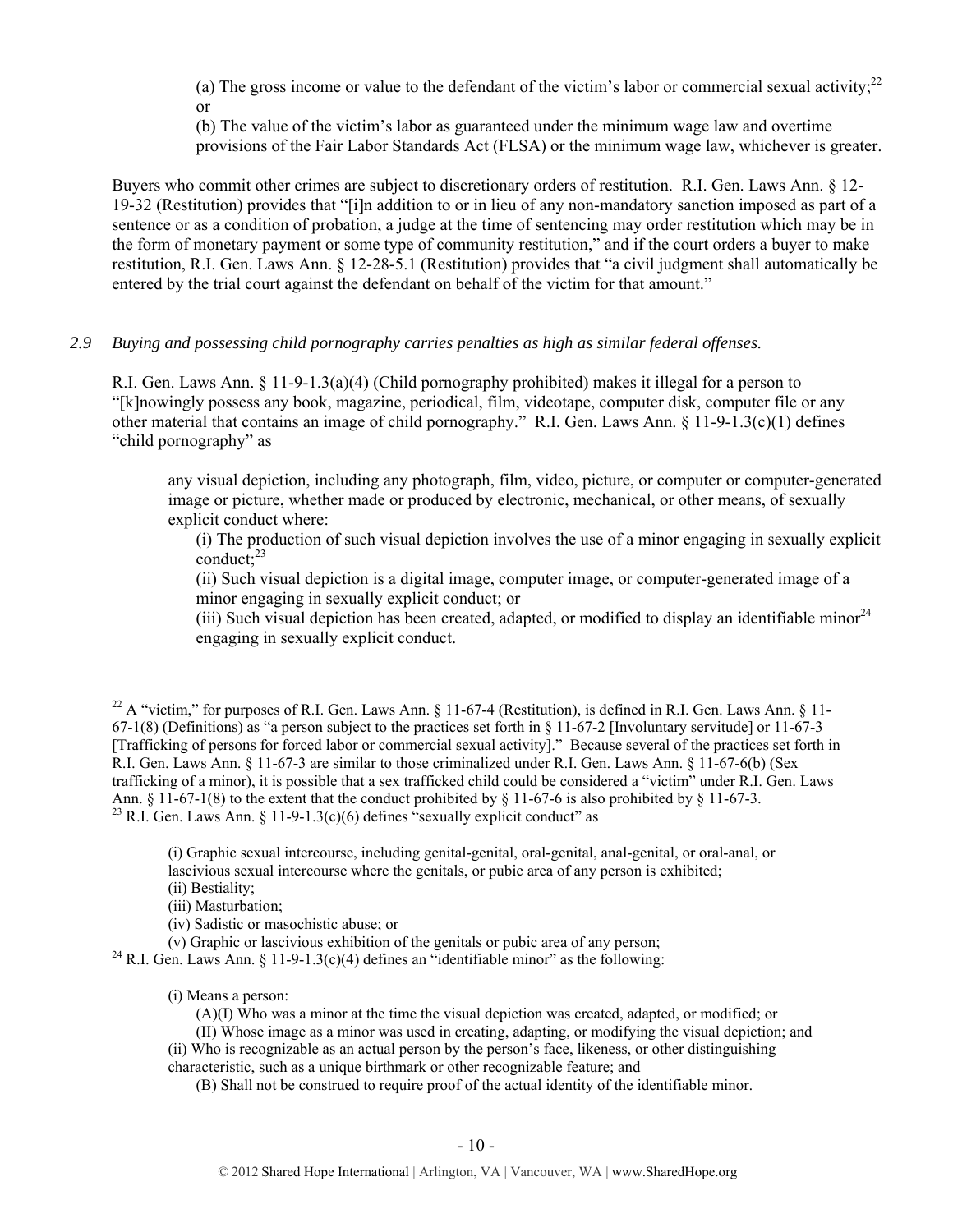A violation of R.I. Gen. Laws Ann. § 11-9-1.3(a)(4) is punishable by imprisonment up to 5 years, a fine not to exceed \$5,000, or both. R.I. Gen. Laws Ann. § 11-9-1.3(b)(2).

In comparison, a federal conviction for possession of child pornography<sup>25</sup> is generally punishable by imprisonment for 5–20 years and a fine not to exceed \$250,000.<sup>26</sup> Subsequent convictions, however, are punishable by imprisonment up to 40 years and a fine not to exceed  $$250,000.<sup>27</sup>$ 

2.9.1 Recommendation: Raise the penalty for possessing child pornography to more closely match the federal penalty and the penalty for sex trafficking of a minor.

## *2.10 Convicted buyers of commercial sex acts with minors and child pornography are required to register as sex offenders*.

R.I. Gen. Laws Ann. § 11-37.1-3(a) states,

Any person who, in this or any other jurisdiction: (1) has been convicted of a criminal offense against a victim who is a minor, (2) has been convicted of a sexually violent offense, (3) has been determined to be a sexually violent predator,<sup>28</sup> (4) has committed an aggravated offense as defined in § 11-37.1-2, or (5) is a recidivist, as defined in § 11-37.1-4, shall be required to register his or her current address with the local law enforcement agency having jurisdiction over the city or town in which the person having the duty to register resides for the time period specified in § 11-37.1-4.

R.I. Gen. Laws Ann. § 11-37.1-2(e) defines a "criminal offense against a victim who is a minor" to include the following:

(2) Enticement of a child in violation of § 11-26-1.5 [Enticement of children] with the intent to violate §§ 11-37-6 [Third degree sexual assault], 11-37-8 [Penalty for assault with intent to commit first degree sexual assault], 11-37-8.1 [First degree child molestation sexual assault], 11-37-8.3 [Second degree child molestation sexual assault];

<sup>&</sup>lt;sup>25</sup> 18 U.S.C. §§ 2252(a)(2), (a)(4) (Certain activities relating to material involving the sexual exploitation of minors),  $2252A(a)(2)$ –(3) (Certain activities relating to material constituting or containing child pornography), 1466A(a), (b) (Obscene visual representations of the sexual abuse of children).

<sup>&</sup>lt;sup>26</sup> 18 U.S.C. §§ 2252(b) (stating that a conviction under subsection (a)(2) is punishable by imprisonment for 5–20 years and a fine, while a conviction under subsection (a)(4) is punishable by imprisonment up to 10 years, a fine, or both),  $2252A(b)(1)$  (a conviction is punishable by imprisonment for 5–20 years and a fine),  $1466A(a)$ , (b) (stating that a conviction under subsection (a) is "subject to the penalties provided in section  $2252A(b)(1)$ ," imprisonment for 5–20 years and a fine, while a conviction under subsection (b) is "subject to the penalties provided in section 2252A(b)(2)," imprisonment up to 10 years, a fine, or both); *see also* 18 U.S.C. §§ 3559(a)(1) (classifying all of the above listed offenses as felonies), 3571(b)(3) (providing a fine up to \$250,000 for any felony conviction).

<sup>&</sup>lt;sup>27</sup> 18 U.S.C. §§ 2252(b) (stating if a person has a prior conviction under subsection (a)(2), or a list of other statutes, a conviction is punishable by a fine and imprisonment for 15–40 years, but if a person has a prior conviction under subsection (a)(4), or a list of other statutes, a conviction is punishable by a fine and imprisonment for  $10-20$  years),  $2252A(b)(1)$  (stating if a person has a prior conviction under subsection (a)(2), (a)(3), or a list of other statutes, a conviction is punishable by a fine and imprisonment for  $15-40$  years),  $1466A(a)$ , (b) (stating that the penalty scheme for section 2252A(b) applies); *see also* 18 U.S.C. §§ 3559(a)(1) (classifying all of the above listed offenses as felonies), 3571(b)(3) (providing a fine up to \$250,000 for any felony conviction).

 $^{28}$  R.I. Gen. Laws Ann. § 11-37.1-2(1) defines a "sexually violent predator" as "a person who has been convicted of a sexually violent offense and who has a mental abnormality or personality disorder that makes the person likely to engage in predatory sexually violent offenses."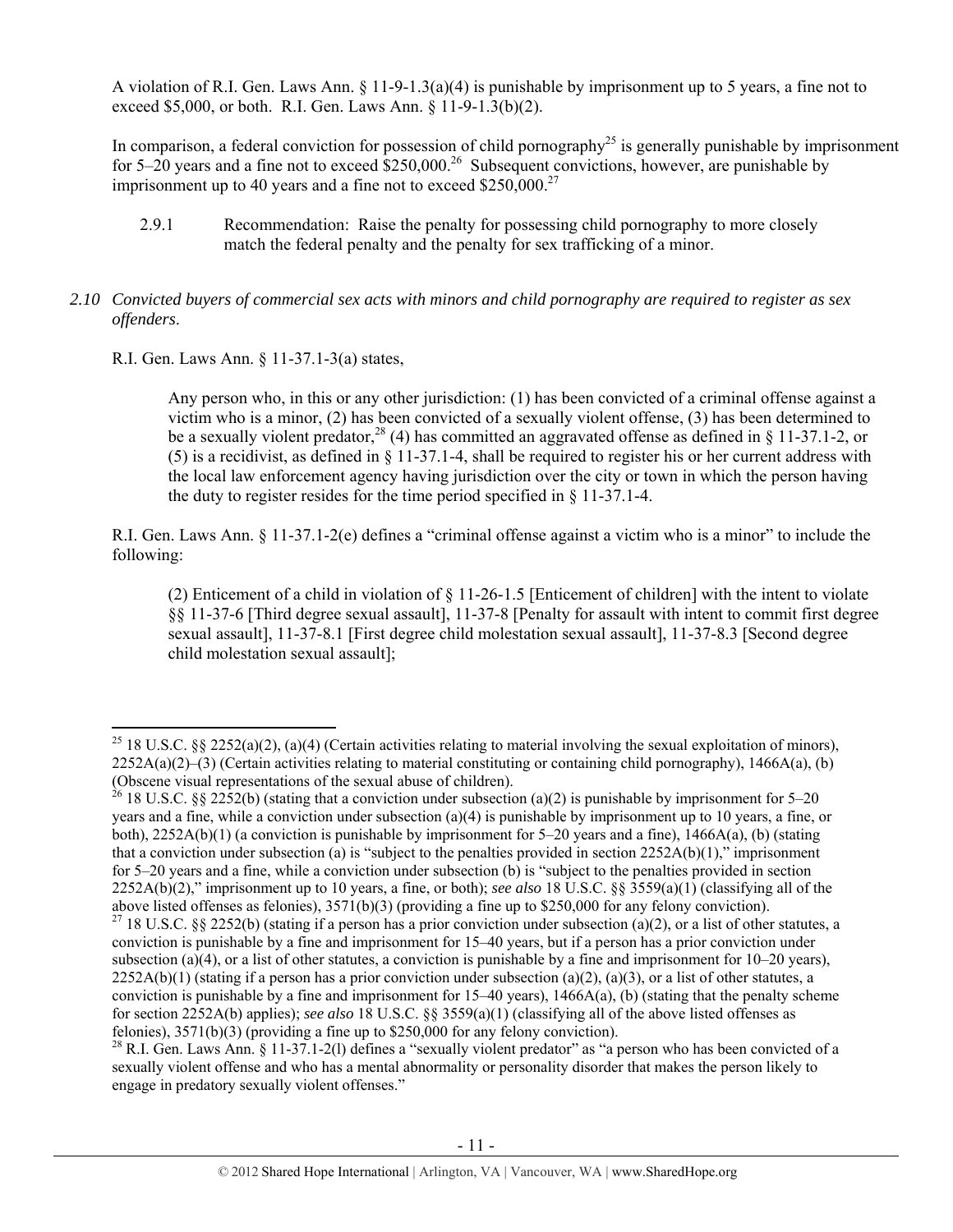(3) Any violation of § 11-37-6 [Third degree sexual assault], 11-37-8 [Penalty for assault with intent to commit first degree sexual assault], 11-37-8.1 [First degree child molestation sexual assault], or 11-37- 8.3 [Second degree child molestation sexual assault];

. . . (6) Any violation of § 11-9-1.3 [Child pornography prohibited]; (7) Any violation of  $\S$  11-37.1-10 [Penalties]; (8) Any violation of § 11-37-8.8 [Indecent solicitation of a child]; . . . .

R.I. Gen. Laws Ann. § 11-37.1-2(k) defines a "sexually violent offense" as

any violation of § 11-37-2 [First degree sexual assault], 11-37-4 [Second degree sexual assault], 11-37- 6 [Third degree sexual assault], 11-37-8 [Penalty for assault with intent to commit first degree sexual assault], 11-37-8.1 [First degree child molestation sexual assault], 11-37-8.3 [Second degree child molestation sexual assault], or 11-5-1 [Assault with intent to commit specified felonies] where the specified felony is sexual assault . . . .

Thus, R.I. Gen. Laws Ann. § 11-37.1-3(a) (Registration required, persons covered) expressly requires buyers convicted of violating R.I. Gen. Laws Ann. § 11-37-8.8(a) (Indecent solicitation of a child) or § 11-9-1(c) (Exploitation for commercial or immoral purposes) to register as sex offenders but does not expressly require a buyer convicted of violating R.I. Gen. Laws Ann. § 11-67-6 (Sex trafficking of a minor) or § 11-9-2 (Employment of children for unlawful purposes) to register.

However, an "aggravated offense" is defined as including "offenses involving sexual penetration of victims of any age through the use of force or the threat of use of force or offenses involving sexual penetration of victims who are fourteen (14) years of age or under." R.I. Gen. Laws Ann. § 11-37.1-2(a). Therefore, some buyers may still be required to register as sex offenders even if the crimes they committed are not otherwise listed.

2.10.1 Recommendation: Amend R.I. Gen. Laws Ann. § 11-37.1-2(e) (Definitions) to include R.I. Gen. Laws Ann. § 11-67-6 (Sex trafficking of a minor).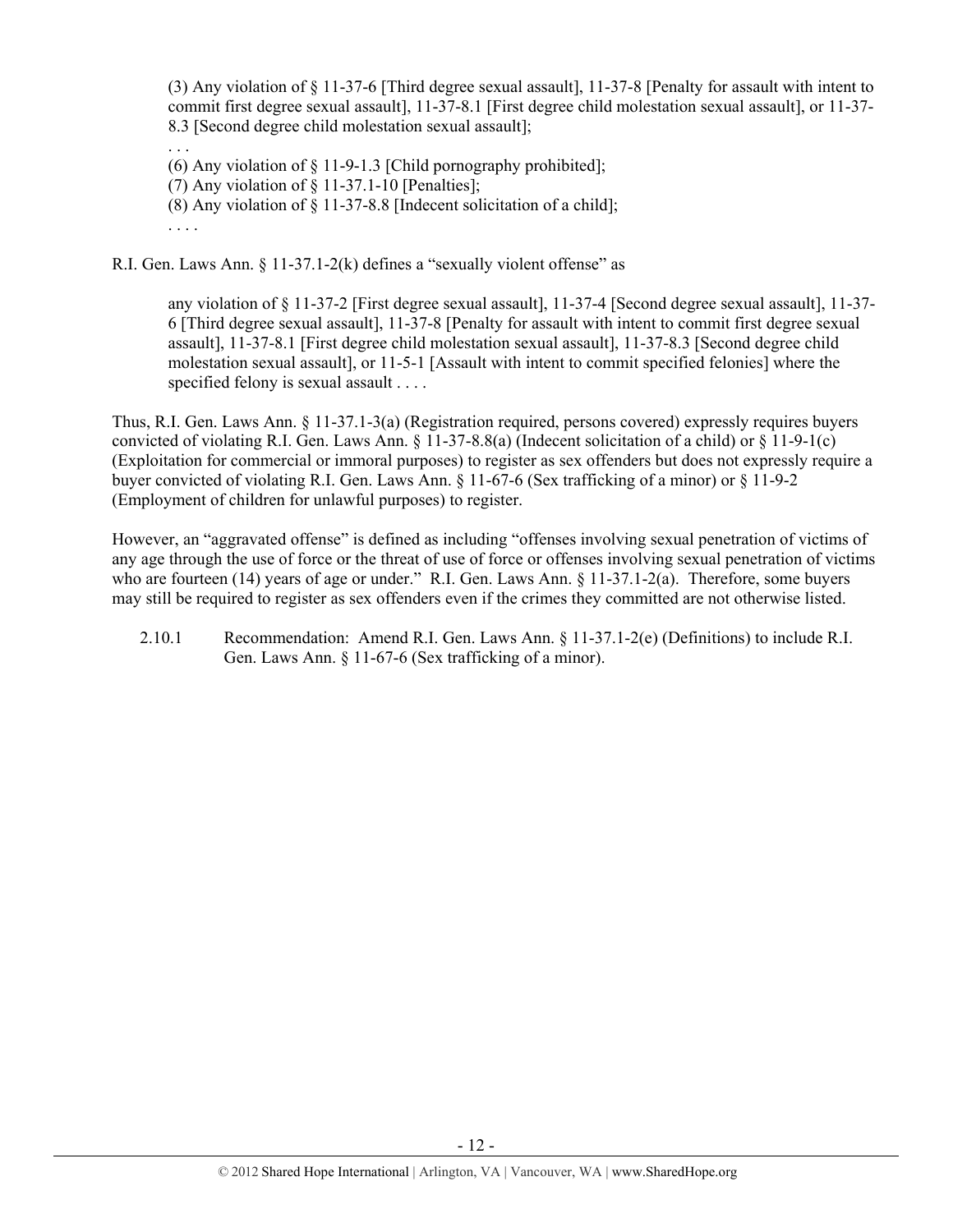#### **FRAMEWORK ISSUE 3: CRIMINAL PROVISIONS FOR TRAFFICKERS**

# *Legal Components:*

- *3.1 Penalties for trafficking a child for sexual exploitation are as high as federal penalties.*
- *3.2 Creating and distributing child pornography carries penalties as high as similar federal offenses*.
- *3.3 Using the Internet to lure, entice, recruit, or sell commercial sex acts with a minor is a separate crime or results in an enhanced penalty for traffickers.*
- *3.4 Financial penalties for traffickers, including asset forfeiture, are sufficiently high*.
- *3.5 Convicted traffickers are required to register as sex offenders.*
- *3.6 Laws relating to termination of parental rights for certain offenses include sex trafficking or commercial sexual exploitation of children (CSEC) offenses in order to remove the children of traffickers from their control and potential exploitation.*

*\_\_\_\_\_\_\_\_\_\_\_\_\_\_\_\_\_\_\_\_\_\_\_\_\_\_\_\_\_\_\_\_\_\_\_\_\_\_\_\_\_\_\_\_\_\_\_\_\_\_\_\_\_\_\_\_\_\_\_\_\_\_\_\_\_\_\_\_\_\_\_\_\_\_\_\_\_\_\_\_\_\_\_\_\_\_\_\_\_\_\_\_\_\_* 

# *Legal Analysis:*

*3.1 Penalties for trafficking a child for sexual exploitation are as high as federal penalties.* 

Traffickers of children for commercial sexual exploitation are subject to prosecution under several criminal statutes. A violation of R.I. Gen. Laws Ann. § 11-67-6 (Sex trafficking of a minor),<sup>29</sup> which makes sex trafficking of a minor under 18 a crime, is punishable by imprisonment up to 40 years, a fine not to exceed \$40,000, or both. R.I. Gen. Laws Ann. § 11-67-6(c). In addition, pursuant to R.I. Gen. Laws Ann. § 11-67- 6(d), anyone who "[o]bstructs, or attempts to obstruct, or in any way interferes with or prevents the enforcement of this section shall be guilty of a felony" can be punished by imprisonment up to 20 years, a fine not to exceed \$20,000, or both.

It is a violation of R.I. Gen. Laws Ann. § 11-9-1(c) (Exploitation for commercial or immoral purposes) to "employ any child under the age of eighteen (18) years to any person for the purpose of prostitution." A conviction may be punishable by imprisonment up to 20 years, a fine not to exceed \$20,000, or both. R.I. Gen. Laws Ann. § 11-9-1(c). A trafficker who does the same with a child under 16 in violation of R.I. Gen. Laws Ann. § 11-9-2 (Employment of children for unlawful purposes) is guilty of a misdemeanor that is punishable "for every such offense in the manner provided in  $[11-9-1(c)]^{330}$ . R.I. Gen. Laws Ann. § 11-9-2.

Lastly, R.I. Gen. Laws Ann. § 11-9.1-15 (Laundering of monetary instruments) may be used to prosecute traffickers. R.I. Gen. Laws Ann.  $\S$  11-9.1-15(a), (b) makes it a crime when a trafficker

(a) . . . conducts or attempts to conduct a financial transaction: (1) with the intent to promote the carrying on of specified unlawful activity; or . . . .

(b) . . . conducts or attempts to conduct a financial transaction: (1) knowing that the property involved in the transaction represents the proceeds of some form of unlawful activity, or has been or is being used to conduct or facilitate some form of unlawful activity; or (2) involving property represented as the proceeds of some form of unlawful activity, by a law enforcement officer or other person working at the direction or with the approval of an official authorized to investigate or prosecute violations of this section . . . .

<sup>&</sup>lt;sup>29</sup> See supra Section 1.1 for a full description of the substantive provisions of R.I. Gen. Laws Ann. § 11-67-6 (Sex trafficking of a minor).

<sup>&</sup>lt;sup>30</sup> See supra Section 1.2 for the substantive provisions of R.I. Gen. Laws Ann. § 11-9-1(c) and § 11-9-2.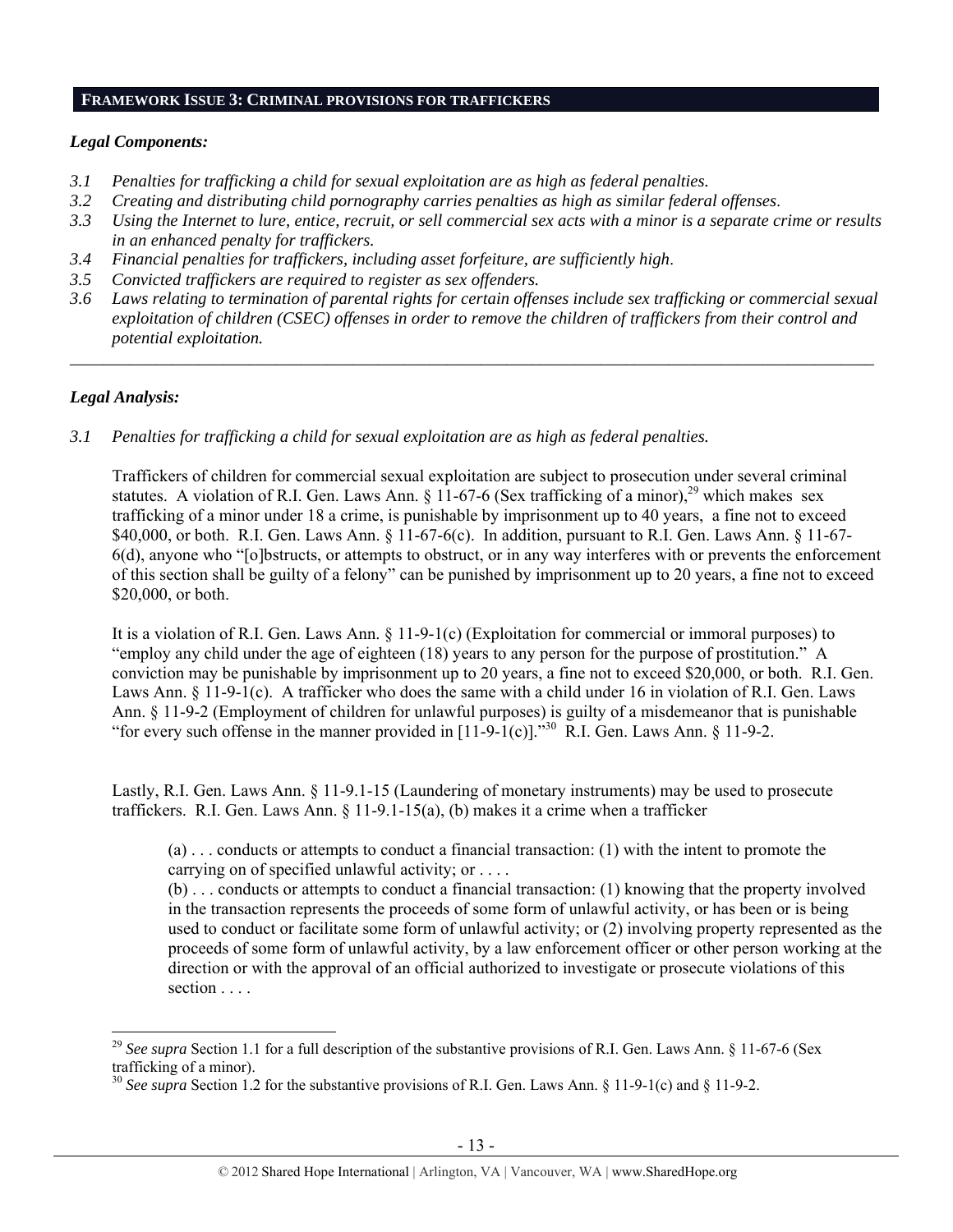"Specified unlawful activity" is defined in part in R.I. Gen. Laws Ann. § 11-9.1-15(d)(6) as

(C) Any act or acts prohibited by the Rhode Island Racketeer Influenced and Corrupt Organizations Act (RICO), chapter 15 [Racketeer influenced and corrupt organizations] of title 7 [Corporations, associations, and partnerships];

(D) Any act constituting a felony pursuant to this title [Criminal offenses].

This definition of "specified unlawful activity" could be used to make R.I. Gen. Laws Ann. § 11-9.1-15(a), (b) applicable to a trafficker who violates R.I. Gen. Laws Ann. § 11-67-6 (Sex trafficking of a minor), § 11-9-1(c) (Exploitation for commercial or immoral purposes), § 11-9-2 (Employment of children for unlawful purposes), or § 7-15-2(a)–(c) (Prohibited activities). Violations of R.I. Gen. Laws Ann. § 11-9.1-15(a), (b) are punishable by imprisonment up to 20 years, fines up to the greater of \$500,000 or "twice the value of the property involved in the transaction," or both fine and imprisonment. R.I. Gen. Laws Ann. § 11-9.1-15(a), (b). A trafficker convicted of R.I. Gen. Laws Ann. § 11-9.1-15(a), (b) also will be civilly liable to Rhode Island for "the greater of: (1) The value of the property, funds, or monetary instruments involved in the transaction; or (2) Ten thousand dollars (\$ 10,000)." R.I. Gen. Laws Ann. § 11-9.1-15(c).

In comparison, if the victim is under the age of 14, a conviction under the Trafficking Victims Protection Act  $(TVPA)^{31}$  for child sex trafficking is punishable by 15 years to life imprisonment and a fine not to exceed \$250,000. 18 U.S.C. §§ 1591(b)(1), 3559(a)(1), 3571(b)(3). If the victim is between the ages of 14–17, a conviction is punishable by 10 years to life imprisonment and a fine not to exceed \$250,000. 18 U.S.C. §§ 1591(b)(2), 3559(a)(1), 3571(b)(3). A conviction is punishable by mandatory life imprisonment, however, if the trafficker has a prior conviction for a federal sex offense<sup>32</sup> against a minor.

3.1.1 Recommendation: Amend R.I. Gen. Laws Ann. § 7-15-1(c) (Definitions) to include R.I. Gen. Laws Ann. § 11-67-6 (Sex trafficking of a minor) in the definition of racketeering activity.

## *3.2 Creating and distributing child pornography carries penalties as high as similar federal offenses*.

Traffickers who distribute child pornography or permit a child to be used in child pornography may be prosecuted under R.I. Gen. Laws Ann. § 11-9-1(b) (Exploitation for commercial or immoral purposes).<sup>33</sup> A first violation of R.I. Gen. Laws Ann. § 11-9-1(b) is punishable by imprisonment up to 10 years, a fine not to exceed \$10,000, or both, while a subsequent violation is punishable by imprisonment up to 15 years, a fine not to exceed \$15,000, or both. R.I. Gen. Laws Ann. § 11-9-1(b).

Additionally, it is a crime to "[k]nowingly produce" or to "[k]nowingly mail, transport, deliver or transfer by any means" child pornography. R.I. Gen. Laws Ann. § 11-9-1.3(a)(1), (2). Violations are punishable by imprisonment up to 15 years, a fine not to exceed \$5,000, or both. R.I. Gen. Laws Ann. § 11-9-1.3(b)(1).

In comparison, if the victim is under the age of 14, a conviction under the TVPA for child sex trafficking is punishable by 15 years to life imprisonment and a fine not to exceed \$250,000. 18 U.S.C. §§ 1591(b)(1),  $3559(a)(1)$ ,  $3571(b)(3)$ . If the victim is between the ages of  $14-17$ , a conviction is punishable by 10 years to life imprisonment and a fine not to exceed \$250,000. 18 U.S.C. §§ 1591(b)(2), 3559(a)(1), 3571(b)(3). A conviction is punishable by mandatory life imprisonment, however, if the trafficker has a prior conviction for a

<sup>&</sup>lt;sup>31</sup> *See supra* note 16.<br><sup>32</sup> *See supra* note 17.<br><sup>33</sup> *See supra* Section 1.2 for the substantive provisions of R.I. Gen. Laws Ann. § 11-9-1(b).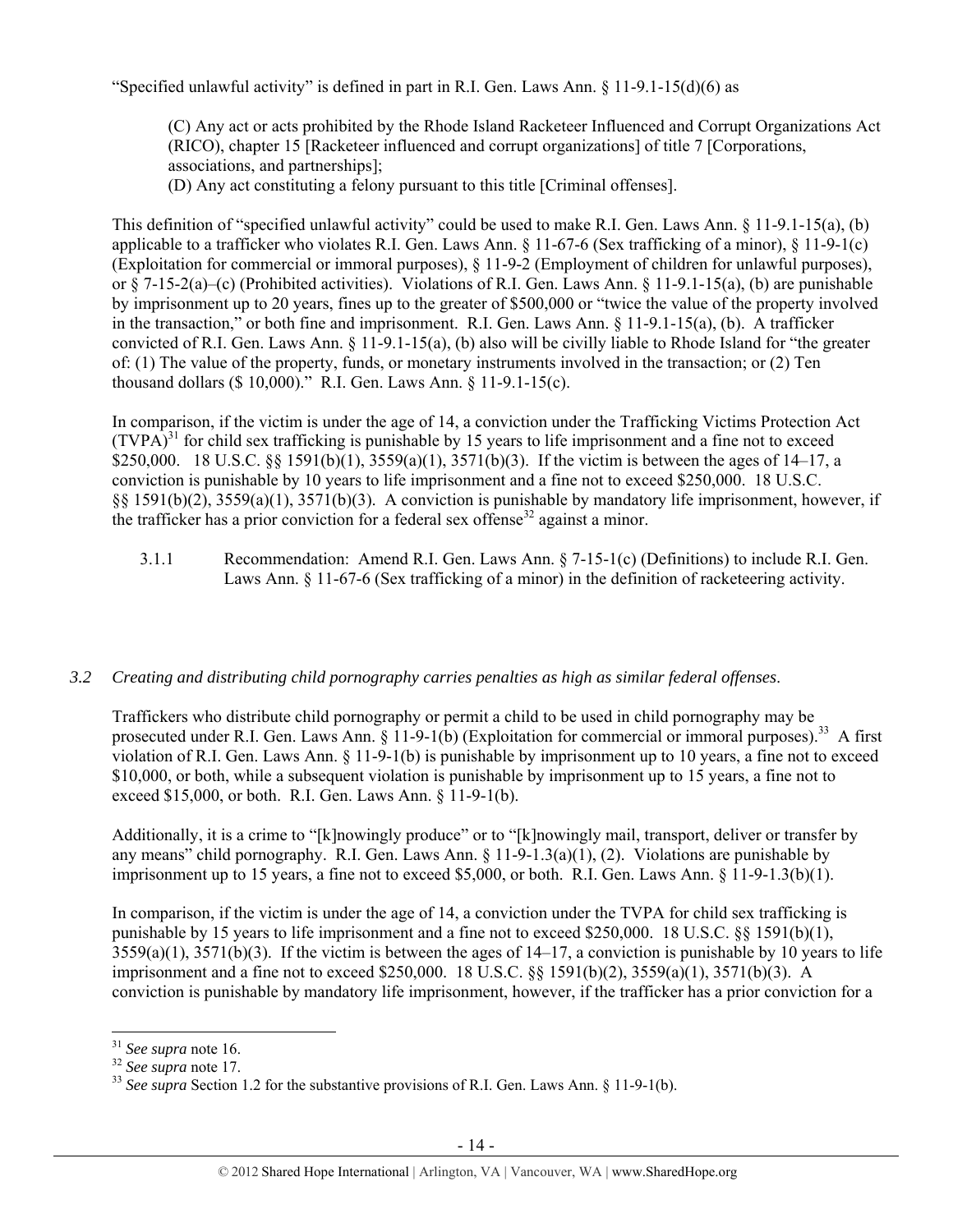federal sex offense<sup>34</sup> against a minor. Additionally, a federal conviction for distribution of child pornography<sup>35</sup> is generally punishable by imprisonment for  $5-20$  years and a fine not to exceed \$250,000.<sup>36</sup> Subsequent convictions, however, are punishable by imprisonment up to 40 years and a fine not to exceed \$250,000.<sup>37</sup>

*3.3 Using the Internet to lure, entice, recruit, or sell commercial sex acts with a minor is a separate crime or results in an enhanced penalty for traffickers.* 

R.I. Gen. Laws Ann. § 11-37-8.8(a) (Indecent solicitation of a child) makes it a crime when a person "knowingly solicits another person under eighteen (18) years of age or one whom he or she believes is a person under eighteen (18) years of age for the purpose of engaging in an act of prostitution or in any act in violation of chapter 9 [Children], 34 [Prostitution and lewdness][Repealed],<sup>38</sup> or 37 [Sexual assault] of this title."39 This statute applies when a trafficker solicits a child "by any means including, but not limited to, in person, over the phone, in writing, by computer, through the Internet, or by advertisement of any kind." R.I. Gen. Laws Ann. § 11-37-8.8(b). A violation is punishable by imprisonment of at least 5 years, and there is no separate or heightened penalty for using the Internet as opposed to any other communication method. R.I. Gen. Laws Ann. §§ 11-37-8.8, 11-37-8.9.

3.3.1 Recommendation: Amend R.I. Gen. Laws Ann. § 11-37-8.9 (Penalty for indecent solicitation of a child) to impose enhanced penalties if the trafficker uses the Internet to lure, entice, recruit, or purchase commercial sex acts with a minor.

# *3.4 Financial penalties for traffickers, including asset forfeiture, are sufficiently high*.

Traffickers may be required to pay fines ranging from \$2,000–\$40,000. R.I. Gen. Laws Ann. §§ 11-34.1-7(c), 11-67-6(c). Specifically, a trafficker convicted of violating R.I. Gen. Laws Ann. § 11-67-6 (Sex trafficking of a minor) may be ordered to pay a fine up to \$40,000, a trafficker convicted of violating R.I. Gen. Laws Ann. § 11- 67-6(d) may be required to pay a fine up to \$20,000, and a trafficker convicted of violating R.I. Gen. Laws Ann. § 11-9-1(c) (Exploitation for commercial or immoral purposes) or R.I. Gen. Laws Ann. § 11-9-2 (Employment of children for unlawful purposes) may be required to pay a fine up to \$20,000. R.I. Gen. Laws Ann. §§ 11-67- 6(c), (d), 11-9-1(c), 11-9-2. Lastly, a trafficker convicted under R.I. Gen. Laws Ann. § 11-9-1 (Exploitation for commercial or immoral purposes) may have to pay a fine up to \$10,000 for the first conviction and a fine up to

<sup>&</sup>lt;sup>34</sup> *See supra* note 17.<br><sup>35</sup> 18 U.S.C. §§ 2252(a)(1), (a)(2), (a)(3) (Certain activities relating to material involving the sexual exploitation of minors),  $2252A(a)(2)$ ,  $(a)(3)$  (Certain activities relating to material constituting or containing child pornography), 1466A(a) (Obscene visual representations of the sexual abuse of children).<br><sup>36</sup> 18 U.S.C. §§ 2252(b) (stating that a conviction under subsection (a)(1), (a)(2), or (a)(3) is punishable by

imprisonment for 5–20 years and a fine), 2252A(b)(1) (a conviction is punishable by imprisonment for 5–20 years and a fine), 1466A(a), (b) (stating that a conviction under subsection (a) is "subject to the penalties provided in section 2252A(b)(1)," imprisonment for 5–20 years and a fine, while a conviction under subsection (b) is "subject to the penalties provided in section 2252A(b)(2)," imprisonment up to 10 years, a fine, or both); *see also* 18 U.S.C. §§  $3559(a)(1)$  (classifying all of the above listed offenses as felonies),  $3571(b)(3)$  (providing a fine up to \$250,000 for any felony conviction).

 $37$  18 U.S.C. §§ 2252(b) (stating if a person has a prior conviction under subsection (a)(1), (a)(2), or (a)(3) or a list of other statutes, a conviction is punishable by a fine and imprisonment for 15–40 years), 2252A(b)(1) (stating if a person has a prior conviction under subsection (a)(2), (a)(3), or a list of other statutes, a conviction is punishable by a fine and imprisonment for 15–40 years),  $1466A(a)$ , (b) (stating that the penalty scheme for section 2252A(b) applies); *see also* 18 U.S.C. §§ 3559(a)(1) (classifying all of the above listed offenses as felonies), 3571(b)(3) (providing a fine up to \$250,000 for any felony conviction).

 $38$  This law was last amended in 2004 and appears to not have been updated to refer to 11-34.1 (Commercial sexual activity), which replaced 11-34 in 2009.

<sup>&</sup>lt;sup>39</sup> See supra Section 1.2 for a full description of the substantive provisions of R.I. Gen. Laws Ann. § 11-37-8.8(a) and *supra* note 6 the definition of "solicit."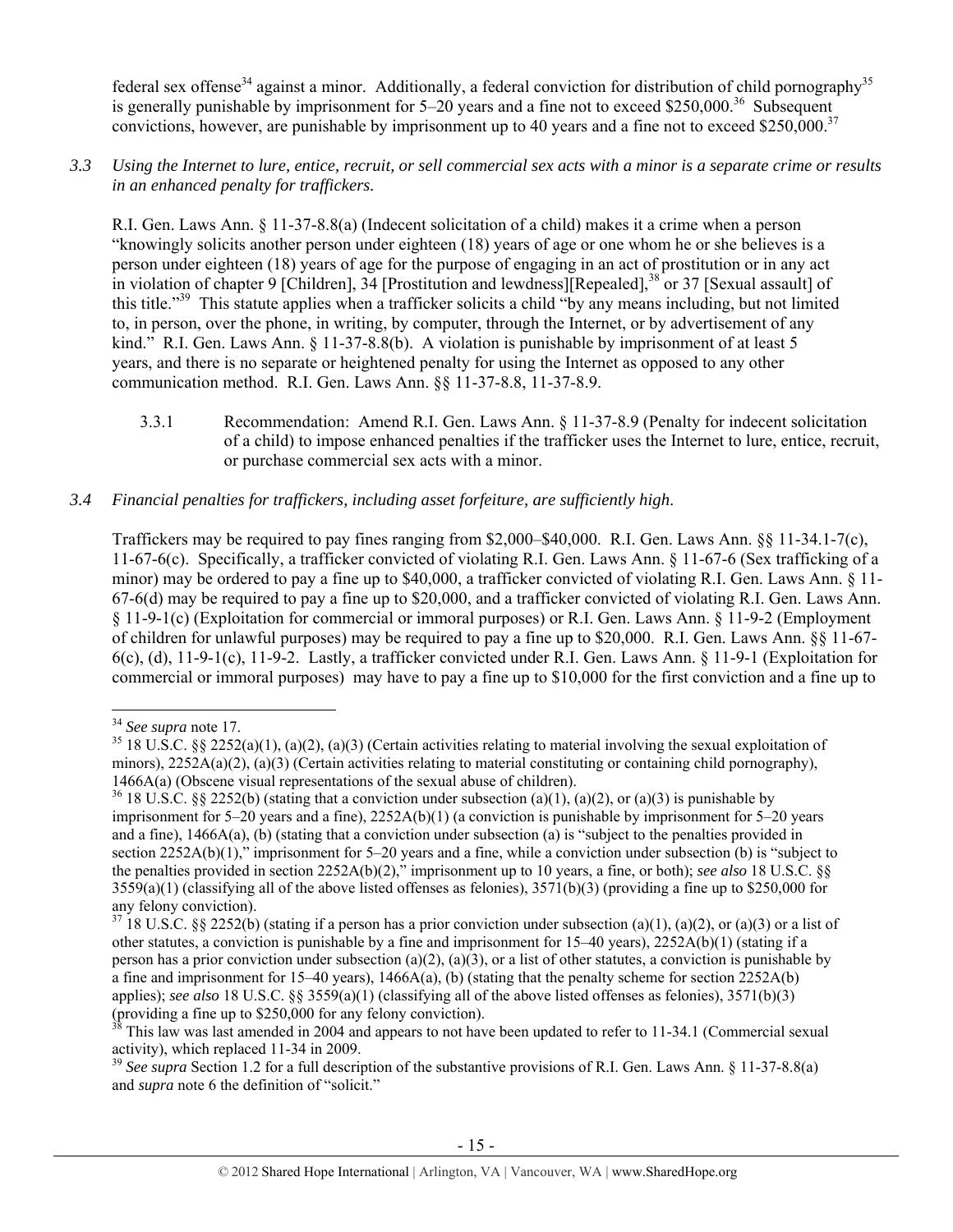\$15,000 for any subsequent conviction. R.I. Gen. Laws Ann. § 11-9-1(b). In contrast, a trafficker convicted under R.I. Gen. Laws Ann. § 11-9-1.3(a)(1) (Child pornography prohibited) may be required to pay a fine up to \$5,000. R.I. Gen. Laws Ann. § 11-9-1.3(b)(1).

Restitution is mandatory for traffickers who violate R.I. Gen. Laws Ann. §§ R.I. Gen. Laws Ann. § 11-67-2 (Involuntary servitude) or § 11-67-3 (Trafficking of persons for forced labor or commercial sexual activity), pursuant to R.I. Gen. Laws § 11-67-4 (Restitution) which states,

In addition to any other amount of loss identified, the court shall order restitution including the greater of:

(a) The gross income or value to the defendant of the victim's labor or commercial sexual activity; $40$ or

(b) The value of the victim's labor as guaranteed under the minimum wage law and overtime provisions of the Fair Labor Standards Act (FLSA) or the minimum wage law, whichever is greater.

Traffickers who commit other crimes are subject to discretionary orders of restitution. R.I. Gen. Laws Ann. § 12-19-32 (Restitution) provides that "[i]n addition to or in lieu of any non-mandatory sanction imposed as part of a sentence or as a condition of probation, a judge at the time of sentencing may order restitution which may be in the form of monetary payment or some type of community restitution," and if the court orders a buyer to make restitution, R.I. Gen. Laws Ann. § 12-28-5.1 (Restitution) provides that "a civil judgment shall automatically be entered by the trial court against the defendant on behalf of the victim for that amount."

Traffickers are also subject to mandatory criminal asset forfeiture for violations of R.I. Gen. Laws § 11-67-2 (Involuntary servitude) and §11-67-3 (Trafficking of persons for forced labor or commercial sexual activity). R.I. Gen. Laws Ann. § 11-67-5 (Forfeitures) requires the forfeiture of "any profits or proceeds and any interest or property . . . acquired or maintained in violation of" R.I. Gen. Laws Ann. § 11-67-2 (Involuntary servitude) or  $\frac{8}{11-67-3}$  (Trafficking of persons for forced labor or commercial sexual activity).<sup>41</sup> To the extent that a trafficker convicted of R.I. Gen. Laws Ann. § 11-67-6 (Sex trafficking of a minor) is also found guilty of R.I. Gen. Laws Ann. § 11-67-3 (Trafficking of persons for forced labor or commercial sexual activity),<sup>42</sup> the trafficker should be subject to the forfeiture requirements of R.I. Gen. Laws Ann. § 11-67-5. Otherwise, asset forfeiture is not available for convictions under R.I. Gen. Laws Ann. § 11-67-6.

Notably, although R.I. Gen. Laws Ann. § 11-34.1-2(c) (Prostitution) requires prostituted persons to forfeit "[a]ny proceeds derived directly from a violation of" R.I. Gen. Laws Ann. § 11-34.1-2, no similar forfeiture provisions are imposed on traffickers under R.I. Gen. Laws Ann. § 11-34.1-7 (Pandering or permitting prostitution—not allowed).

- 3.4.1 Recommendation: Amend R.I. Gen. Laws Ann. § 11-67-5 (Forfeitures) to expressly apply to persons who violate R.I. Gen. Laws Ann. § 11-67-6 (Sex trafficking of a minor).
- *3.5 Convicted traffickers are required to register as sex offenders.*

A trafficker convicted of violating R.I. Gen. Laws Ann. § 11-67-6 (Sex trafficking of a minor) or § 11-9-2 (Employment of children for unlawful purposes) is not required to register as a sex offender under R.I. Gen.

<sup>&</sup>lt;sup>40</sup> *See supra* note 22.<br><sup>41</sup> *See supra* Section 2.8 for a more in-depth discussion of the applicability of R.I. Gen. Laws Ann. § 11-67-5 (Forfeitures) to persons who violate R.I. Gen. Laws Ann. § 11-67-6 (Sex trafficking of a minor).

<sup>&</sup>lt;sup>42</sup> *See supra* Section 2.8 for the specific offenses listed in R.I. Gen. Laws Ann. § 11-67-3.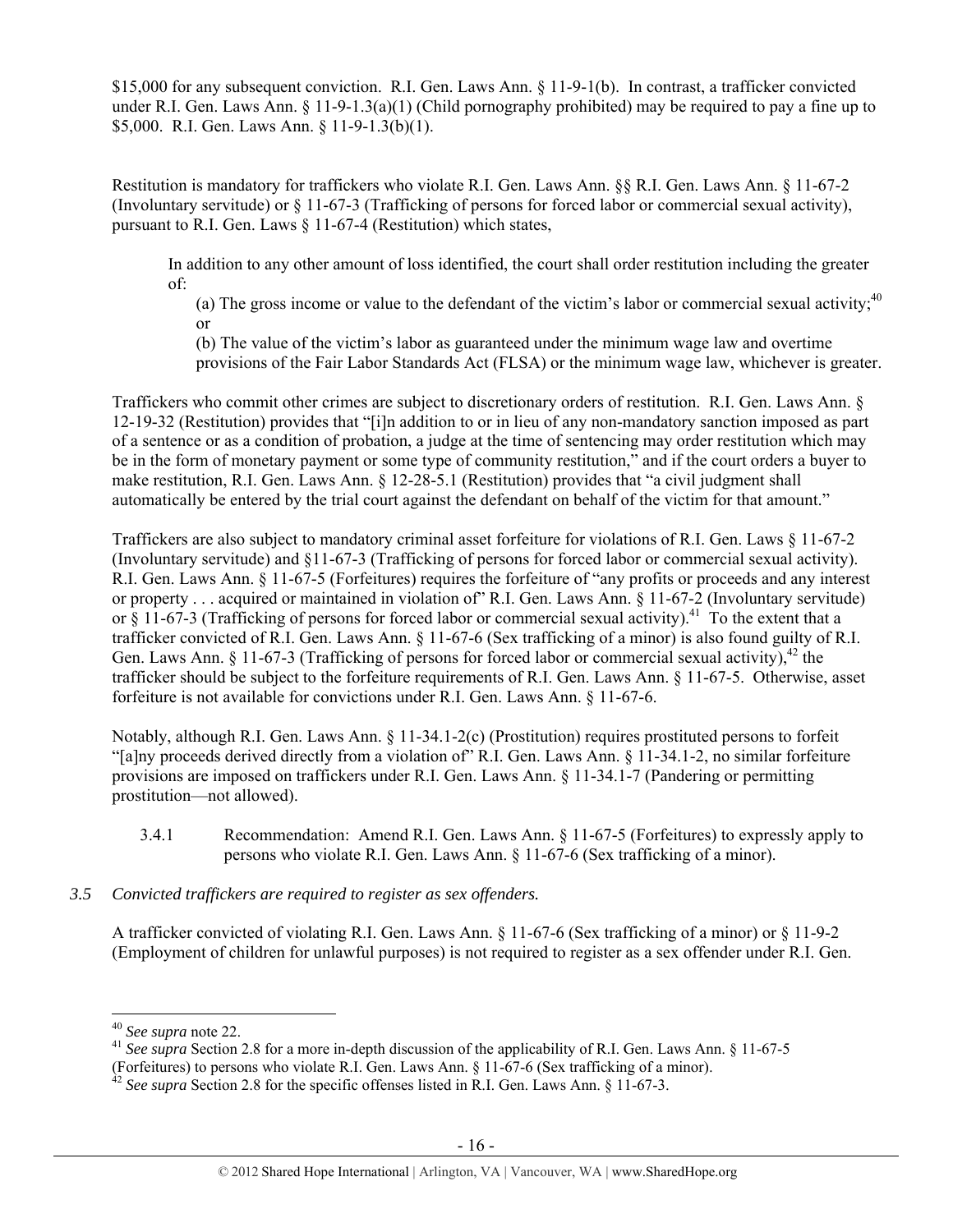Laws Ann. § 11-37.1-3(a) (Sexual offender registration and community notification).<sup>43</sup> A person convicted of violating R.I. Gen. Laws Ann. § 11-9-1(b) or (c) (Exploitation for commercial or immoral purposes), § 11-37- 8.8 (Indecent solicitation of a child), or  $\S$  11-9-1.3(a)(1) or (2) (Child pornography prohibited), however, will be required to register. R.I. Gen. Laws Ann. §§ 11-37.1-3(a)(1), 11-37.1-2(e)(5), (6), (8).

- 3.5.1 Recommendation: Amend R.I. Gen. Laws Ann. § 11-37.1-2(e) to include § 11-67-6 (Sex trafficking of a minor), and § 11-9-2 (Employment of children for unlawful purposes).
- *3.6 Laws relating to termination of parental rights for certain offenses include sex trafficking or commercial sexual exploitation of children (CSEC) offenses in order to remove the children of traffickers from their control and potential exploitation.*

R.I. Gen. Laws Ann. § 15-7-7(a) (Termination of parental rights) does not expressly include violations of R.I. Gen. Laws Ann. § 11-67-6 (Sex trafficking of a minor) or any of Rhode Island's CSEC laws as grounds for terminating parental rights. Instead, R.I. Gen. Laws Ann.  $\S 15$ -7-7(a)(2) authorizes the court to terminate parental rights to a child where

(2) The parent is unfit by reason of conduct or conditions seriously detrimental to the child; such as, but not limited to, the following:

(i) Institutionalization of the parent, including imprisonment, for a duration as to render it improbable for the parent to care for the child for an extended period of time; (ii) Conduct toward any child of a cruel or abusive nature;

. . . . (iv) The child has been placed with the department for children, youth, and families and the court has previously involuntarily terminated parental rights to another child of the parent and the parent continues to lack the ability or willingness to respond to services which would rehabilitate the parent and provided further that the court finds it is improbable that an additional period of services would result in reunification within a reasonable period of time considering the child's age and the need for a permanent home;

(v) The parent has subjected the child to aggravated circumstances, which circumstances shall be abandonment, torture, chronic abuse and sexual abuse;

(vii) The parent has exhibited behavior or conduct that is seriously detrimental to the child, for a duration as to render it improbable for the parent to care for the child for an extended period of time.

3.6.1 Recommendation: Amend R.I. Gen. Laws Ann. § 15-7-7(a)(2) (Termination of parental rights) to include a violation of R.I. Gen. Laws Ann. § 11-67-6 (Sex trafficking of a minor) or any of Rhode Island's CSEC laws as grounds for terminating parental rights.

. . .

<sup>43</sup> *See supra* Section 2.10 for a full description of the substantive provisions of R.I. Gen. Laws Ann. § 11-37.1-3(a) and related definitions.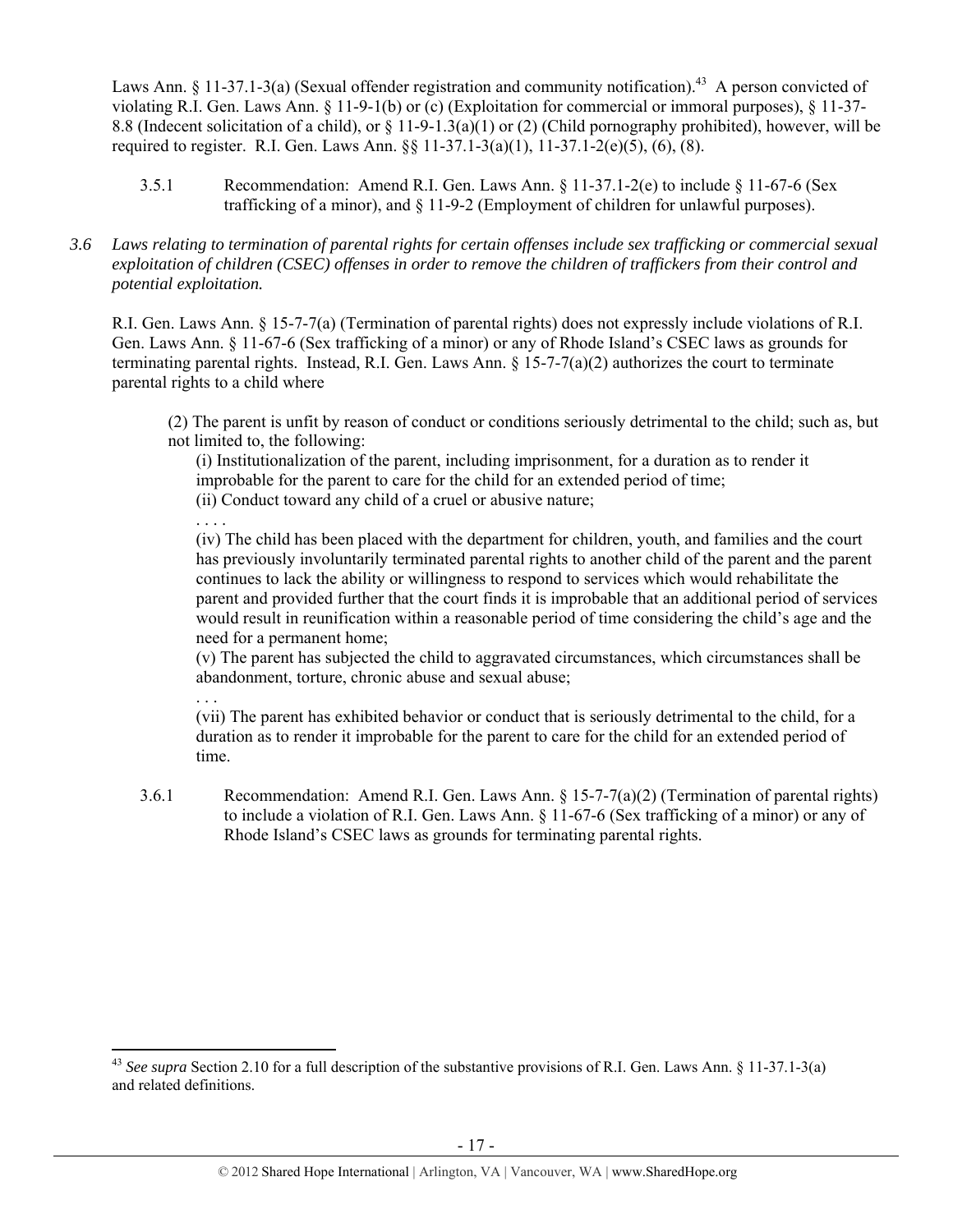# **Framework Issue 4: Criminal provisions for facilitators**

# *Legal Components:*

- *4.1 The acts of assisting, enabling, or financially benefitting from child sex trafficking are included as criminal offenses in the state sex trafficking statute.*
- *4.2 Financial penalties, including asset forfeiture laws, are in place for those who benefit financially from or aid and assist in committing domestic minor sex trafficking.*

*\_\_\_\_\_\_\_\_\_\_\_\_\_\_\_\_\_\_\_\_\_\_\_\_\_\_\_\_\_\_\_\_\_\_\_\_\_\_\_\_\_\_\_\_\_\_\_\_\_\_\_\_\_\_\_\_\_\_\_\_\_\_\_\_\_\_\_\_\_\_\_\_\_\_\_\_\_\_\_\_\_\_\_\_\_\_\_\_\_\_\_\_\_\_* 

- *4.3 Promoting and selling child sex tourism is illegal.*
- *4.4 Promoting and selling child pornography is illegal.*

# *Legal Analysis:*

*4.1 The acts of assisting, enabling, or financially benefitting from child sex trafficking are included as criminal offenses in the state sex trafficking statute*.

R.I. Gen. Laws Ann. § 11-67-6(b)(3) (Sex trafficking of a minor) applies the trafficking statute to those who benefit financially from participating in the sex trafficking of a minor.<sup>44</sup> A violation is punishable by imprisonment up to 40 years, a fine not to exceed \$40,000, or both. R.I. Gen. Laws Ann. § 11-67-6(c). In addition, pursuant to R.I. Gen. Laws Ann. § 11-67-6(d), anyone who "[o]bstructs, or attempts to obstruct, or in any way interferes with or prevents the enforcement of this section shall be guilty of a felony" punishable by imprisonment up to 20 years, a fine not to exceed \$20,000, or both.

Lastly, R.I. Gen. Laws Ann. § 11-9.1-15 (Laundering of monetary instruments)<sup>45</sup> may be used to prosecute a facilitator who commits a violation of R.I. Gen. Laws Ann. § 11-67-6 (Sex trafficking of a minor), § 11-34.1- 7(a) or (b) (Pandering or permitting prostitution—not allowed), or § 7-15-2 (Prohibited activities). A violation is punishable by imprisonment up to 20 years, a fine up to the greater of \$500,000 or "twice the value of the property involved in the transaction," or both. R.I. Gen. Laws Ann.  $\S$  11-9.1-15(a),(b). A facilitator would also be civilly liable to Rhode Island for "the greater of: (1) The value of the property, funds, or monetary instruments involved in the transaction; or (2) Ten thousand dollars (\$ 10,000)." R.I. Gen. Laws Ann. § 11-9.1-  $15(c)$ .

*4.2 Financial penalties, including asset forfeiture laws, are in place for those who benefit financially from or aid and assist in committing domestic minor sex trafficking.* 

Facilitators may be required to pay fines ranging from \$2,000–\$40,000. R.I. Gen. Laws Ann. §§ 11-34.1-7(c), 11-67-6(c). Specifically, a facilitator convicted of violating R.I. Gen. Laws Ann. § 11-67-6(b)(3) (Sex trafficking a minor) may be ordered to pay a fine up to \$40,000, while a facilitator convicted of violating R.I. Gen. Laws Ann. § 11-67-6(d) may be required to pay a fine up to \$20,000. R.I. Gen. Laws Ann. § 11-67-6(c), (d).

Facilitators are subject to mandatory restitution for violations of R.I. Gen. Laws Ann. § 11-67-2 (Involuntary servitude) or § 11-67-3 (Trafficking of persons for forced labor or commercial sexual activity) pursuant to R.I. Gen. Laws Ann. § 11-67-4 (Restitution), which states,

<sup>&</sup>lt;sup>44</sup> See supra Section 1.1 for the substantive provisions of R.I. Gen. Laws Ann. § 11-67-6(b)(3).

<sup>&</sup>lt;sup>45</sup> See supra Section 3.1 for the substantive provisions of R.I. Gen. Laws Ann. § 11-9.1-15.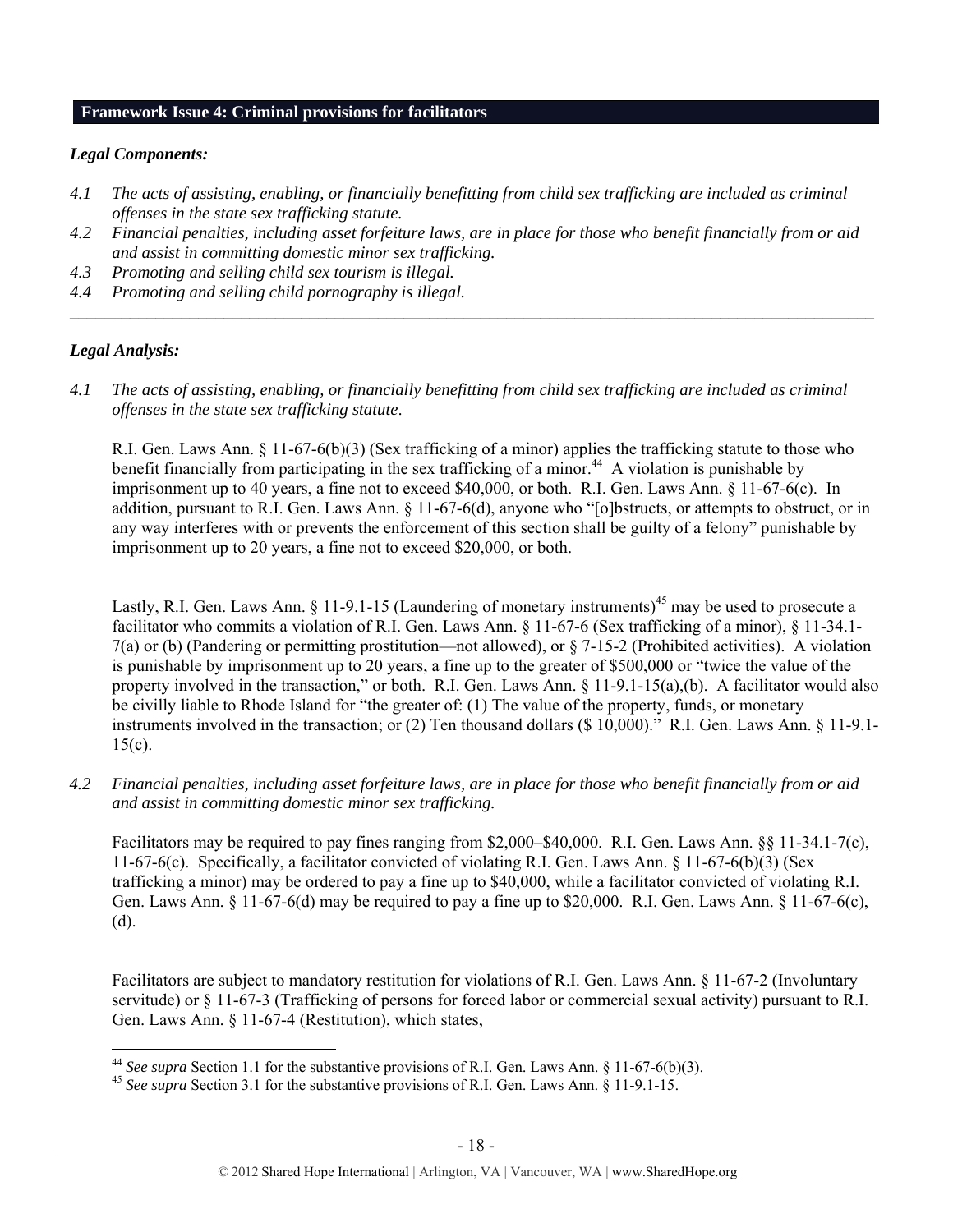In addition to any other amount of loss identified, the court shall order restitution including the greater of:

(a) The gross income or value to the defendant of the victim's labor or commercial sexual activity;  $46$ or

(b) The value of the victim's labor as guaranteed under the minimum wage law and overtime provisions of the Fair Labor Standards Act (FLSA) or the minimum wage law, whichever is greater.

Facilitators who commit other crimes are subject to discretionary orders of restitution. R.I. Gen. Laws Ann. § 12-19-32 (Restitution) provides that "[i]n addition to or in lieu of any non-mandatory sanction imposed as part of a sentence or as a condition of probation, a judge at the time of sentencing may order restitution which may be in the form of monetary payment or some type of community restitution," and if the court orders a buyer to make restitution, R.I. Gen. Laws Ann. § 12-28-5.1 (Restitution) provides that "a civil judgment shall automatically be entered by the trial court against the defendant on behalf of the victim for that amount."

Additionally, facilitators are subject to mandatory criminal asset forfeiture for violations of R.I. Gen. Laws § 11-67-2 (Involuntary servitude) and §11-67-3 (Trafficking of persons for forced labor or commercial sexual activity). R.I. Gen. Laws Ann. § 11-67-5 (Forfeitures) calls for the forfeiture of "any profits or proceeds and any interest or property . . . acquired or maintained in violation of" R.I. Gen. Laws Ann. § 11-67-2 (Involuntary servitude) or  $\S 11$ -67-3 (Trafficking of persons for forced labor or commercial sexual activity).<sup>47</sup> However, forfeiture does not apply to violations of R.I. Gen. Laws Ann. § 11-67-6 (Sex trafficking of a minor).

- 4.2.1 Recommendation: Amend R.I. Gen. Laws Ann. § 11-67-4 (Restitution) and § 11-67-5 (Forfeitures) to expressly apply to persons who violate R.I. Gen. Laws Ann. § 11-67-6 (Sex trafficking of a minor).
- *4.3 Promoting and selling child sex tourism is illegal*.

Rhode Island does not have a law related to sex tourism.

- 4.3.1 Recommendation: Enact a law making it a crime to sell or offer to sell travel services that include or facilitate travel for the purpose of engaging in commercial sexual exploitation of a minor or prostitution of a minor, if the offer, sale, or travel occurs in Rhode Island.
- *4.4 Promoting and selling child pornography is illegal*.

A facilitator who distributes child pornography may be prosecuted under R.I. Gen. Laws Ann. § 11-9-1(b) (Exploitation for commercial or immoral purposes).48 A first violation is punishable by imprisonment up to 10 years, a fine not to exceed \$10,000, or both, while a subsequent violation is punishable by imprisonment up to 15 years, a fine not to exceed \$15,000, or both. Additionally, R.I. Gen. Laws Ann. § 11-9-1.3(a)(2) (Child pornography prohibited) makes it illegal for a facilitator to "[k]nowingly mail, transport, deliver or transfer by any means, including by computer, any child pornography." A violation is punishable by imprisonment up to 15 years, a fine not to exceed \$5,000, or both. R.I. Gen. Laws Ann. § 11-9-1.3(b)(1).

<sup>&</sup>lt;sup>46</sup> *See supra* note 22.<br><sup>47</sup> *See supra* Section 2.8 for a more in-depth discussion of the applicability of R.I. Gen. Laws Ann. § 11-67-5 (Forfeitures) to persons who violate R.I. Gen. Laws Ann. § 11-67-6 (Sex trafficking of a minor).

<sup>&</sup>lt;sup>48</sup> See supra Section 1.2 for the substantive provisions of R.I. Gen. Laws Ann. § 11-9-1(b).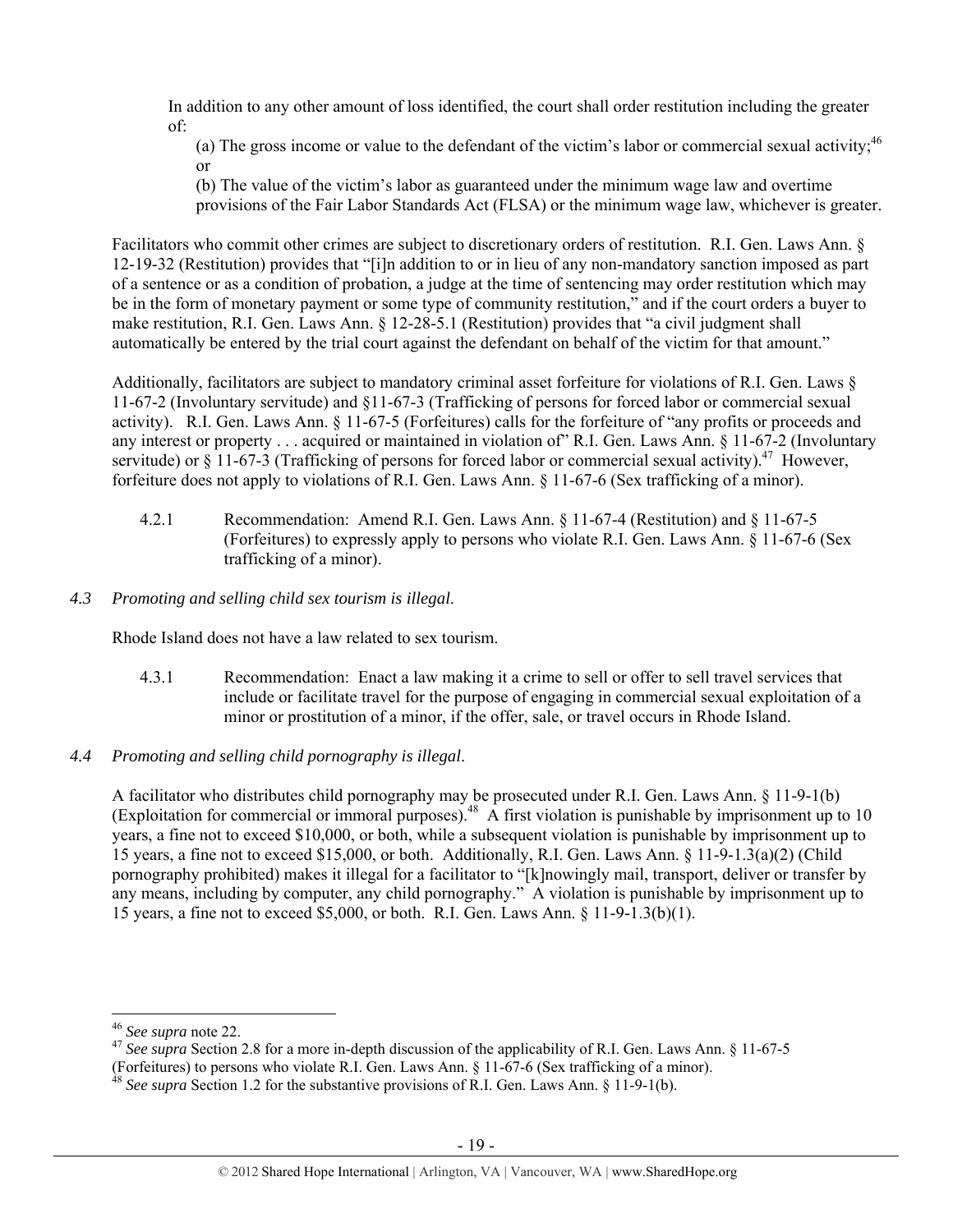4.4.1 Recommendation: Amend R.I. Gen. Laws Ann. § 11-9-1(b) (Exploitation for commercial or immoral purposes) and § 11-9-1.3(a)(2) (Child pornography prohibited) to apply consistent penalties to similar instances of criminal conduct.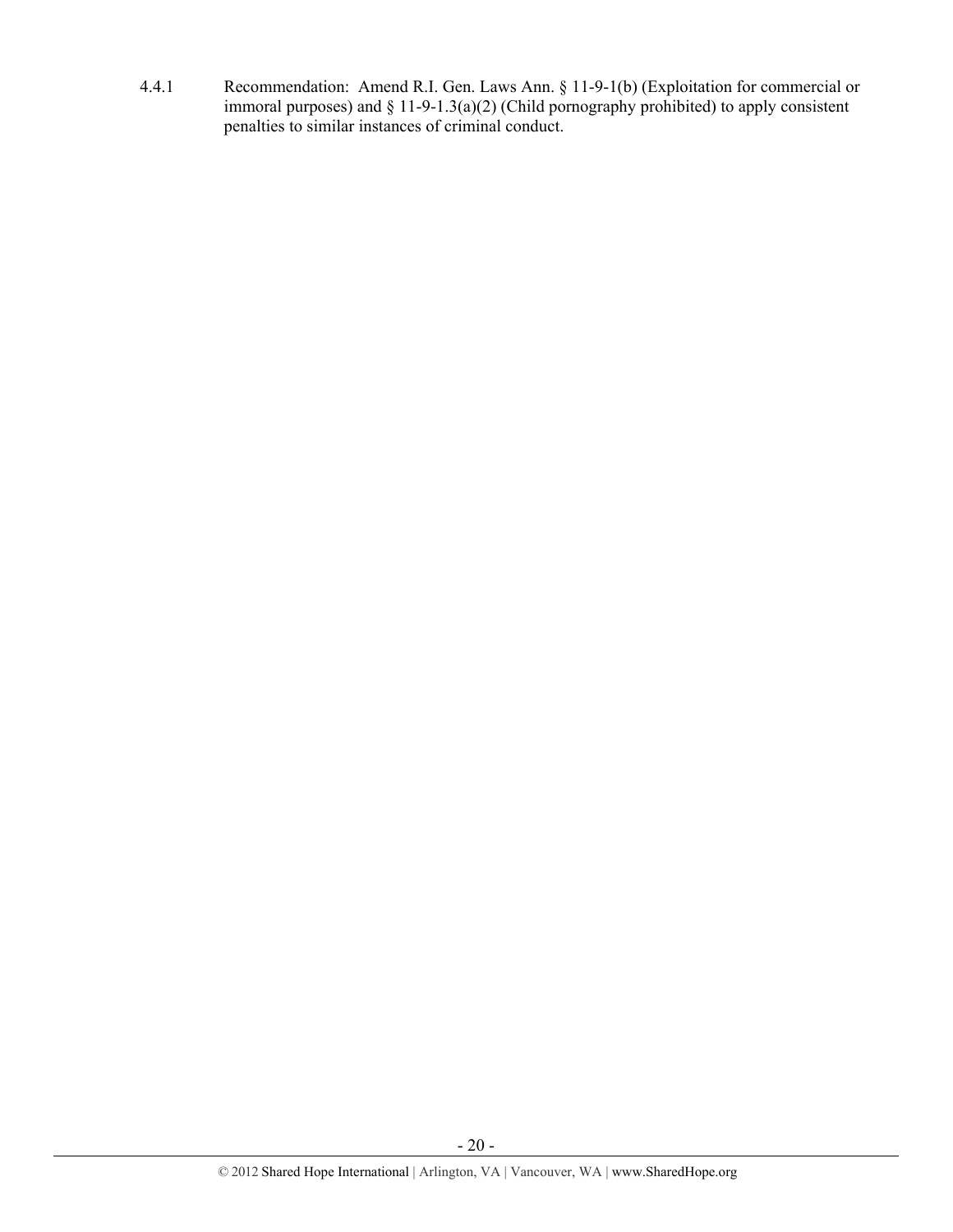# **FRAMEWORK ISSUE 5: PROTECTIVE PROVISIONS FOR THE CHILD VICTIMS**

## *Legal Components:*

- *5.1 Statutorily-mandated victim services define "victim" to specifically include victims of domestic minor sex trafficking or commercial sexual exploitation of children (CSEC) to ensure prompt identification and access to victims' rights and services.*
- *5.2 The state sex trafficking statute expressly prohibits a defendant from raising consent of the minor to the commercial sex acts as a defense.*
- *5.3 Prostitution laws apply only to adults, making minors under 18 specifically immune from this offense.*
- *5.4 Child victims of sex trafficking or commercial sexual exploitation are provided with a child protection response, including specialized shelter and services, and are not detained in juvenile detention facilities.*
- *5.5 The definition of "caregiver" (or similar term) in the child welfare statutes is broad enough to include a trafficker who has custody or control of a child in order to bring a trafficked child into the protection of child protective services.*
- *5.6 Commercial sexual exploitation or sex trafficking is identified as a type of abuse and neglect within child protection statutes.*
- *5.7 Crime victims' compensation is specifically available to a child victim of sex trafficking or commercial sexual exploitation of children (CSEC) without regard to ineligibility factors.*
- *5.8 Victim-friendly procedures and protections are provided in the trial process for minors under 18.*
- *5.9 Expungement or sealing of juvenile delinquency records resulting from arrests or adjudications for prostitution-related offenses committed as a result of, or in the course of, the commercial sexual exploitation of a minor is available within a reasonable time after turning 18.*
- *5.10 Victim restitution and civil remedies for victims of domestic minor sex trafficking or commercial sexual exploitation of children (CSEC) are authorized by law.*
- *5.11 Statutes of limitations for civil and criminal actions for child sex trafficking or commercial sexual exploitation of children (CSEC) offenses are eliminated or lengthened sufficiently to allow prosecutors and victims a realistic opportunity to pursue criminal action and legal remedies.*

*\_\_\_\_\_\_\_\_\_\_\_\_\_\_\_\_\_\_\_\_\_\_\_\_\_\_\_\_\_\_\_\_\_\_\_\_\_\_\_\_\_\_\_\_\_\_\_\_\_\_\_\_\_\_\_\_\_\_\_\_\_\_\_\_\_\_\_\_\_\_\_\_\_\_\_\_\_\_\_\_\_\_\_\_\_\_\_\_\_\_\_\_\_* 

# *Legal Analysis:*

*5.1 Statutorily-mandated victim services define "victim" to specifically include victims of domestic minor sex trafficking or commercial sexual exploitation of children (CSEC) to ensure prompt identification and access to victims' rights and services.* 

Under R.I. Gen. Laws Ann. § 12-28-4(b) (Right to address court prior to sentencing) of the chapter entitled, "Victim's Rights," a "victim" is a person "who has sustained personal injury or loss of property directly attributable to the felonious conduct of which the defendant has been convicted." Very similar definitions of "victim" are included in R.I. Gen. Laws Ann. § 12-28-4.1(b) (Right to address court regarding plea negotiation), § 12-28-4.3(b) (Pretrial conferences—misdemeanors in district court), § 12-28-5(b) (Civil judgment against defendant), and  $\S$  12-28-6(d) (Right to address parole board). R.I. Gen. Laws Ann.  $\S$  12-28-4.1(b), 12-28-4.3(b), 12-28-5(b), 12-28-6(d). Under this chapter, child victims are identified as those under the age of fifteen. R.I. Gen. Laws Ann. § 12-28-8(b).

For purposes of Title 12, Chapter 25 (Criminal Injuries Compensation), a "victim" is "a person who is injured or killed by any act of a person or persons which is within the description of any of the offenses specified in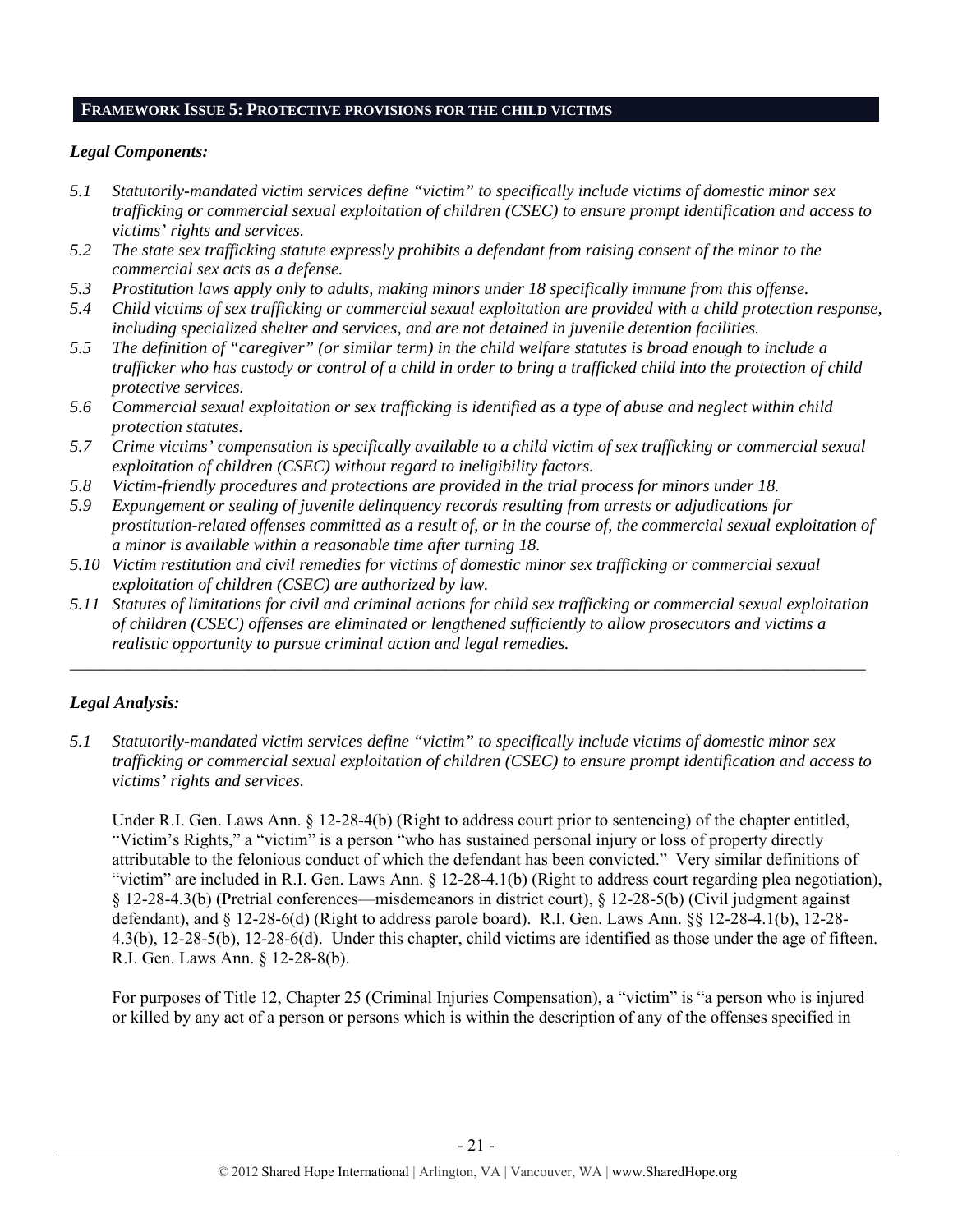§ 12-25-20 [Offenses to which chapter applies] and which act occurs in the state of Rhode Island."49 R.I. Gen. Laws Ann. § 12-25-17(12). However, domestic minor sex trafficking victims are not considered victims for criminal injuries compensation since only victims of certain crimes, not including R.I. Gen. Laws Ann. § 11-67- 6 (Sex trafficking of a minor) and other CSEC crimes are eligible for compensation.50

A "victim," for purposes of restitution under R.I. Gen. Laws Ann. § 11-67-4 (Restitution), is defined in R.I. Gen. Laws Ann. § 11-67-1(8) (Definitions) as "a person subject to the practices set forth in § 11-67-2 [Involuntary servitude] or 11-67-3 [Trafficking of persons for forced labor or commercial sexual activity]." Because several of the practices set forth in R.I. Gen. Laws Ann. § 11-67-3 are similar to those criminalized under R.I. Gen. Laws Ann. § 11-67-6(b), it is possible that a sex trafficked child could be considered a "victim" under R.I. Gen. Laws Ann.  $\S$  11-67-1(8), but the failure to specifically refer to  $\S$  11-67-6(b) may result in ineligibility for some CSEC victims.

- 5.1.1 Recommendation: Amend the definitions of "victim" and "child victim" in R.I. Gen. Laws Ann. § 12-28-4(b) (Right to address court prior to sentencing) and § 12-28-8(b) (Child victims) to include all CSEC victims under the age of 18.
- 5.1.2 Recommendation: Amend the definitions of "victim" in R.I. Gen. Laws Ann. § 12-25-20 (Offenses to which chapter applies) and R.I. Gen. Laws Ann. § 11-67-4 (Restitution) to expressly include victims of domestic minor sex trafficking and CSEC offenses under R.I. Gen. Laws Ann. § 11-67-6 (Sex trafficking of a minor), § 11-9-1(b), (c) (Exploitation for commercial or immoral purposes), § 11-9-2 (Employment of children for unlawful purposes), § 11-9-1.1 (Child nudity prohibited in publications),  $\S$  11-37-8.8(a) (Indecent solicitation of a child), or  $\S$  $11-9-1.3(a)(4)$  (Child pornography prohibited).

# *5.2 The state sex trafficking statute expressly prohibits a defendant from raising consent of the minor to the commercial sex acts as a defense.*

R.I. Gen. Laws Ann. § 11-67-6 (Sex trafficking of a minor), § 11-9-1(c) (Exploitation for commercial or immoral purposes), § 11-9-2 (Employment of children for unlawful purposes), § 11-9-1.1 (Child nudity prohibited in publications), and  $\S 11-37-8.8(a)$  (Indecent solicitation of a child) are all silent regarding whether the minor's consent to a commercial sex act is a defense to the crime.

- 5.2.1 Recommendation: Amend R.I. Gen. Laws Ann. § 11-67-6 (Sex trafficking of a minor) and Rhode Island's CSEC laws to expressly provide that the consent of a minor to a commercial sex act is not a defense to the crime.
- *5.3 Prostitution laws apply only to adults, making minors under 18 specifically immune from this offense.*

R.I. Gen. Laws Ann. § 11-34.1-2(a), (b) (Prostitution) is age-neutral, and therefore, applies to minors. R.I. Gen. Laws Ann. § 11-34.1-2(a) states, "A person is guilty of prostitution when such person engages or agrees or offers to engage in sexual conduct with another person in return for a fee. Any person found guilty under this section shall be deemed guilty of a misdemeanor . . . ." However, R.I. Gen. Laws Ann. § 11-34.1-2(d) provides an affirmative defense by stating,

[I]t shall be an affirmative defense if the accused was forced to commit a commercial sexual activity by:

<sup>&</sup>lt;sup>49</sup> See infra Section 5.7 for a discussion of the applicability of R.I. Gen. Laws Ann. § 12-25-20 (Offenses to which chapter applies) to domestic minor sex trafficking victims.

<sup>&</sup>lt;sup>50</sup> See infra Section 5.7 for a discussion of the applicability of R.I. Gen. Laws Ann. § 12-25-20 (Offenses to which chapter applies) to domestic minor sex trafficking victims.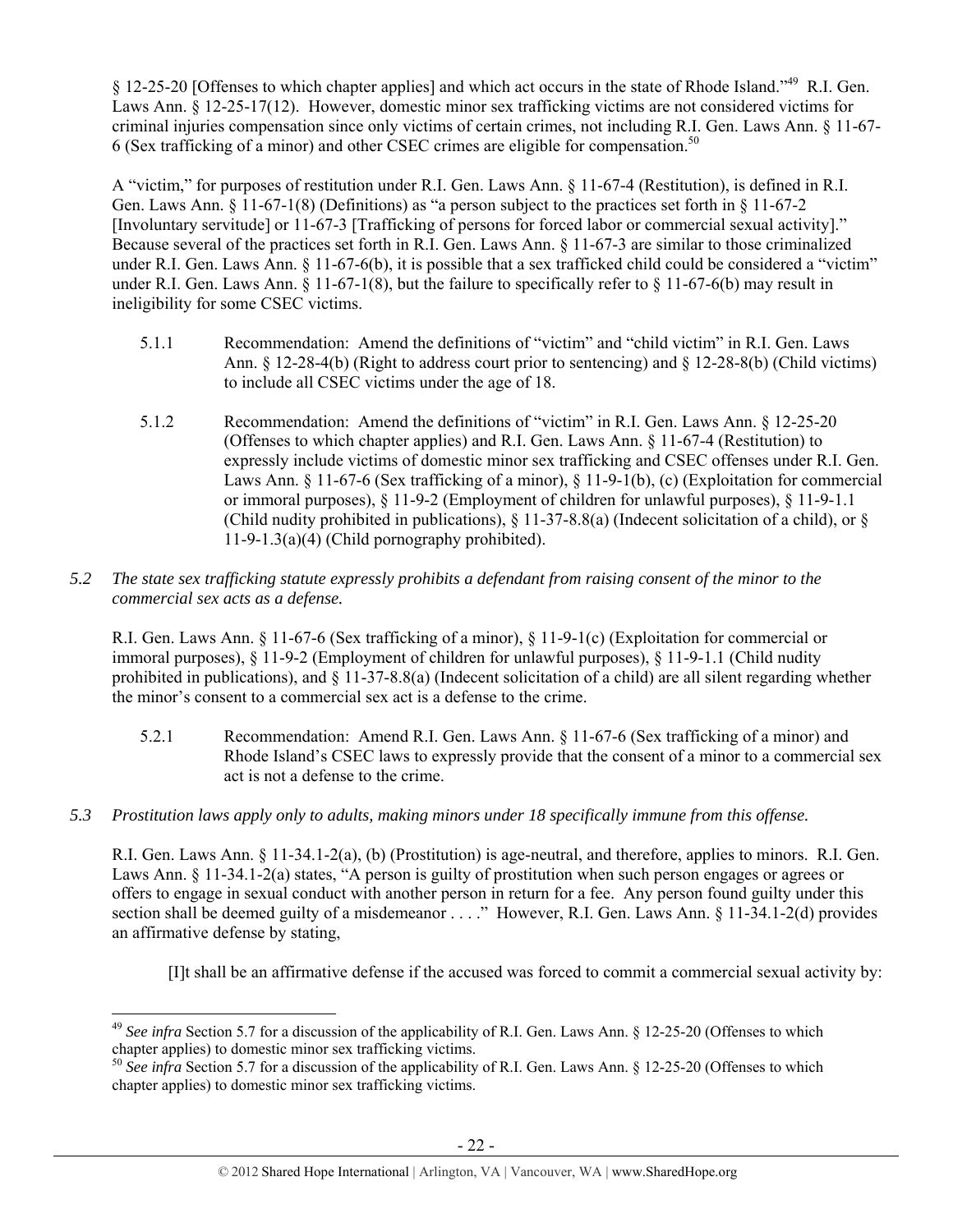(1) Being threatened or, subjected to physical harm;

(2) Being physically restrained or threatened to be physically restrained;

(3) Being subject to threats of abuse of law or legal process;

(4) Being subject to destruction, concealment, removal or confiscation, of any passport or other immigration document, or any other actual or purported governmental identification document; or (5) Being subject to intimidation in which the accused's physical well being was perceived as threatened.

A first conviction under R.I. Gen. Laws Ann. § 11-34.1-2(a) is punishable by imprisonment up to 6 months, a fine of \$250–\$1,000, or both. R.I. Gen. Laws Ann. § 11-34.1-2(a). A subsequent conviction is punishable by imprisonment up to 1 year, a fine of \$500–\$1,000, or both. R.I. Gen. Laws Ann. § 11-34.1-2(b). Additionally, under R.I. Gen. Laws Ann. § 11-34.1-2(c), "Any proceeds derived directly from a violation of this section are subject to seizure and forfeiture . . . ."

R.I. Gen. Laws Ann. § 11-34.1-4(a) (Loitering for prostitution) also is not limited in applicability to adults, stating,

It shall be unlawful for any person to stand or wander in or near any public highway or street, or any public or private place, and attempt to engage passersby in conversation, or stop or attempt to stop motor vehicles, for the purpose of prostitution or other commercial sexual activity. . . .

A first conviction under R.I. Gen. Laws Ann. § 11-34.1-4(a) is punishable by imprisonment up to 6 months, a fine of \$250–\$1,000, or both, and a subsequent conviction is punishable by imprisonment up to 1 year, a fine of \$500–\$1,000, or both. R.I. Gen. Laws Ann. § 11-34.1-4(a), (b).

- 5.3.1 Recommendation: Amend R.I. Gen. Laws Ann. § 11-34.1-2(a), (b) (Prostitution) and § 11- 34.1-4 (Loitering for prostitution) to make the laws inapplicable to minors under 18.
- *5.4 Child victims of sex trafficking or commercial sexual exploitation are provided with a child protection response, including specialized shelter and services, and are not detained in juvenile detention facilities.*

Protective provisions are available to commercially sexually exploited children. R.I. Gen. Laws Ann. § 40-11- 3(a) (Duty to report—deprivation of nutrition or medical treatment) requires that "[a]ny person who has reasonable cause to know or suspect that any child has been abused or neglected as defined in § 40-11-2 or has been a victim of sexual abuse by another child" must report the information to the Department of Children, Youth and Families (DCYF) within 24 hours.<sup>51</sup> For purposes of R.I. Gen. Laws Title 40 (Human services), Chapter 11 (Abused and neglected children), R.I. Gen. Laws Ann. § 40-11-2(1) defines an "abused and/or neglected child" as

a child whose physical or mental health or welfare is harmed or threatened with harm when his or her parent or other person responsible for his or her welfare:

. . . (iii) Commits or allows to be committed, against the child, an act of sexual abuse; or

. . .

 $51$  R.I. Gen. Laws Ann. § 40-11-3.1 (Duty to report death of child due to child abuse or neglect) separately mandates the reporting of the known or suspected death of a child due to child abuse or neglect. The failure to make a report required under R.I. Gen. Laws Ann. § 40-11-3 or § 40-11-3.1 is punishable by imprisonment up to 1 year, a fine up to \$500, or both, and the person will be liable for any civil damages "proximately caused by that failure." R.I. Gen. Laws Ann. § 40-11-6.1.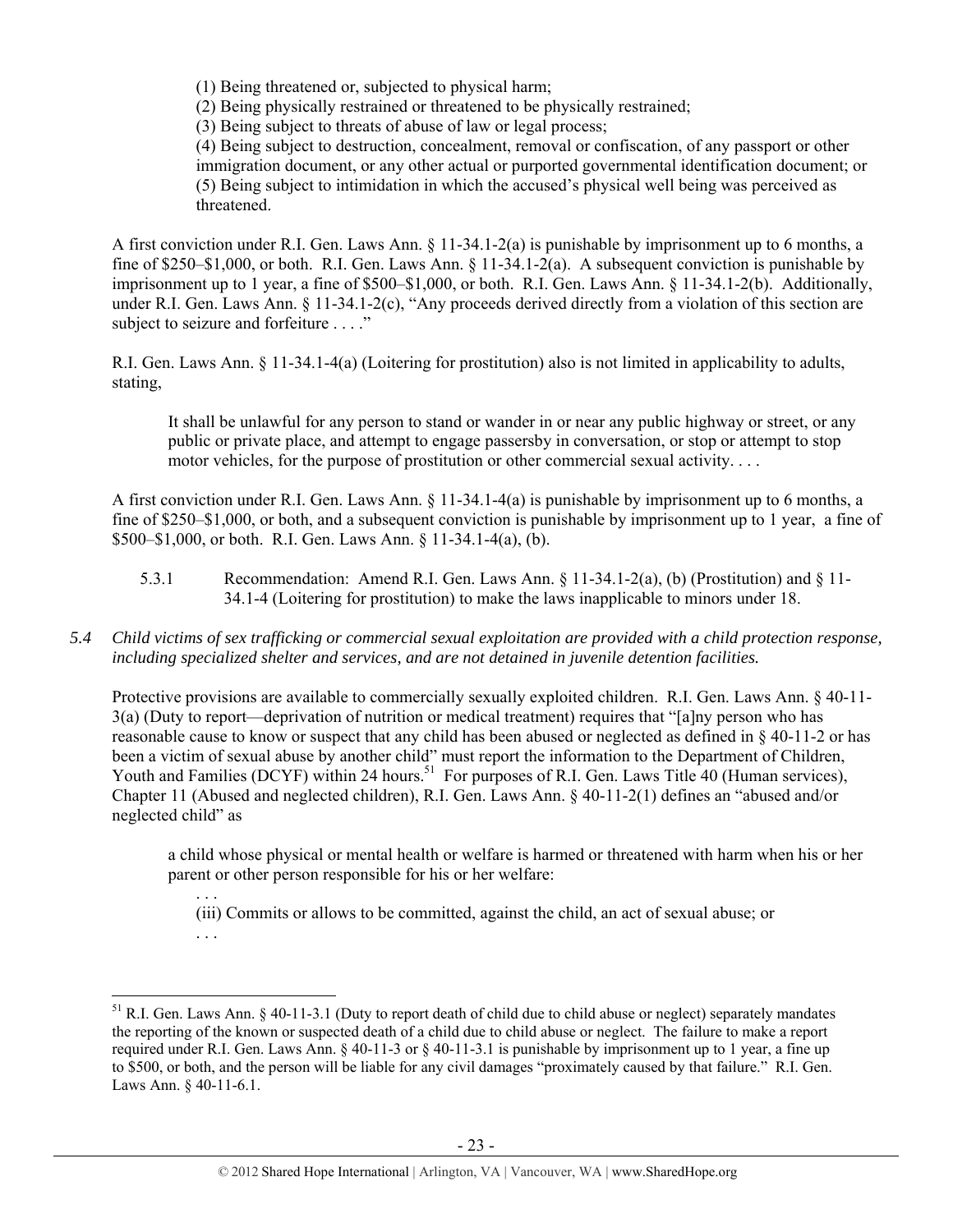(vii) Sexually exploits the child in that the person allows, permits or encourages the child to engage in prostitution as defined by the provisions in § 11-34.1-1 et seq., entitled "Commercial Sexual Activity"; or

(viii) Sexually exploits the child in that the person allows, permits, encourages or engages in the obscene or pornographic photographing, filming or depiction of the child in a setting which taken as a whole suggests to the average person that the child is about to engage in or has engaged in, any sexual act, or which depicts any such child under eighteen (18) years of age, performing sodomy, oral copulation, sexual intercourse, masturbation, or bestiality; or

(ix) Commits or allows to be committed any sexual offense against the child as such sexual offenses are defined by the provisions of chapter 37 [Sexual assault] of title 11 [Criminal offenses], entitled "Sexual Assault", as amended; or

(x) Commits or allows to be committed against any child an act involving sexual penetration or sexual contact if the child is under fifteen (15) years of age; or if the child is fifteen (15) years or older, and (1) force or coercion is used by the perpetrator, or (2) the perpetrator knows or has reason to know that the victim is a severely impaired person as defined by the provisions of  $\S 11-5-11$ [Assault on persons with severe impairments], or physically helpless as defined by the provisions of § 11-37-6 [Third degree sexual assault].

R.I. Gen. Laws Ann. § 40-11-2(2) defines a "child" as a "person under the age of eighteen (18)" for the purposes of Title 40, Chapter 11.

The DCYF must immediately investigate the report and provide any referrals or protective social services it determines necessary for the child. R.I. Gen. Laws Ann. § 40-11-3(a). In conducting its investigation, the DCYF must have contact with the child and any other children present in the same household and, if the child is mentally competent, conduct an interview. R.I. Gen. Laws Ann. § 40-11-7(a).<sup>52</sup>

If the DCYF determines that "a child has been abused or neglected; which results in a child [sic] death, serious physical or emotional harm, sexual abuse or exploitation or an act or failure to act which represents an imminent risk of serious harm," the DCYF has "the duty to petition the family court for removal of the child from the care and custody of the parents, or any other person having custody or care of the child." R.I. Gen. Laws Ann. § 40- 11-7(c). R.I. Gen. Laws Ann. § 40-11-5(b) (Protective custody by physician or law enforcement officer) separately allows any law enforcement officer to "take a child into protective custody without the consent of the parents, or others exercising control over the child." An officer who takes a child into custody and "has reasonable cause to believe that there exists an imminent danger to the child's life or health" must "immediately notify and place the child with the director of the department of children, youth, and families or his or her designated agent who shall care for the child," but the child may not "be detained in protective custody longer than forty-eight (48) hours without the express approval of a justice of the family court." R.I. Gen. Laws Ann.  $§$  40-11-5(c).

Under R.I. Gen. Laws Ann. § 14-1-27(c) (Temporary detention in public or private institutions), when DCYF applies for temporary custody of a child due to abuse or neglect allegations, DCYF must, within 30 days, consider placing the child with a relative who does not live with the child's parents, "unless the particular needs of the child make the placement contrary to the child's best interests." R.I. Gen. Laws Ann. § 40-11-12(b) (Award of custody) provides that, where the court determines a child to be an abused or neglected child, the court may allow the department custody of the child until the conditions in the child's own home are "consistent with the child's safety."

 $52$  Similar duties apply to law enforcement agencies that receive reports of any allegedly abused or neglected child under R.I. Gen. Laws Ann. § 40-11-9 (Duties of law enforcement agency).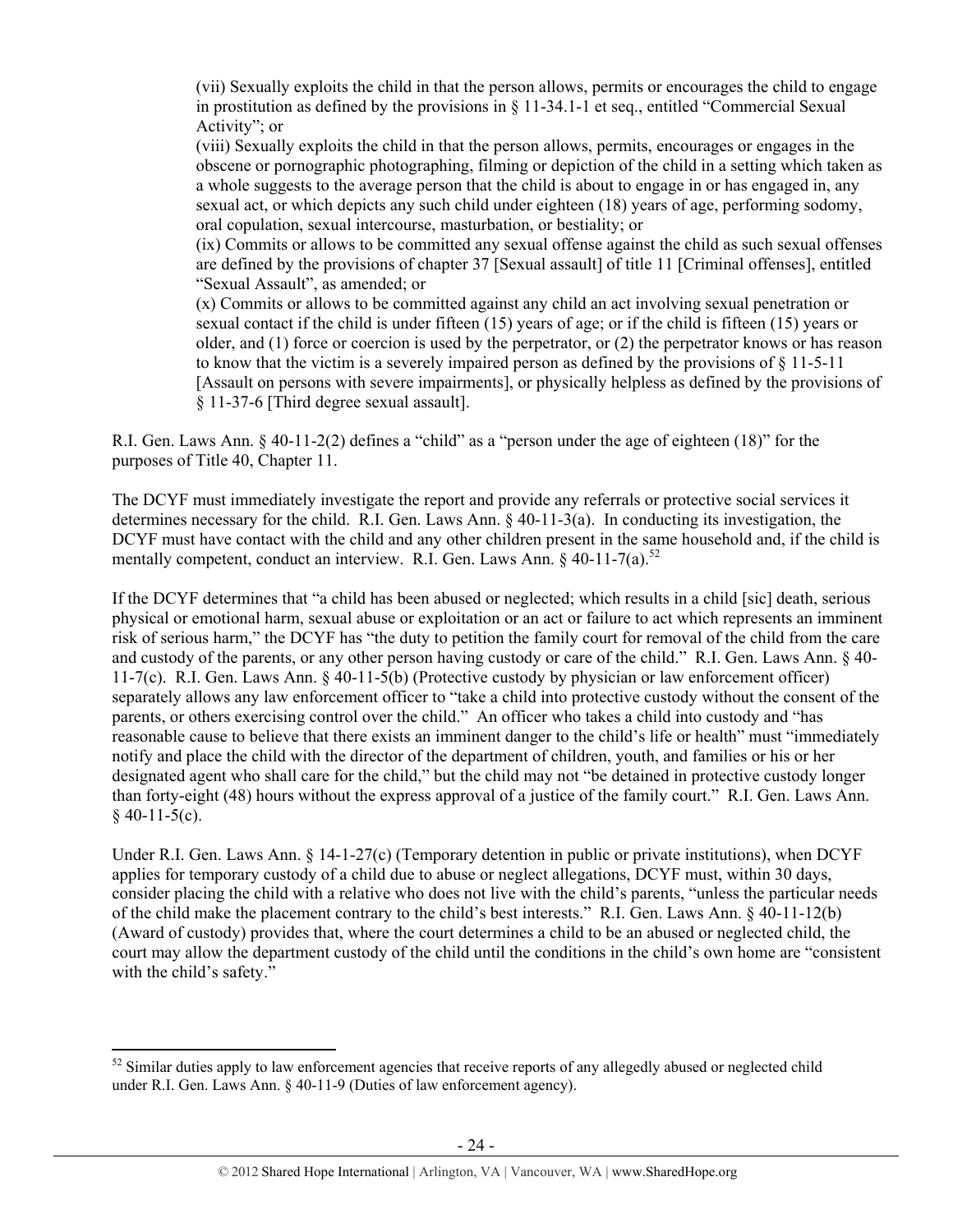Within 12 months of the date the child was placed in DCYF's care, the DCYF must "file a motion in the family court requesting a permanency hearing on the status of the child." R.I. Gen. Laws Ann. § 40-11-12.1(a). At the permanency hearing, the court will enter an order for a permanency plan, which, pursuant to R.I. Gen. Laws Ann. § 40-11-12.1(e), may include one of the following options:

(1) In the case of a child whose care and custody have been transferred to the department of children, youth, and families, direct that the child be returned to and safety maintained in the home of the parent, guardian, or relative; or

(2) Direct that the child's placement in foster care continue on a long-term basis or that the child be placed in an independent living facility; or

(3) Direct that foster care of the child and reunification efforts be continued if the department of children, youth, and families, after a hearing, has demonstrated to the court that continuation of the child in foster care and continued reunification efforts for a determinate period is in the child's best interests. If the court does not return the child to the care and custody of the parent, guardian or relative and the court does not direct that foster care of the child and reunification efforts be continued, the department shall institute a proceeding within thirty (30) days of the permanency hearing pursuant to chapter 7 of title 15 to legally free the child for adoption; or

. . . .

Despite these protections, children may instead be treated as delinquent and be arrested and detained by law enforcement for actions related to their trafficking conditions. R.I. Gen. Laws Ann. § 14-1-25.

A "delinquent" child is defined as one "who has committed any offense which, if committed by an adult, would constitute a felony, or who has on more than one occasion violated any of the other laws of the state or of the United States or any of the ordinances of cities and towns, other than ordinances relating to the operation of motor vehicles." R.I. Gen. Laws Ann. § 14-1-3(5). A "wayward" child is defined in R.I. Gen. Laws Ann. § 14- 1-3(9)(vi) to include a child "[w]ho has on any occasion violated any of the laws of the state or of the United States or any of the ordinances of cities and towns, other than ordinances relating to the operation of motor vehicles."

Under these definitions, a commercially sexually exploited child who has violated R.I. Gen. Laws Ann. § 11- 34.1-2 (Prostitution) or § 11-34.1-4 (Loitering for prostitution) would be considered a wayward child upon a first violation and a delinquent child upon a subsequent violation and could be arrested under R.I. Gen. Laws Ann.  $§$  14-1-25.<sup>53</sup>

Additionally, R.I. Gen. Laws Ann. § 11-9-3 (Seizure and custody of exploited child—proceedings as against neglected child) states,

The town sergeant of any town, the chief of police of any city, or any agent of the director of children, youth and families may enter any place where any child may be held, detained or employed in violation of §§ 11-9-1 [Exploitation for commercial or immoral purposes]―11-9-8 [Appropriations for prevention of cruelty to children], and, without process of law, seize and detain the child and hold him or her as a witness to testify upon the trial of any person charged with violating the provisions of §§ 11- 9-1―11-9-8; and if prior to or upon conviction of the offender, no person shall appear who is entitled to

 $53$  R.I. Gen. Laws Ann. § 14-1-22 (Taking child into immediate custody) further provides,

Nothing contained in this chapter [Proceedings in family court] shall be construed as forbidding any police officer or probation counselor from immediately taking into custody any child who is found violating any law or ordinance, or whose surroundings are such as to endanger his health, morals, or welfare, unless immediate action is taken. In each of these cases, the officer taking the child into custody shall immediately report the fact to the court and the case shall then be proceeded with as provided in this chapter.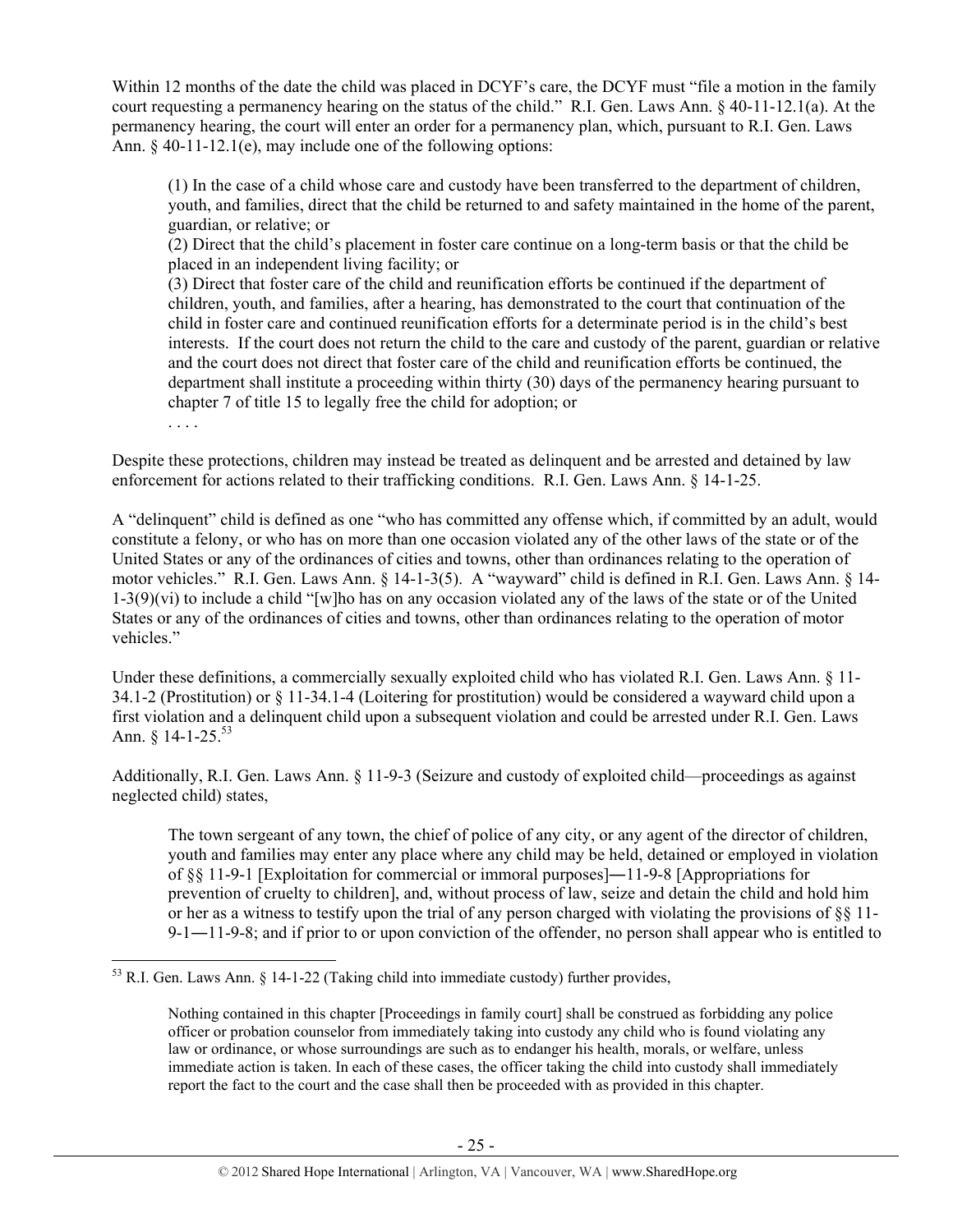the custody of the child, the officer having the child in custody may bring proceedings against the child as a neglected child under the provisions of chapter 1 [Proceedings in family court] of title 14 [Delinquent and dependent children].

Under R.I. Gen. Laws Ann. § 14-1-3(8), a neglected child generally is one who

requires the protection and assistance of the court when his or her physical or mental health or welfare is harmed or threatened with harm when the parents or guardian:

(i) Fails to supply the child with adequate food, clothing, shelter, or medical care, though

financially able to do so or offered financial or other reasonable means to do so;

(ii) Fails to provide the child proper education as required by law; or

(iii) Abandons and/or deserts the child.

After taking a child into custody, R.I. Gen. Laws Ann. § 14-1-20 (Release or placement of child in custody of officer) requires an officer, on the parent's, guardian's, or other custodian's written promise, to bring the child to court at the appointed time, to release the child to a parent, guardian, or other custodian. If the officer does not release the child to the parent, guardian, or custodian, he may place the child with a probation counselor or in another place of detention. The child may be detained in "a suitable place or places not directly connected with any jail or lockup . . . so long as detention may be necessary." R.I. Gen. Laws Ann. § 14-1-23. However, R.I. Gen. Laws Ann. § 14-1-26.1 (Temporary custody of status and non-offenders) provides that when law enforcement holds juveniles who are considered status offenders, dependent children, or neglected children in custody, they may only be held in "an unlocked, multi-purpose room that is not designated for residential use or secure detention." Furthermore, these children "shall not be handcuffed to a stationary object and must remain in continuous visual supervision of an agency representative." R.I. Gen. Laws Ann. § 14-1-26.1. Delinquent or wayward children may not, pursuant to R.I. Gen. Laws Ann. § 14-1-26, be held in

any prison, jail, lockup, or reformatory, or be transported with, or compelled or permitted to associate or mingle with, criminal, vicious, or dissolute persons, but shall be kept under the care of the person arresting the child, or of a police matron as provided in  $\S$  14-1-24 [Care of girls detained], until by order of the court other disposition is made of the child as provided in this chapter; and if the child is ordered to be detained or confined in any of the institutions mentioned in this chapter, the child shall not be conveyed to or from the institution with adult offenders.

Under R.I. Gen. Laws Ann. § 14-1-27(a) (Temporary detention in public or private institutions), a child may also be held at the training school for youth, in the custody of the DCYF, or in a private home, institution, or agency licensed by the DCYF, pending a hearing within 30 days. If the hearing determines that the child is "delinquent, wayward, neglected or dependent," pursuant to R.I. Gen. Laws Ann. § 14-1-32 (Power of court to order disposition of child), the child may be placed in the custody of a parent, relative, or the DCYF, subject to terms decided by the court, which may include probation, additional supervision, or parental counseling.

Under R.I. Gen. Laws Ann. § 14-1-36 (Commitment of delinquent and wayward children), delinquent and wayward children specifically may be "committed to the training school for youth for a sentence no longer than the youth's nineteenth birthday."

However, for children it determines to be dependent or neglected, under R.I. Gen. Laws Ann. § 14-1-34(a) (Placement of dependent and neglected children—criminal records of foster parents made available), the court must grant custody of the child to the DCYF, which may be revoked "for good cause shown" by decree at any time. If custody is granted to the DCYF, "the court shall authorize the provision of suitable treatment, rehabilitation and care for each child in the least restrictive and community-based setting." R.I. Gen. Laws Ann. § 14-1-36.2.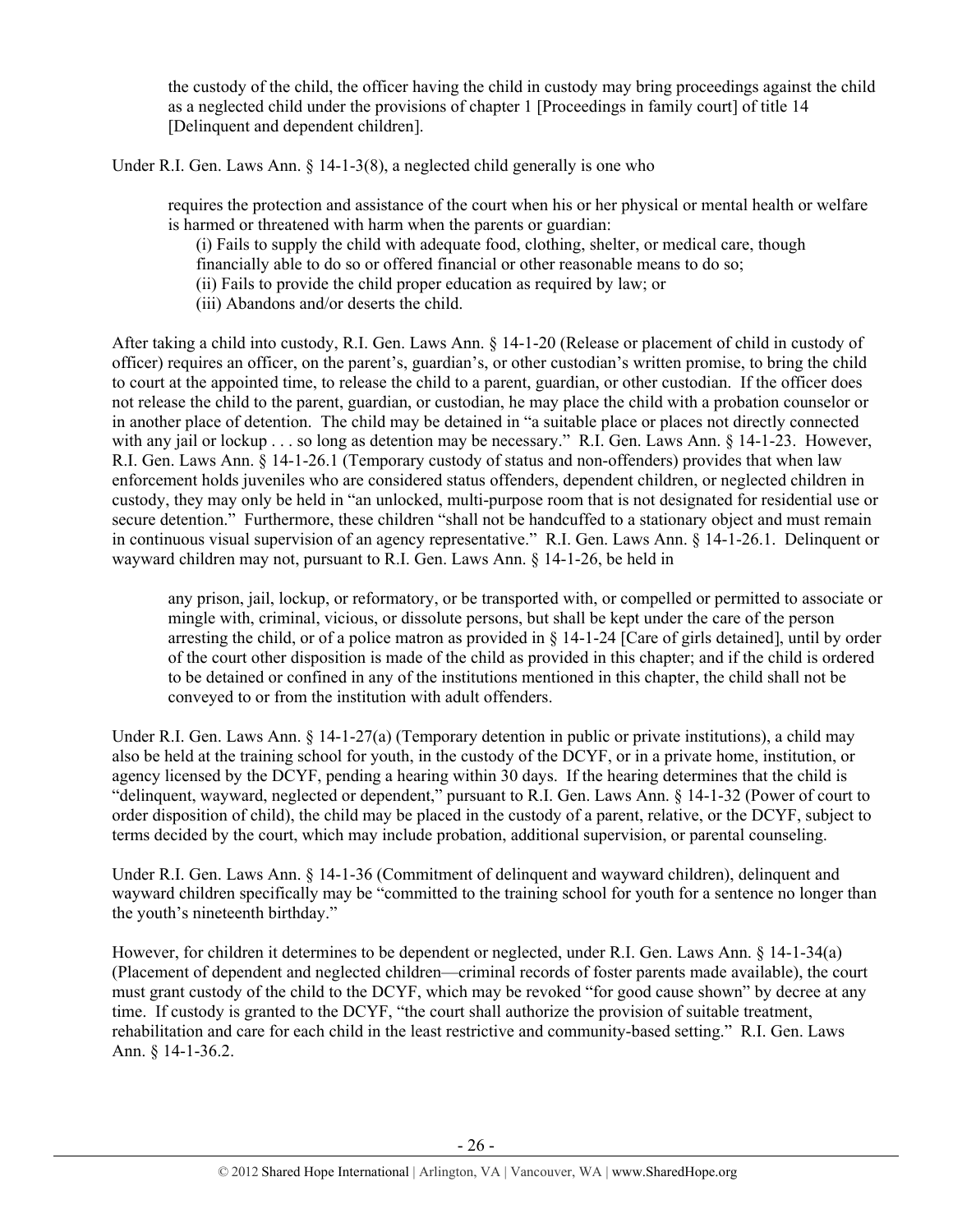- 5.4.1 Recommendation: Establish a mandatory response law that directs any minor involved in prostitution or who is a victim of trafficking for sexual servitude away from the criminal justice system and into a protective system.
- *5.5 The definition of "caregiver" (or similar term) in the child welfare statutes is broad enough to include a trafficker who has custody or control of a child in order to bring a trafficked child into the protection of child protective services.*

R.I. Gen. Laws Ann. § 40-11-2(9) (Definitions) defines a "person responsible for child's welfare" as

the child's parent, guardian, any individual, eighteen (18) years of age or older, who resides in the home of a parent or guardian and has unsupervised access to a child, foster parent, an employee of a public or private residential home or facility, or any staff person providing out-of-home care (out-of-home care means child day care to include family day care, group day care, and center-based day care). . . .

- 5.5.1 Recommendation: Amend the definition of "person responsible for child's welfare" in R.I. Gen. Laws Ann. § 40-11-2(9) (Definitions) to include any person in control of a child, which would reach the role of the trafficker.
- *5.6 Commercial sexual exploitation or sex trafficking is identified as a type of abuse and neglect within child protection statutes.*

R.I. Gen. Laws Ann. § 40-11-2(1) (Definitions) expressly identifies commercial sexual exploitation as a type of child abuse or neglect. R.I. Gen. Laws Ann. § 40-11-2(1) defines an "abused and/or neglected child" as,

a child whose physical or mental health or welfare is harmed or threatened with harm when his or her parent or other person responsible for his or her welfare:

. . . (iii) Commits or allows to be committed, against the child, an act of sexual abuse; or . . .

(vii) Sexually exploits the child in that the person allows, permits or encourages the child to engage in prostitution as defined by the provisions in § 11-34.1-1 et seq., entitled "Commercial Sexual Activity"; or

(viii) Sexually exploits the child in that the person allows, permits, encourages or engages in the obscene or pornographic photographing, filming or depiction of the child in a setting which taken as a whole suggests to the average person that the child is about to engage in or has engaged in, any sexual act, or which depicts any such child under eighteen (18) years of age, performing sodomy, oral copulation, sexual intercourse, masturbation, or bestiality; or

(ix) Commits or allows to be committed any sexual offense against the child as such sexual offenses are defined by the provisions of chapter 37 [Sexual assault] of title 11 [Criminal offenses], entitled "Sexual Assault", as amended; or

(x) Commits or allows to be committed against any child an act involving sexual penetration or sexual contact if the child is under fifteen (15) years of age; or if the child is fifteen (15) years or older, and (1) force or coercion is used by the perpetrator . . . .

*5.7 Crime victims' compensation is specifically available to a child victim of sex trafficking or commercial sexual exploitation of children (CSEC) without regard to ineligibility factors.* 

Although not specifically listed as a crime for which victim's compensation is available, a child sex trafficking victim may receive an award under the discretionary authority of the office of the general treasurer. R.I. Gen. Laws Ann. §§ 12-25-19, 12-25-20, 12-25-22. R.I. Gen. Laws Ann. § 12-25-19(a) states that a victim who "is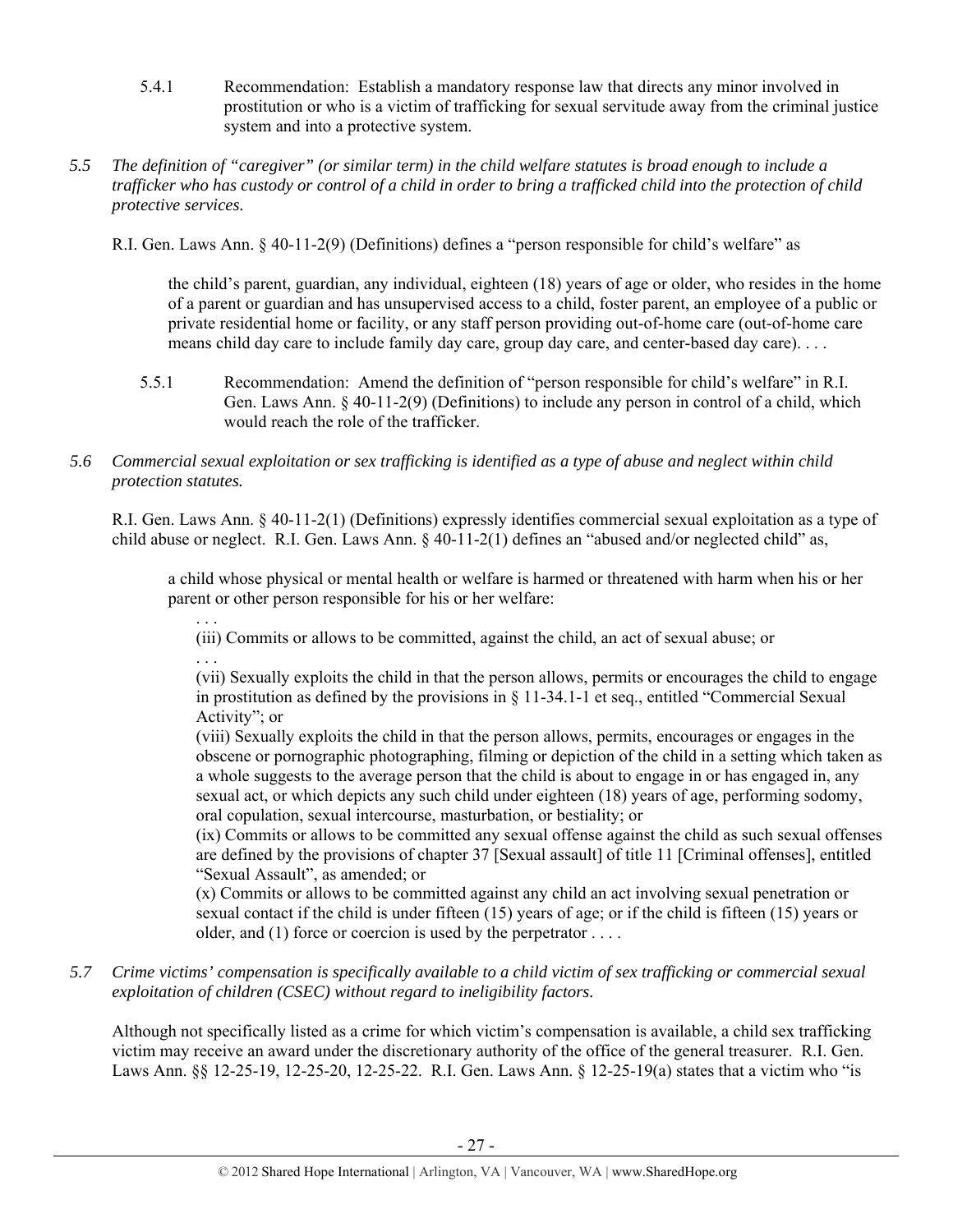injured or killed by any act . . . within the description of the offenses listed in § 12-25-20 . . . may apply to the office for compensation." Offenses listed in R.I. Gen. Laws Ann. § 12-25-20 include

(7) Kidnapping;

(11) First or second degree sexual assault;

(12) Child molestation, first or second degree;

(18) Any other crime excluding motor vehicle offenses other than those enumerated in this section which results in personal injury<sup>54</sup> or death; ...

. . . .

. . .

. . .

This statute does not expressly mention violations of R.I. Gen. Laws Ann. § 11-67-6 (Sex trafficking of a minor), § 11-9-1(b), (c) (Exploitation for commercial or immoral purposes), § 11-9-2 (Employment of children for unlawful purposes), § 11-9-1.1 (Child nudity prohibited in publications), § 11-37-8.8(a) (Indecent solicitation of a child), or § 11-9-1.3(a)(4) (Child pornography prohibited). R.I. Gen. Laws Ann. § 12-25-20. However, the inclusion in subsection (18) of "[a]ny other crime . . . which results in personal injury or death" should include the offenses.

But barriers to accessing crime compensation funds exist. R.I. Gen. Laws Ann. § 12-25-22(a) (Limitations upon awarding compensation) requires a victim to both report the crime to law enforcement within 10 days of the crime's occurrence and commence an "action for compensation" within 3 years of the occurrence of the crime. A claim may be allowed, however, where the "victim was below the age of eighteen (18) years of age or of unsound mind, or for good cause shown." The office of the general treasurer also "may reduce or deny" a victim's award based on "compliance by the victim with the reasonable requests of law enforcement," and the victim's behavior "which directly or indirectly contributed to his or her injury or death." R.I. Gen. Laws Ann.  $§ 12-25-19(d)(1)(i), (d)(1)(iv).$ 

- 5.7.1 Recommendation: Amend R.I. Gen. Laws Ann. § 12-25-20 (Offenses to which chapter applies) to include expressly R.I. Gen. Laws Ann. § 11-67-6 (Sex trafficking of a minor), § 11-9-1(b), (c) (Exploitation for commercial or immoral purposes), § 11-9-2 (Employment of children for unlawful purposes),  $\S 11-9-1.1$  (Child nudity prohibited in publications),  $\S 11-37-8.8(a)$ (Indecent solicitation of a child), and § 11-37-6 (Third degree sexual assault) as offenses for which a victim may be eligible for compensation.
- 5.7.2 Recommendation: Amend R.I. Gen. Laws Ann. § 12-25-22(a) (Limitations upon awarding compensation) to clarify that good cause exists for victims of domestic minor sex trafficking or commercial sexual exploitation.
- *5.8 Victim-friendly procedures and protections are provided in the trial process for minors under 18.*

R.I. Gen. Laws Ann. § 12-28-8(b), (c) (Child victims) provides the following rights to children under 15 years old who are victims of felonies:

(1) To have explanations, in language understandable to a child of the victim's age, of all investigative and judicial proceedings in which the child will be involved;

<sup>54</sup> R.I. Gen. Laws Ann. § 12-25-17(7) defines "personal injury" as "actual bodily harm, mental or nervous shock, and a pregnancy resulting from sexual attack."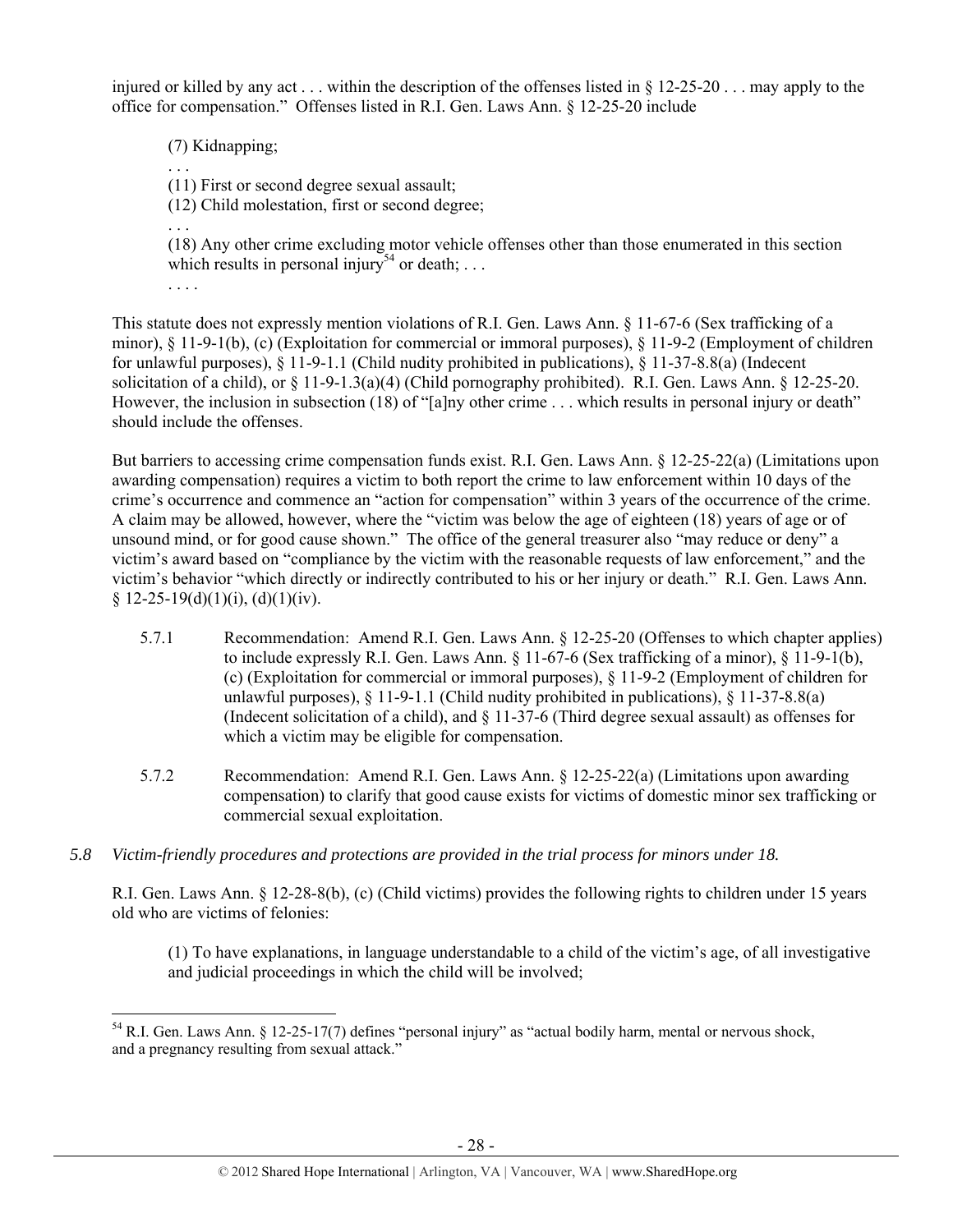(2) To be accompanied at all investigative and judicial proceedings by a relative, guardian, or other person who will contribute to the child's sense of well being, unless it is determined by the party conducting the proceeding that the presence of the particular person would substantially impede the investigation or prosecution of the case;

(3) To have all investigative and judicial proceedings in which the child's participation is required arranged so as to minimize the time when the child must be present;

(4) To be permitted to testify at all judicial proceedings in the manner which will be least traumatic to the child, consistent with the rights of the defendant;

(5) To be provided information about and referrals to appropriate social service programs to assist the child and the child's family in coping with the emotional impact of the crime and the subsequent proceedings in which the child is involved.

Additional rights are provided to children under R.I. Gen. Laws Ann. § 42-72-15 (Children's bill of rights). Included, among other rights, under R.I. Gen. Laws Ann. § 42-72-15 are the following rights:

(g) Each child may receive his or her clergyman, attorney, guardian ad litem, special advocate, or child advocate at any reasonable time.

. . . . (i) Each child under the supervision of the department shall have the right to counsel, and the right to receive visits from physicians and mental health professionals.

(n) A child victim or witness shall be afforded the protections of  $\S$  12-28-9 [Victims' services unit] under the direction of the department of children, youth, and families, and the department shall advise the court and the police and the prosecutor on the capacity of the child victim to understand and participate in the investigation and in the court proceedings and of the potential effect of the proceedings on the child.

. . . .

. . . .

Rhode Island's general victim rights, under R.I. Gen. Laws Ann. § 12-28-3(a) (General rights), further provide the following rights, among others, to all crime victims:

(3) To receive protection from harm and threats of harm arising out of the victim's cooperation with law enforcement and prosecution efforts, and to be provided with information as to the means of protection available;

(5) To be provided, whenever feasible, with a secure waiting area during court proceedings that does not require the victim to be in close proximity to the defendant and the family and friends of the defendant;

. . . .

Additionally, R.I. Gen. Laws Ann. § 12-28-9(a) (Victims' services unit) establishes a victims' services unit whose services include, among others, "(4) Assistance in preparing for and making court appearances and in making victim impact statements . . . ."

Under R.I. Gen. Laws Ann. § 11-37-13.2(a) (Alternative methods of victim testimony—child victim), victims of sexual assault who are under 18 years of age may provide testimony via videotape or closed circuit television, "upon a showing that the child is unable to testify before the court without suffering unreasonable and unnecessary mental or emotional harm." If the child victim is 14 years old or younger, "there shall be a rebuttable presumption that the child is unable to testify before the court without suffering unreasonable and unnecessary mental or emotional harm." R.I. Gen. Laws Ann. § 11-37-13.2(a). When the court permits a child to give testimony outside the court room, "[o]nly the judge, attorneys for the parties, persons necessary to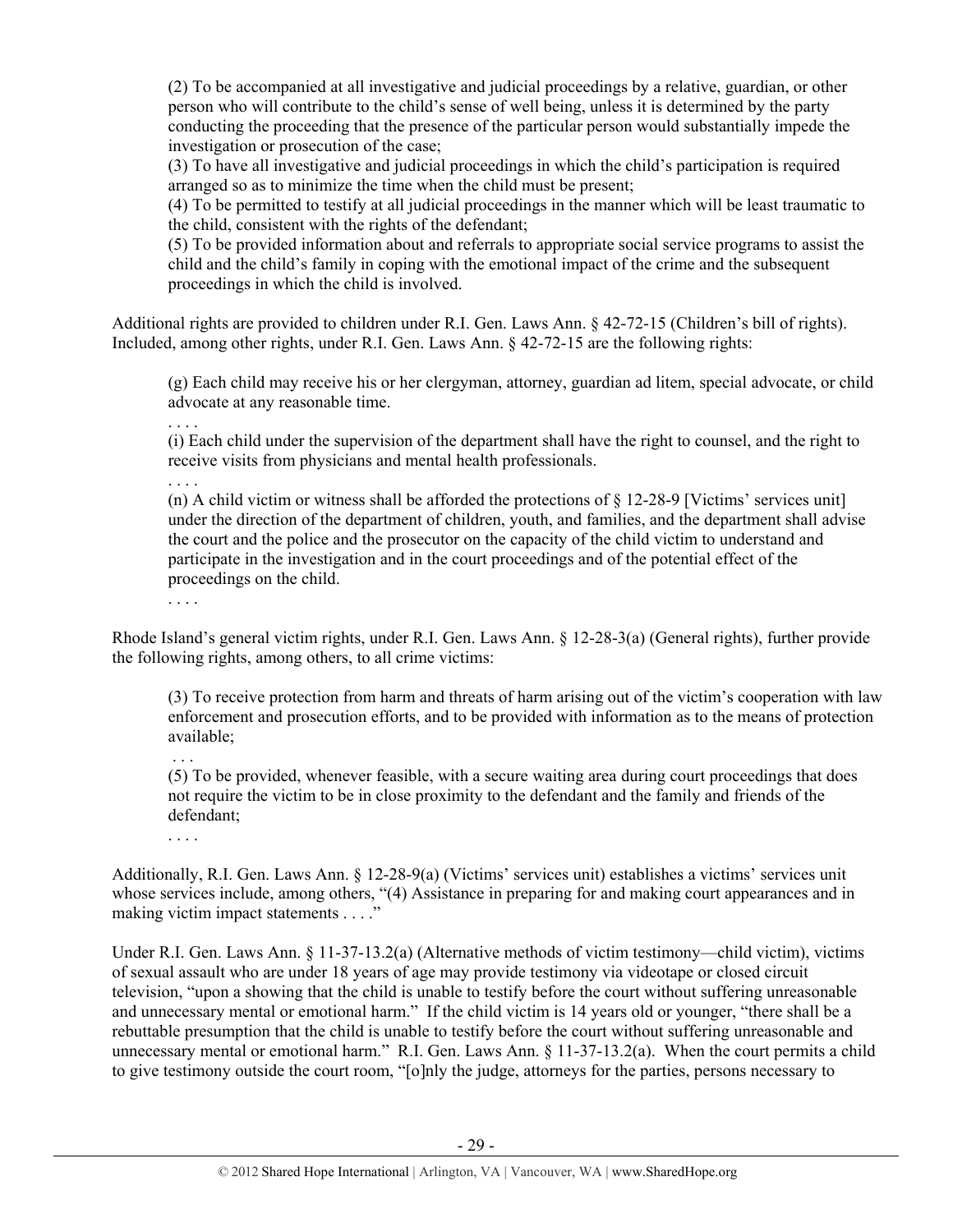operate the recording or broadcasting equipment, and any person whose presence would contribute to the welfare and well-being of the child may be present in the room with the child during his or her testimony." R.I. Gen. Laws Ann. § 11-37-13.2(a).

Under R.I. Gen. Laws Ann. § 11-37-13 (Prior sexual conduct of complainant—admissibility of evidence) and R.I. R. Evid. 412, where a defendant is charged with sexual assault, evidence of the victim's past sexual behavior with persons other than the defendant may be admissible, provided that specified notice requirements are met and the evidence is relevant. Additionally, under R.I. Gen. Laws Ann. § 11-34.1-10 (Reputation testimony as evidence), "In the trial of any person charged with a violation of this chapter [Chapter 11-34.1 (Commercial sexual activity)], testimony concerning the reputation of the place where the violation occurred or of persons who frequent or reside in it shall be admissible in evidence in support of the charge."

Pursuant to R.I. Gen. Laws Ann. § 40-11-14 (Right to representation in court proceedings), abused or neglected children also are afforded the right to "have a guardian ad litem and/or a court-appointed special advocate appointed by the court to represent this child, all in the discretion of the court."

*5.9 Expungement or sealing of juvenile delinquency records resulting from arrests or adjudications for prostitutionrelated offenses committed as a result of, or in the course of, the commercial sexual exploitation of a minor is available within a reasonable time after turning 18.* 

Rhode Island law does not provide for the automatic sealing of juvenile records upon application by the minor at age 18. R.I. Gen. Laws Ann. § 14-1-6.1(a)(i)–(ii) (Records) provides,

(i) All police records relating to the arrest, detention, apprehension and disposition of the juvenile and all records of identification maintained pursuant to chapter 12-1 of the general laws shall be treated as family court records in accordance with §§ 14-1-64 [Disposition of juvenile records] and 38-2-2 [Definitions] of the general laws . . . and

(ii) All court records of such proceedings shall be sealed upon final disposition of the case in the event of a no information, dismissal or not guilty finding or upon the completion of any sentence, probation and/or parole imposed therein.

R.I. Gen. Laws Ann. § 14-1-64(a) (Disposition of juvenile records) further states,

All police records relating to the arrest, detention, apprehension, and disposition of any juveniles shall be kept in files separate and apart from the arrest records of adults and shall be withheld from public inspection, but the police report relating to the arrest or detention of a juvenile shall be open to inspection and copying upon request and upon payment of copying costs . . . by the parent, guardian, or attorney of the juvenile involved. After disposition of an offense and upon execution of an appropriate release and upon payment of copying costs . . . by the parent, guardian or attorney of the juvenile involved, records relating to the arrest, detention, apprehension and disposition of the juveniles shall be open to inspection and copying by the parent, guardian, or attorney of the juvenile involved.

Apart from the provisions of R.I. Gen. Laws Ann. § 14-1-6.1 and § 14-1-64(a), the records of any person found guilty of a violation of R.I. Gen. Laws Ann. § 11-34.1-2 (Prostitution), at the discretion of the court, "may be expunged one year after completion of that person's sentence." R.I. Gen. Laws Ann. § 11-34.1-5(a).

*5.10 Victim restitution and civil remedies for victims of domestic minor sex trafficking or commercial sexual exploitation of children (CSEC) are authorized by law.* 

R.I. Gen. Laws Ann. § 12-19-32 (Restitution) provides that "[i]n addition to or in lieu of any non-mandatory sanction imposed as part of a sentence or as a condition of probation, a judge at the time of sentencing may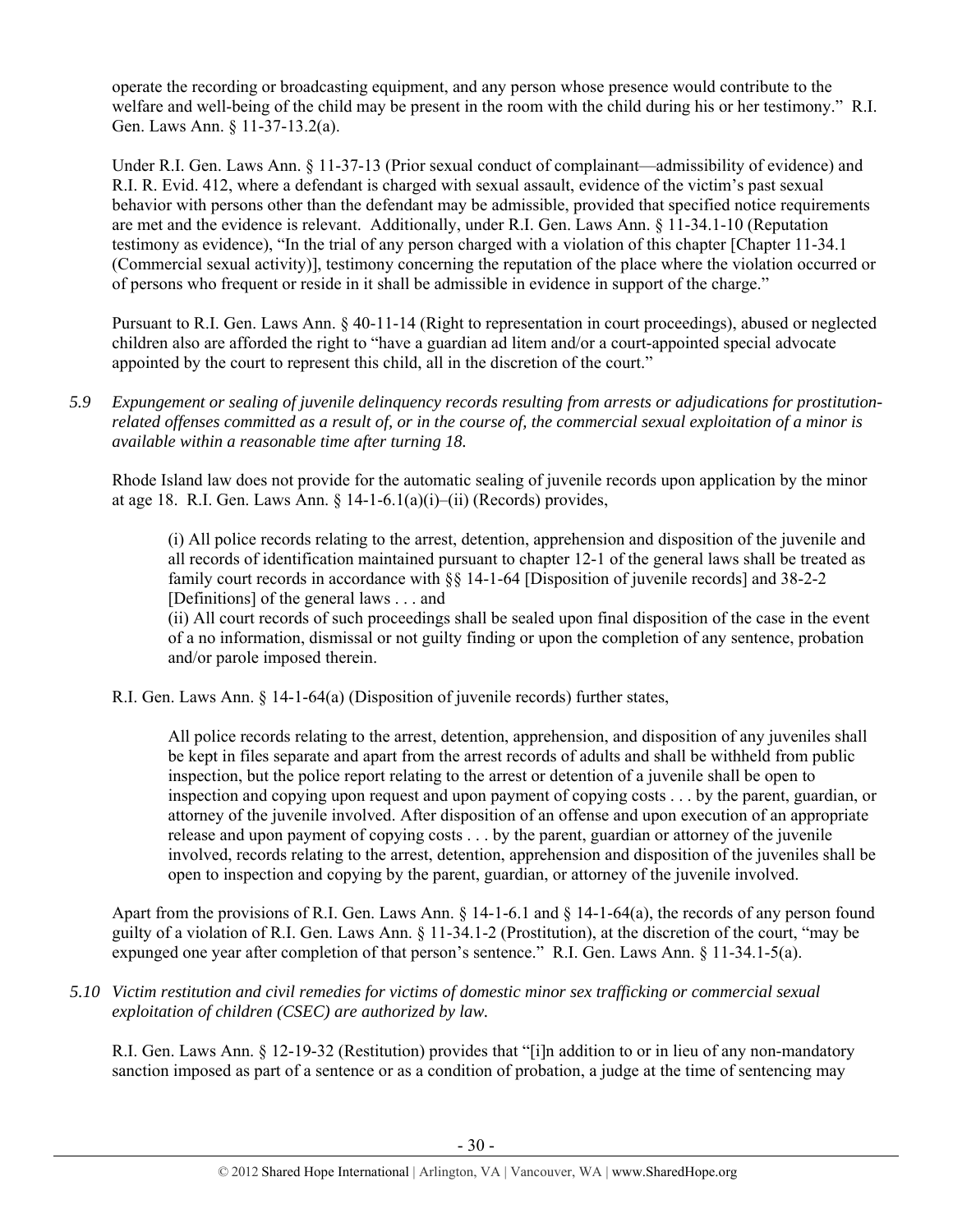order restitution which may be in the form of monetary payment or some type of community restitution." If the court orders a defendant to make restitution, pursuant to R.I. Gen. Laws Ann. § 12-28-5.1 (Restitution), "a civil judgment shall automatically be entered by the trial court against the defendant on behalf of the victim for that amount." R.I. Gen. Laws Ann.  $\S$  11-67-4 (Restitution)<sup>55</sup> specifically requires the court to order a defendant to pay as restitution the greater of,

(a) The gross income or value to the defendant of the victim's labor or commercial sexual activity; or (b) The value of the victim's labor as guaranteed under the minimum wage law and overtime provisions of the Fair Labor Standards Act (FLSA) or the minimum wage law, whichever is greater.

However, since "victim," as defined in R.I. Gen. Laws Ann. § 11-67-1(8) (Definitions), only includes persons "subject to the practices set forth in § 11-67-2 or 11-67-3" and does not include persons subject to the practices set forth in § 11-67-6, minor victims of sex trafficking may have difficulty accessing restitution under this provision.

No civil remedies are expressly authorized under Title 11, Chapter 67 (Trafficking of persons and involuntary servitude); however, R.I. Gen. Laws Ann. § 9-1-2 (Civil liability for crimes and offenses) states,

Whenever any person shall suffer any injury to his or her person, reputation, or estate by reason of the commission of any crime or offense, he or she may recover his or her damages for the injury in a civil action against the offender, and it shall not be any defense to such action that no criminal complaint for the crime or offense has been made; . . . .

- 5.10.1 Recommendation: Enact a law providing a civil cause of action for domestic minor sex trafficking victims.
- 5.10.2 Recommendation: Amend R.I. Gen. Laws Ann. § 11-67-1 (Definitions) to specifically include persons "subject to the practices set forth in" § 11-67-6.
- *5.11 Statutes of limitations for civil and criminal actions for child sex trafficking or commercial sexual exploitation of children (CSEC) offenses are eliminated or lengthened sufficiently to allow prosecutors and victims a realistic opportunity to pursue criminal action and legal remedies.*

For criminal prosecutions, R.I. Gen. Laws Ann. § 12-12-17(a)–(c) (Statute of limitations) provides,

(a) There shall be no statute of limitations for the following offenses: . . . first degree child molestation sexual assault, second degree child molestation sexual assault . . . . (b) The statute of limitations for the following offenses shall be ten (10) years: . . . any violation of chapter 15 of title 7 (racketeer influenced and corrupt organizations); any violation of chapter 57 of title

11 (racketeer violence) . . . .

(c) The statute of limitations for any other criminal offense shall be three (3) years unless a longer statute of limitations is otherwise provided for in the general laws.

Because no statute of limitations is provided under R.I. Gen. Laws Ann. § 11-67-6 (Sex trafficking of a minor), § 11-9-1(b), (c) (Exploitation for commercial or immoral purposes), § 11-9-2 (Employment of children for unlawful purposes), § 11-9-1.1 (Child nudity prohibited in publications), § 11-37-8.8(a) (Indecent solicitation of a child), or § 11-9-1.3(a)(4) (Child pornography prohibited), prosecutions for these crimes must commence within 3 years of the commission of the offense.

<sup>&</sup>lt;sup>55</sup> See supra note 22 for a discussion regarding the applicability of these provisions.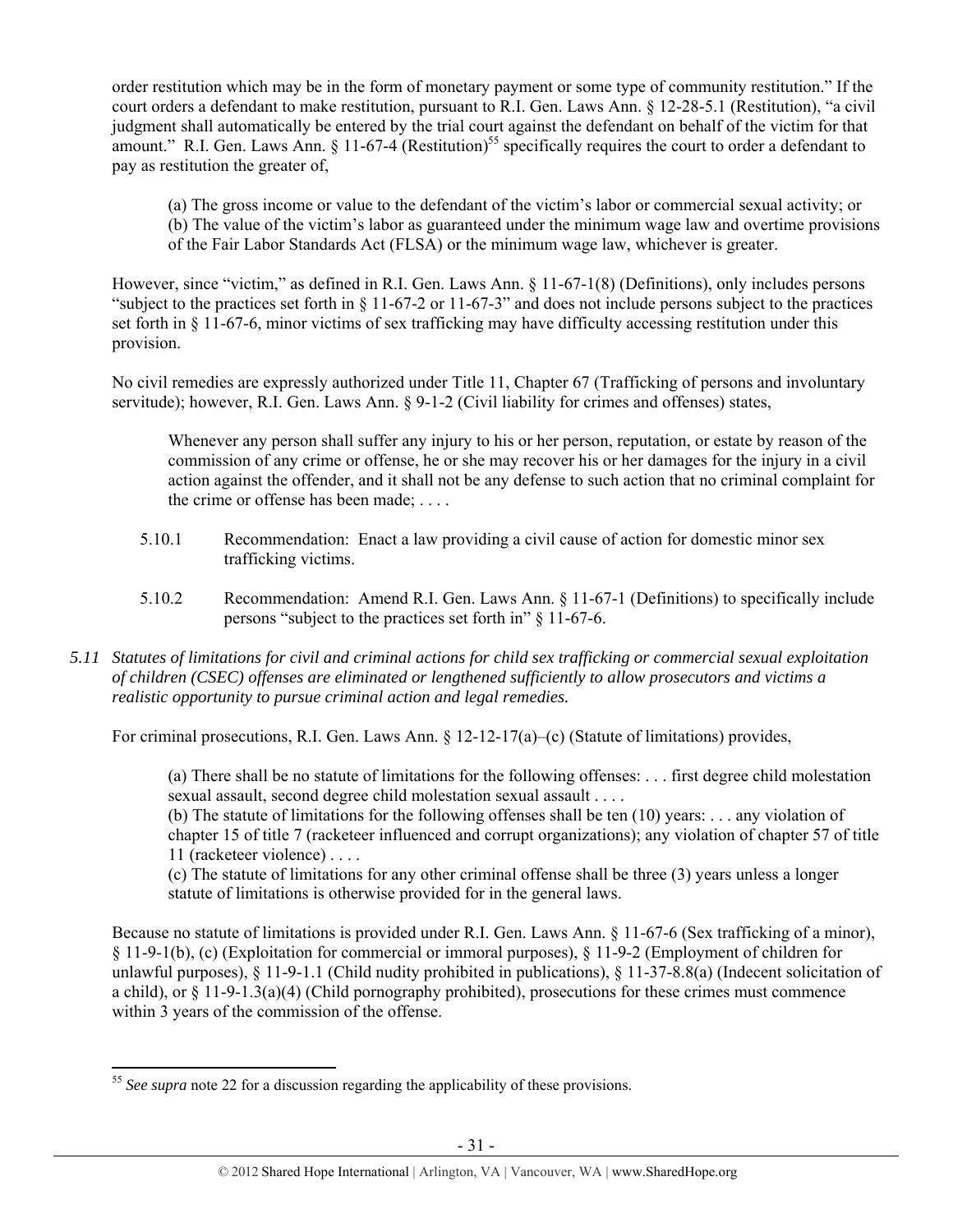Generally, under R.I. Gen. Laws Ann. § 9-1-19 (Disability postponing running of statute), where the plaintiff in a civil action is a minor, the statute of limitations tolls until the minor turns 18. However, pursuant to R.I. Gen. Laws Ann. § 9-1-51 (Limitation on actions based on sexual abuse or exploitation of a child),

(a) All claims or causes of action based on intentional conduct brought by any person for recovery of damages for injury suffered as a result of childhood sexual abuse shall be commenced within seven (7) years of the act alleged to have caused the injury or condition, or seven (7) years of the time the victim discovered or reasonably should have discovered that the injury or condition was caused by the act, whichever period expires later.

(b) The victim need not establish which act in a series of continuing sexual abuse or exploitation incidents cause the injury complained of, but may compute the date of discovery from the date of the last act by the same perpetrator which is part of a common scheme or plan of sexual abuse or exploitation.

(c) The knowledge of a custodial parent or guardian shall not be imputed to a person under the age of eighteen (18) years.

(d) For purposes of this section, "child" means a person under the age of eighteen (18) years. (e) As used in this section, "childhood sexual abuse" means any act committed by the defendant against a complainant who was less than eighteen (18) years of age at the time of the act and which act would have been a criminal violation of chapter 37 [Sexual assault] of title 11 [Criminal offenses].

R.I. Gen. Laws Ann. § 9-1-51 supersedes the tolling provisions under R.I. Gen. Laws Ann. § 9-1-19, as R.I. Gen. Laws Ann. § 9-1-24 (Special limitations provisions unaffected) states that "[t]he provisions of §§ 9-1-14– 9-1-23 shall not apply to any case in which a different time is limited by special provisions."

5.11.1 Recommendation: Amend R.I. Gen. Laws Ann. § 12-12-17(a) (Statute of limitations) to include R.I. Gen. Laws Ann. § 11-67-6 (Sex trafficking of a minor).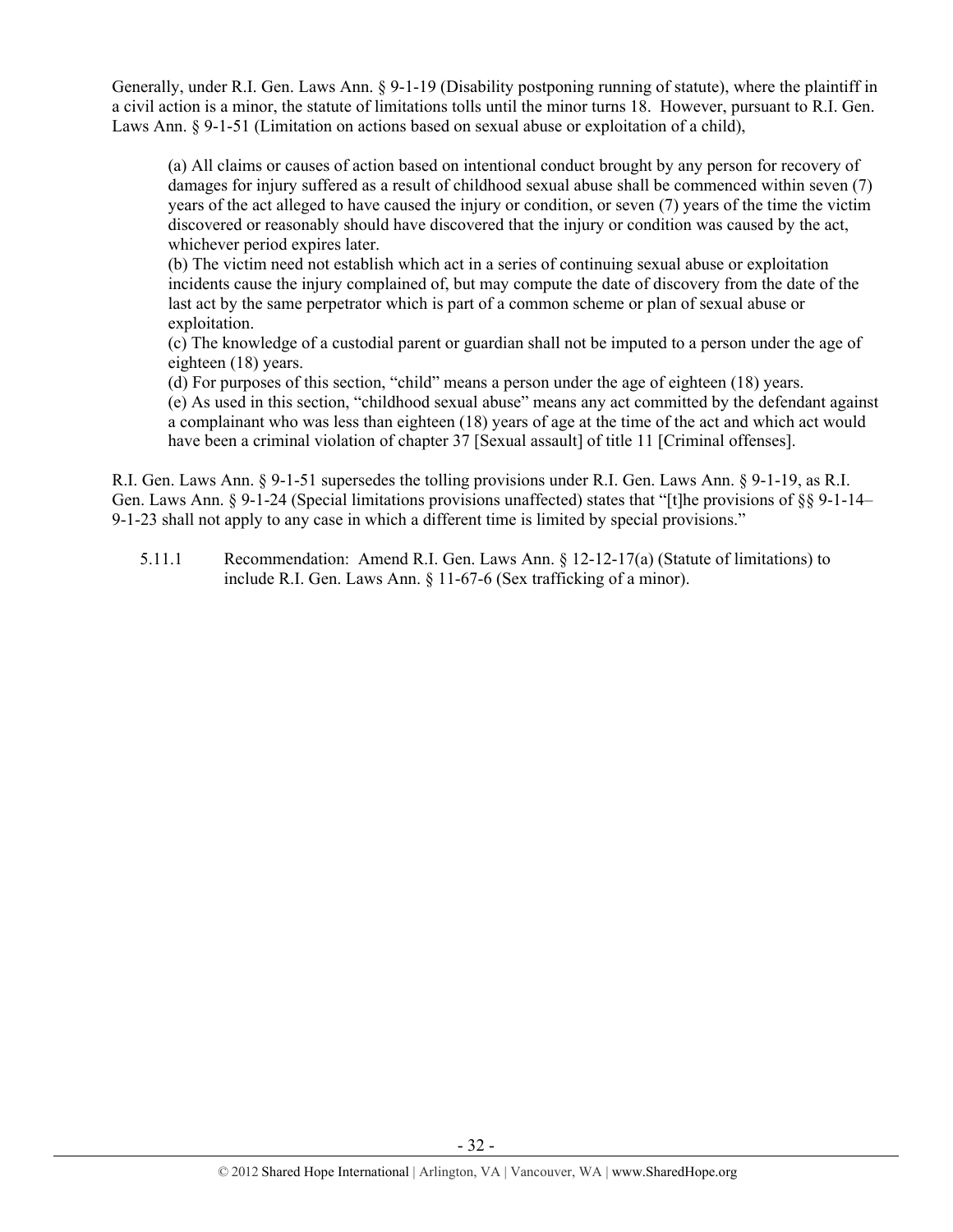#### **FRAMEWORK ISSUE 6: CRIMINAL JUSTICE TOOLS FOR INVESTIGATION AND PROSECUTIONS**

# *Legal Components:*

- *6.1 Training on human trafficking and domestic minor sex trafficking for law enforcement is statutorily mandated.*
- *6.2 Single party consent to audiotaping is permitted in law enforcement investigations.*
- *6.3 Wiretapping is an available tool to investigate domestic minor sex trafficking.*
- *6.4 Using a law enforcement decoy posing as a minor to investigate buying or selling of commercial sex acts is not a defense to soliciting, purchasing, or selling sex with a minor.*
- *6.5 Using the Internet to investigate buyers and traffickers is a permissible investigative technique.*
- *6.6 Law enforcement and child welfare agencies are mandated to promptly report missing and recovered children.*

*\_\_\_\_\_\_\_\_\_\_\_\_\_\_\_\_\_\_\_\_\_\_\_\_\_\_\_\_\_\_\_\_\_\_\_\_\_\_\_\_\_\_\_\_\_\_\_\_\_\_\_\_\_\_\_\_\_\_\_\_\_\_\_\_\_\_\_\_\_\_\_\_\_\_\_\_\_\_\_\_\_\_\_\_\_\_\_\_\_\_\_\_\_\_* 

# *Legal Analysis:*

*6.1 Training on human trafficking and domestic minor sex trafficking for law enforcement is statutorily mandated.*

Law enforcement officers are required to receive several types of training, but training on human trafficking and domestic minor sex trafficking are not among them. R.I. Gen. Laws Ann. § 42-28-25(a) (State and municipal police training school established) provides for the establishment of a "state and municipal police training academy." Similarly, R.I. Gen. Laws Ann. § 42-28.2-2 (Municipal police training academy school established) creates "a municipal training school, for the use of all municipal police departments with the exception of the Providence police department."

- 6.1.1 Recommendation: Amend R.I. Gen. Laws Ann. § 12-29-6 (Training) to require law enforcement officers to receive training on human trafficking and domestic minor sex trafficking.
- *6.2 Single party consent to audiotaping is permitted in law enforcement investigations.*

Rhode Island allows single party consent to audiotaping. R.I. Gen. Laws Ann. § 11-35-21(a) (Unauthorized interception, disclosure or use of wire, electronic, or oral communication) generally makes it a crime for a "person to intercept or attempt to intercept, any wire, electronic, or oral communication." However, pursuant to R.I. Gen. Laws Ann.  $\S 11-35-21(c)$ , it is not a crime for

(2) A person acting under color of law to intercept a wire, electronic, or oral communication, where that person is a party to the communication, or where one of the parties to the communication has given prior consent to the interception; or

(3) A person not acting under color of law to intercept a wire, electronic, or oral communication, where the person is a party to the communication, or one of the parties to the communication has given prior consent to the interception unless the communication is intercepted for the purpose of committing any criminal or tortious act in the violation of the constitution or laws of the United States or of any state or for the purpose of committing any other injurious act.

*6.3 Wiretapping is an available tool to investigate domestic minor sex trafficking.* 

Rhode Island law does not expressly authorize the use of wiretapping in the investigation of R.I. Gen. Laws Ann. § 11-67-6 (Sex trafficking of a minor) or any CSEC laws. R.I. Gen. Laws Ann. § 12-5.1-2(a) (Application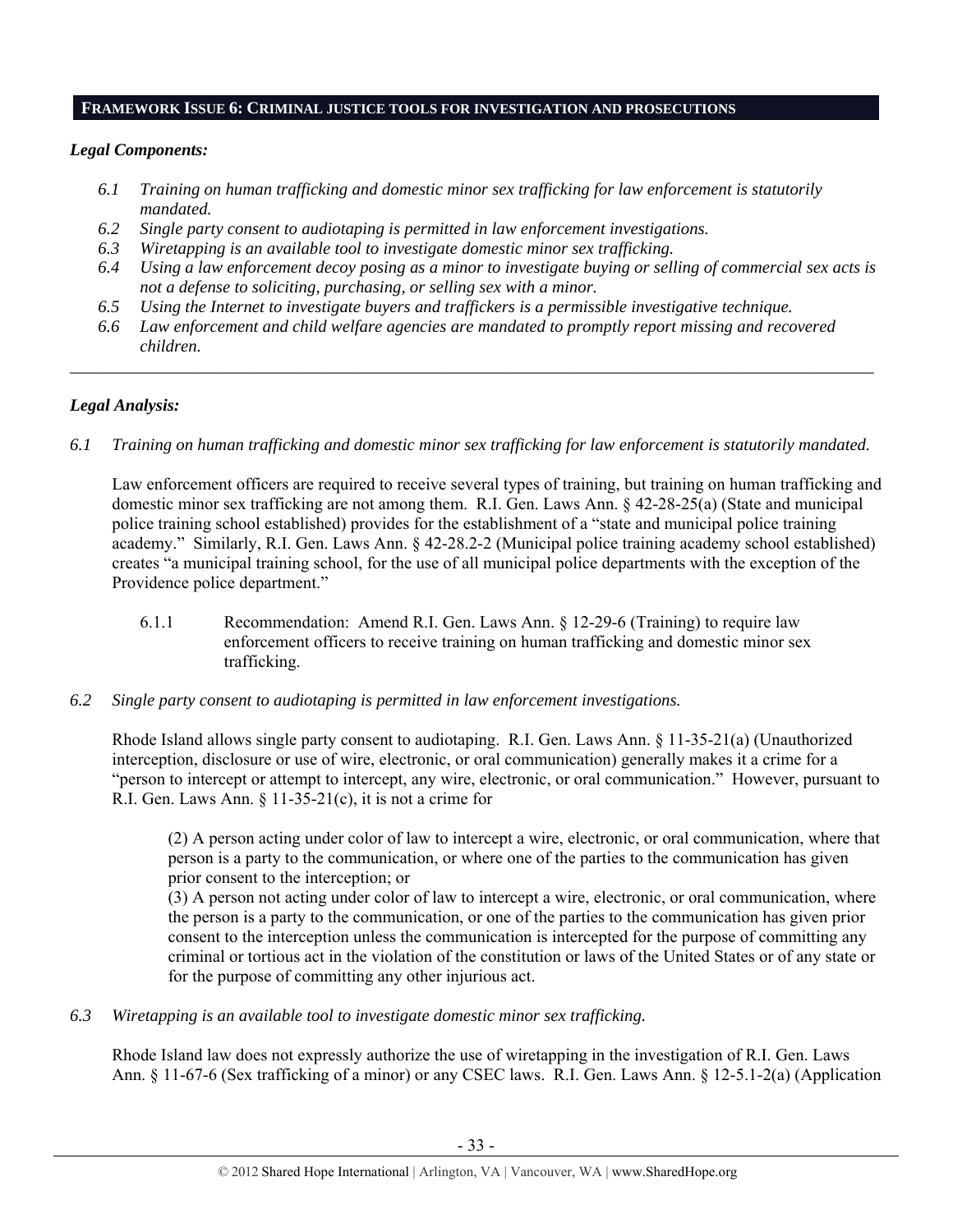for orders) states that "[t]he attorney general, or an assistant attorney general specially designated by the attorney general, may apply ex parte to the presiding justice of the superior court of competent jurisdiction for an order authorizing the interception of any wire, electronic, or oral communications." R.I. Gen. Laws Ann. § 12-5.1-4(a) (Issuance of orders) allows an order authorizing wiretapping if

(1) There is probable cause for belief that an individual is committing, has committed, or is about to commit a particular designated offense;

(2) There is probable cause for belief that particular communications concerning that offense will be obtained through the interception;

(3) Normal investigative procedures have been tried and have failed or reasonably appear to be unlikely to succeed if tried, or to be too dangerous;

(4) There is probable cause for belief that the facilities from which, or the place where, the wire, electronic, or oral communications are to be intercepted, are being used, or are about to be used, in connection with the commission of the offense, or are leased to, listed in the name of, or commonly used by the individual.

The only crime included in the definition of "designated offense" in R.I. Gen. Laws Ann. § 12-5.1-1(4) (Definitions) that could be relevant to domestic minor sex trafficking is kidnapping. No other trafficking or CSEC crime is listed among the designated offenses.

- 6.3.1 Recommendation: Amend R.I. Gen. Laws Ann. § 12-5.1-1(4) (Definitions) to include violations of R.I. Gen. Laws Ann. § 11-67-6 (Sex trafficking of a minor), § 11-9-1 (Exploitation for commercial or immoral purposes), § 11-9-2 (Employment of children for unlawful purposes),  $\S$  11-9-1.1 (Child nudity prohibited in publications), and  $\S$  11-37-8.8(a) (Indecent solicitation of a child) as "designated offenses" for purposes of using wiretapping in an investigation.
- *6.4 Using a law enforcement decoy posing as a minor to investigate buying or selling of commercial sex acts is not a defense to soliciting, purchasing, or selling sex with a minor.*

R.I. Gen. Laws Ann. § 11-37-8.8(a) (Indecent solicitation of a child) applies where a defendant "knowingly solicits<sup>56</sup> another person under eighteen (18) years of age or one whom he or she believes is a person under eighteen (18) years of age for the purpose of engaging in an act of prostitution" or another specified crime. Because a violation of R.I. Gen. Laws Ann. § 11-37-8.8(b) occurs where the defendant believes the person solicited is a minor, Rhode Island appears to permit law enforcement to use a decoy.

*6.5 Using the Internet to investigate buyers and traffickers is a permissible investigative technique.* 

R.I. Gen. Laws Ann. § 11-37-8.8(a) (Indecent solicitation of a child) applies where a defendant "knowingly solicits another person under eighteen (18) years of age or one whom he or she believes is a person under eighteen (18) years of age for the purpose of engaging in an act of prostitution" or another specified crime. R.I. Gen. Laws § 11-37-8.8(b) defines "solicit" as "to command, authorize, urge, incite, request, or advise another to perform an act by any means including, but not limited to . . . by computer, [or] through the Internet." Because a violation of R.I. Gen. Laws Ann. § 11-37-8.8(a) occurs where the defendant believes the person solicited is a minor, Rhode Island appears to permit the use of the Internet to investigate buyers and traffickers.

*6.6 Law enforcement and child welfare agencies are mandated to promptly report missing and recovered children.* 

 <sup>56</sup> *See supra* note 6 for the definition of "solicit."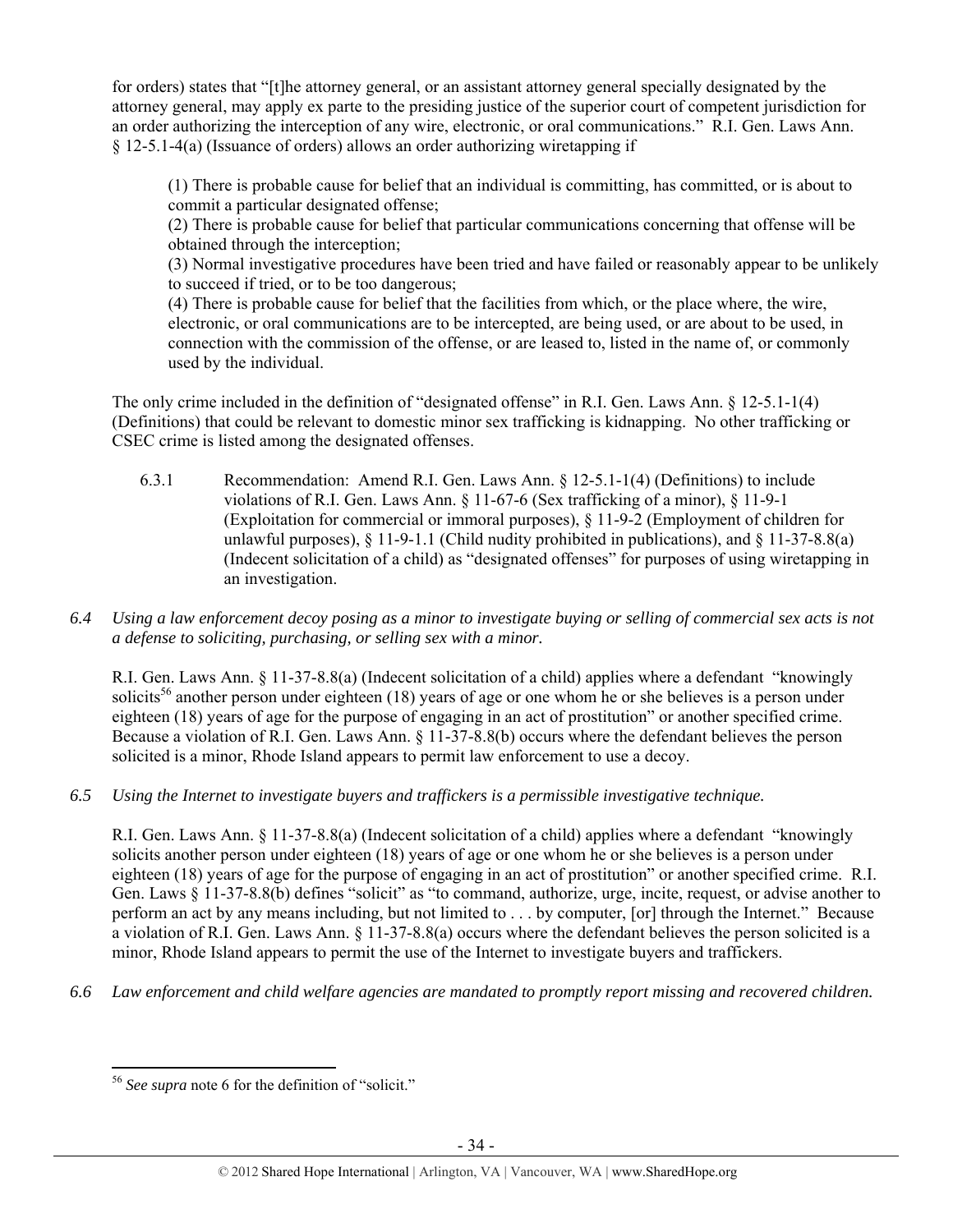Rhode Island has established a missing children's information center, pursuant to R.I. Gen. Laws Ann. § 42- 28.8-1 (Missing children's information center), with the responsibility, pursuant to R.I. Gen. Laws Ann. § 42- 28.8-2 to

(1) Coordinate, file, and promptly investigate all missing children cases in the state and create a central office on missing children.

(2) Collect and maintain data on missing children in the state and throughout the United States. (3) Coordinate with other states and with the federal government in investigating cases of missing children and unidentified bodies.

(4) Provide special training to law enforcement officers and medical examiners to help them expeditiously handle cases of missing children and to prohibit any regulation requiring a twenty-four (24) hour waiting period prior to conducting a preliminary investigation of a complaint of a missing child.

(5) Developing recommendations for better reporting and use of computer systems.

(6) Providing the necessary equipment for the use of the national crime information center by state and municipal police departments.

Pursuant to R.I. Gen. Laws Ann. § 42-28.8-3 (Reporting and distribution of information), law enforcement must "immediately enter the information on the missing person into the National Crime Information Center computer of the Federal Bureau of Investigation and inform the National Center for Missing and Exploited Children" and "provide to the parents or guardians of the missing child information release forms from the National Center for Missing and Exploited Children and advise them of the services of the National Center for Missing and Exploited Children." R.I. Gen. Laws Ann. § 42-28.8-3 also states,

The missing children's information center shall send a report to the missing children's information center of the state police. The missing children's information center shall distribute the names of and other descriptive information about these children to the state registrar of vital statistics in the department of health, the commissioner of education, the school districts of the state, all branches of the United States Postal Service in the state, and all law enforcement agencies in the state.

Notice must be provided to "any school in which the person is currently or was previously enrolled" and "the local registrar" where the missing child was born in Rhode Island, so that the child's school records and birth certificate records may be flagged to alert the school and the local registrar that the child is missing whenever anyone requests the records. R.I. Gen. Laws Ann. §§ 42-28.8-7(a), 42-28.8-8(a).

Rhode Island law also requires that preventative measures be taken, by providing "statewide educational and public informational seminars for the purpose of developing public awareness of the problems regarding missing children" and establishing a hotline to "receive reports on missing children." R.I. Gen. Laws Ann. §§ 42-28.8-4, 42-28.8-6.